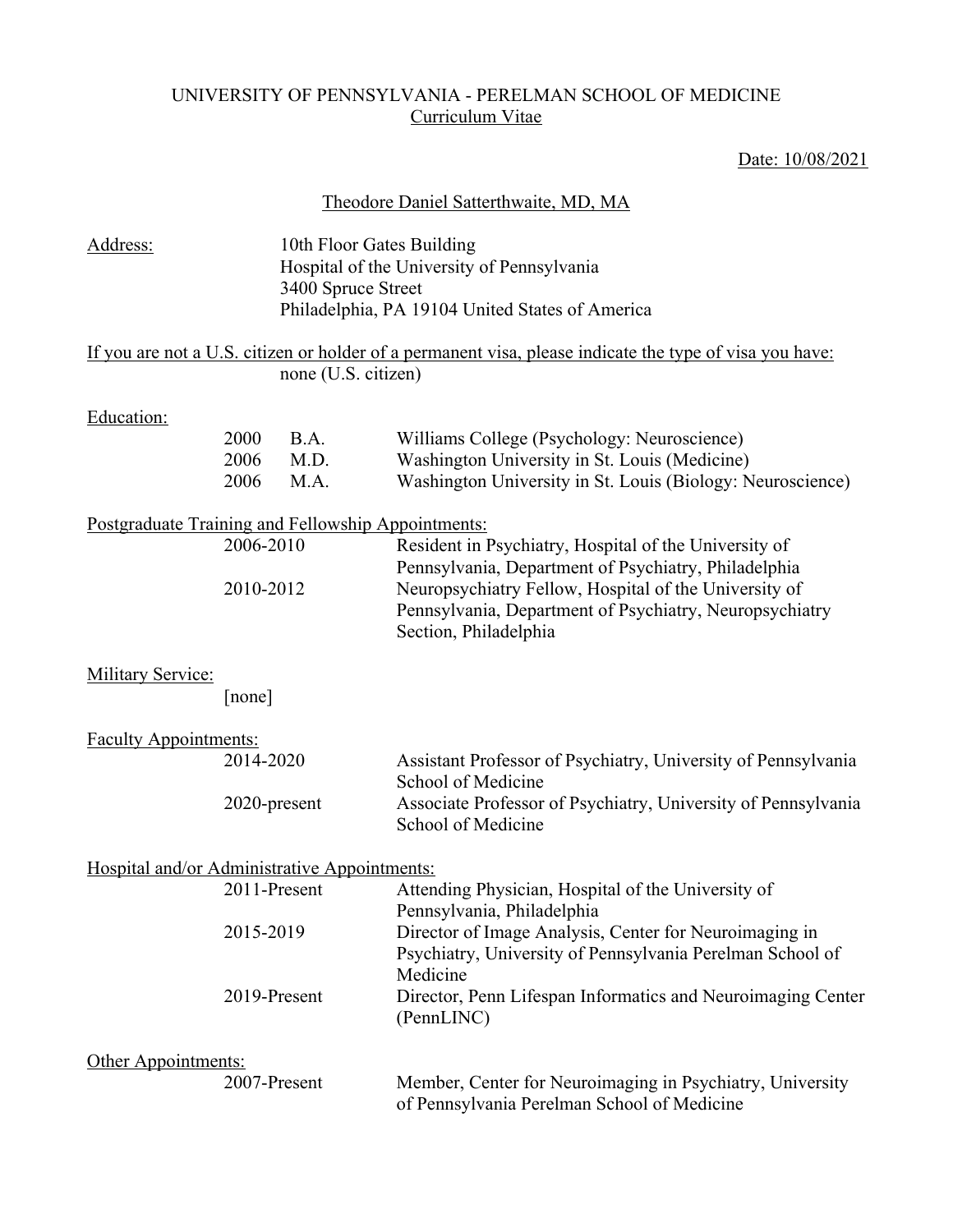| 2012-2014             | Instructor, Department of Psychiatry, University of         |
|-----------------------|-------------------------------------------------------------|
|                       | Pennsylvania Perelman School of Medicine                    |
| 2013-Present          | Member, Center for Biomedical Computing and Image           |
|                       | Analysis, University of Pennsylvania Perelman School of     |
|                       | Medicine                                                    |
| 2013-Present          | Member, Center for Functional Neuroimaging, University of   |
|                       | Pennsylvania Perelman School of Medicine                    |
| 2013-Present          | Member, Institute for Translational Medicine and            |
|                       | Therapeutics, University of Pennsylvania Perelman School of |
|                       | Medicine                                                    |
| 2014-Present          | Member, Center for the Neuroscience of Depression and       |
|                       | Stress, University of Pennsylvania Perelman School of       |
|                       | Medicine                                                    |
| 2014-Present          | Member, Warren Center for Network and Data Science,         |
|                       | University of Pennsylvania                                  |
| 2015-Present          | Member, Neuroscience Graduate Group, University of          |
|                       | Pennsylvania Perelman School of Medicine                    |
| 2016-Present          | Member, Bioengineering Graduate Group, University of        |
|                       | Pennsylvania School of Applied Sciences and Engineering     |
| 2016-Present          | Member, Center for Autism Research, Children's Hospital of  |
|                       | Philadelphia                                                |
| 2016-Present          | Member, Penn/CHOP Lifespan Brain Institute                  |
| 2017-Present          | Member, mindCORE, University of Pennsylvania                |
|                       |                                                             |
| $\mathcal{L}$ and and |                                                             |

# Specialty Certification:<br>2011

Licensure:

| 006 |  |
|-----|--|
|     |  |

2006 Pennsylvania

# Awards, Honors and Membership in Honorary Societies:

| 1999      | Phi Beta Kappa, Williams College                             |
|-----------|--------------------------------------------------------------|
| 2000      | Magna Cum Laude, Williams College                            |
| 2001-2006 | Danforth Distinguished Scholar, Washington University in St. |
|           | Louis School of Medicine                                     |
| 2002      | Research Fellowship, Forum for International Health and      |
|           | Tropical Medicine, Washington University in St. Louis School |
|           | of Medicine                                                  |
| 2004      | M.D./M.A. Research Fellowship, Washington University in      |
|           | St. Louis School of Medicine                                 |
| 2006      | Hudgens Award for Research in Psychiatry, Washington         |
|           | University in St. Louis School of Medicine                   |
| 2007      | NIMH Clinical Research Scholars Program, Department of       |
|           | Psychiatry, University of Pennsylvania Perelman School of    |
|           | Medicine                                                     |
| 2008      | "Penn Pearls" Award for Medical Student Education,           |
|           |                                                              |

Diplomate, American Board of Psychiatry and Neurology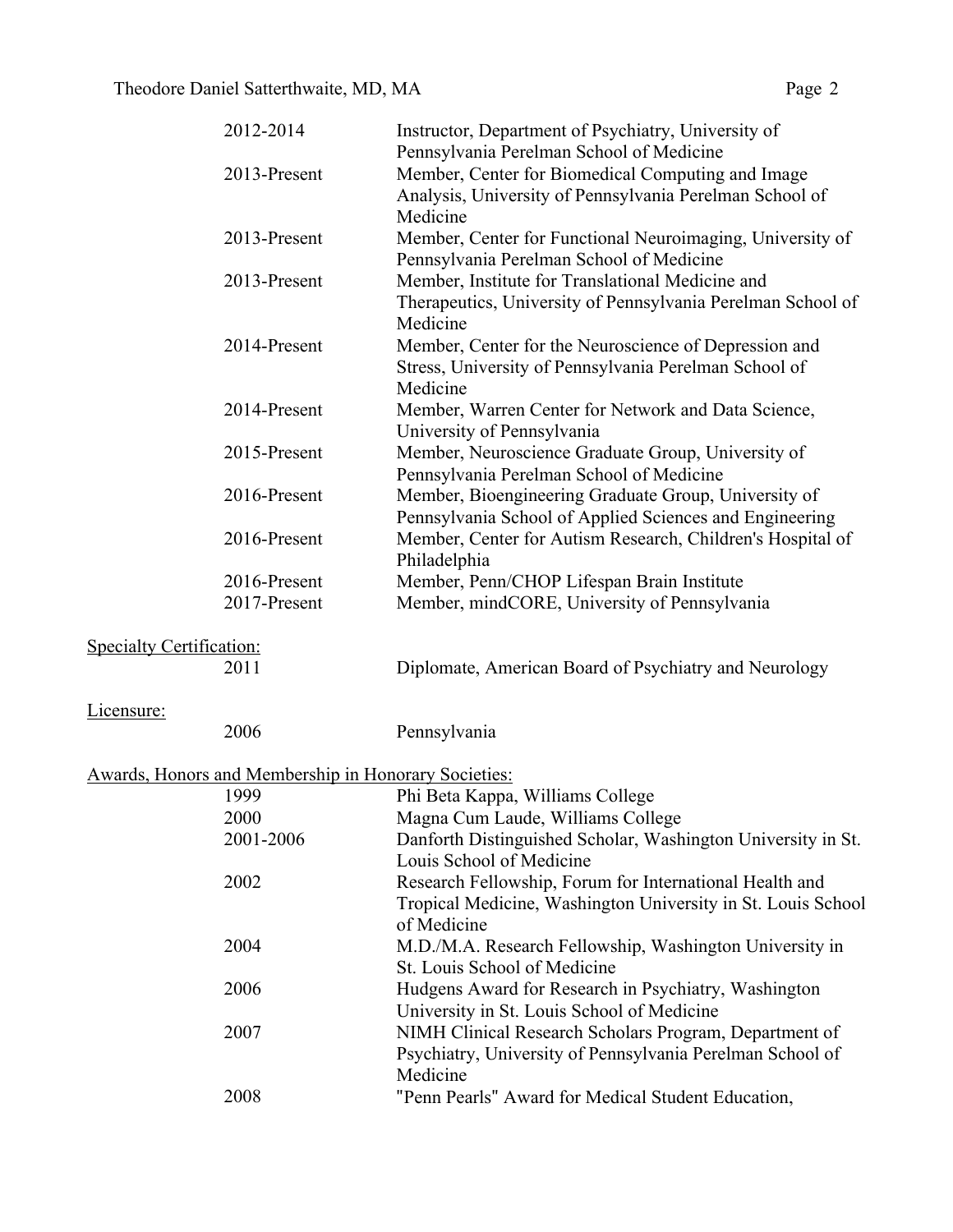|      | University of Pennsylvania Perelman School of Medicine        |
|------|---------------------------------------------------------------|
| 2008 | Schizophrenia Conference Travel Award, Department of          |
|      | Psychiatry, University of Pittsburgh                          |
| 2008 | Neuroleptic Malignant Syndrome Information Service New        |
|      | <b>Investigator Award</b>                                     |
| 2008 | Health Emotion Institute Travel Award, University of          |
|      | Wisconsin                                                     |
| 2008 | Janssen Research Scholar, American Psychiatric Institute for  |
|      | <b>Research and Education</b>                                 |
| 2009 | Junior Investigator Travel Award, Society of Biological       |
|      | Psychiatry                                                    |
| 2009 | Eli Lilly Resident Research Award, American Psychiatric       |
|      | Association                                                   |
| 2009 | Junior Investigator Colloquium Travel Award, American         |
|      | Psychiatric Association                                       |
| 2010 | Lilly Research Fellowship, American Psychiatric Institute for |
|      | <b>Research and Education</b>                                 |
| 2010 | Laughlin Award, Department of Psychiatry, University of       |
|      | Pennsylvania Perelman School of Medicine                      |
| 2011 | <b>NARSAD Young Investigator Award</b>                        |
| 2013 | Young Investigator Travel Award, American College of          |
|      | Neuropsychopharmacology                                       |
| 2013 | Albert Stunkard Faculty Recognition Award for Clinical        |
|      | Education, Department of Psychiatry, University of            |
|      | Pennsylvania Perelman School of Medicine                      |
| 2014 | Klerman Prize for Translational Research, Brain and Behavior  |
|      | <b>Research Foundation</b>                                    |
| 2014 | Albert Stunkard Faculty Recognition Award for Clinical        |
|      | Education, Department of Psychiatry, University of            |
|      | Pennsylvania Perelman School of Medicine                      |
| 2014 | Outpatient Attending Teaching Award, Department of            |
|      | Psychiatry, University of Pennsylvania Perelman School of     |
|      | Medicine                                                      |
| 2015 | Biobehavioral Research Award for Innovative New Scientists    |
|      | (BRAINS), National Institute of Mental Health                 |
| 2016 | Martin P. Szuba Award for Excellence in Teaching and          |
|      | Research, Department of Psychiatry, University of             |
|      | Pennsylvania Perelman School of Medicine                      |
| 2017 | Albert Stunkard Faculty Recognition Award for Clinical        |
|      | Education, Department of Psychiatry, University of            |
|      | Pennsylvania Perelman School of Medicine                      |
| 2018 | Dean's Award for Excellence in Basic Science Teaching,        |
|      | University of Pennsylvania Perelman School of Medicine        |
| 2021 | NIH MERIT Award, National Institute of Mental Health          |

Memberships in Professional and Scientific Societies and Other Professional Activities: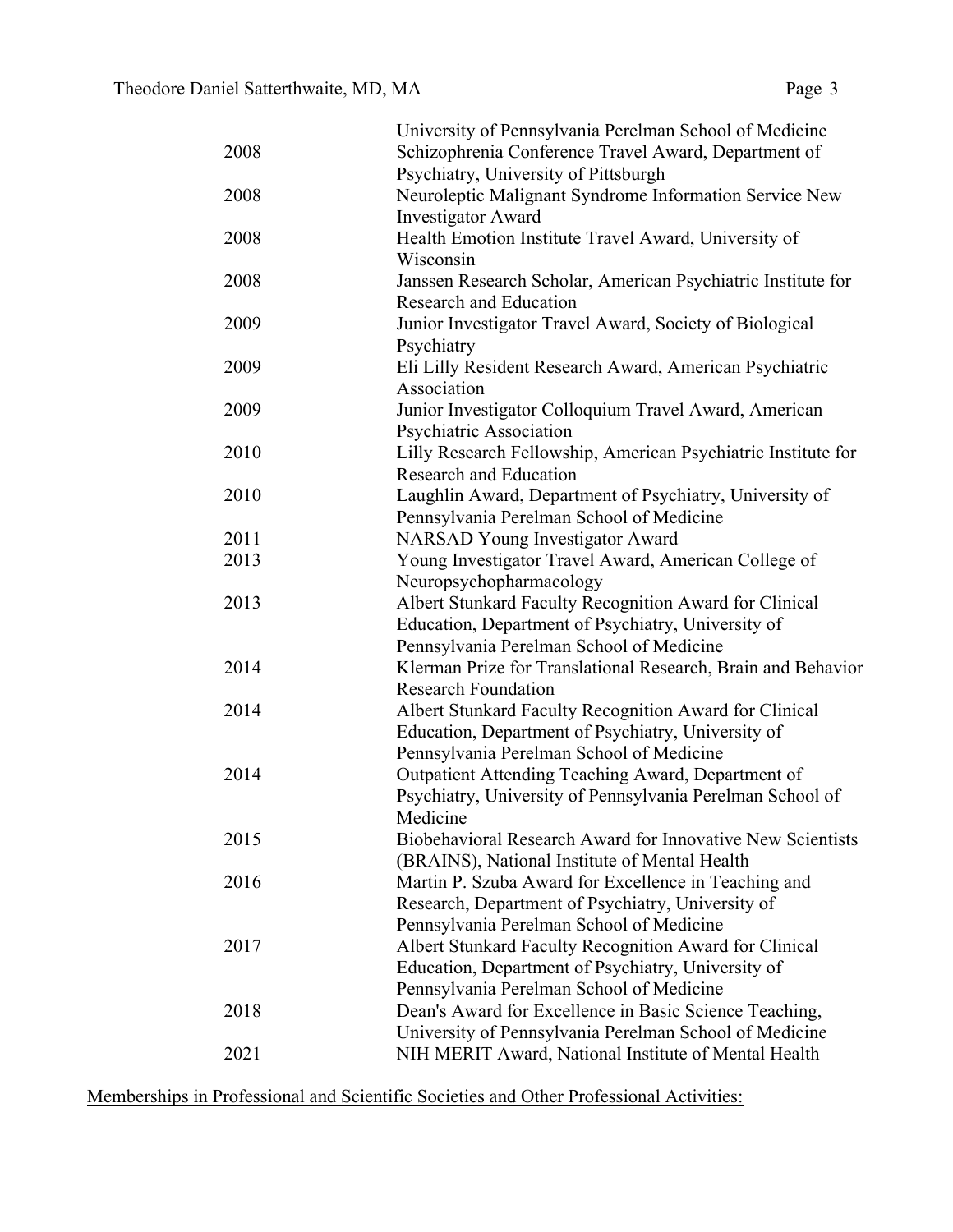| International:<br>2013-Present | Organization for Human Brain Mapping                                                                                                                                                                  |
|--------------------------------|-------------------------------------------------------------------------------------------------------------------------------------------------------------------------------------------------------|
| 2015-2019                      | Center for Addiction and Mental Health, Sleight Center for Youth in Transition<br>(External Grant Reviewer)                                                                                           |
| 2016                           | PSI Foundation (External Grant Reviewer)                                                                                                                                                              |
| 2019-Present                   | Toronto Adolescent & Youth CAMH Cohort Study (External Advisory Board)                                                                                                                                |
| 2020                           | Natural Sciences and Engineering Research Council of Canada external grant<br>reviewer                                                                                                                |
| National:<br>2014-Present      | Society for Neuroscience                                                                                                                                                                              |
| 2015-2018                      | Loan Repayment Program Grant Reviewer, National Institute of Health                                                                                                                                   |
| 2015-Present                   | Society of Biological Psychiatry (Associate Program Chair 2020-2021)                                                                                                                                  |
| 2016                           | Research Domain Criteria Project Grant (R01) Special Emphasis Panel, National<br>Institute of Mental Health                                                                                           |
| 2017-Present                   | American College of Neuropsychopharmacology (Associate Member, Program<br>Committee member 2018-2020)                                                                                                 |
| 2017                           | Biobehavioral Research Awards for Innovative New Scientists (BRAINS R01)<br>Special Emphasis Panel, National Institute of Mental Health                                                               |
| 2017-Present                   | Human Connectome Project (External Scientific Advisory Committee, Lifespan<br>Studies)                                                                                                                |
| 2017-Present                   | Silvio O. Conte Centers for Basic Neuroscience or Translational Mental Health<br>Research (P50) Special Emphasis Panel, National Institute of Mental Health<br>(Committee member: 2017, 2018, & 2021) |
| 2018                           | Child Psychopathology and Developmental Disabilities (CPDD) Study Section,<br>National Institute of Mental Health (Ad hoc member)                                                                     |
| 2019                           | K99/R00 "Pathway to Independence" Special Emphasis Panel, National Institute of<br>Mental Health                                                                                                      |
| 2020                           | Biobehavioral Research Awards for Innovative New Scientists (BRAINS R01)<br>Special Emphasis Panel, National Institute of Mental Health                                                               |
| 2020                           | K99/R00 "Pathway to Independence" Special Emphasis Panel, National Institute of                                                                                                                       |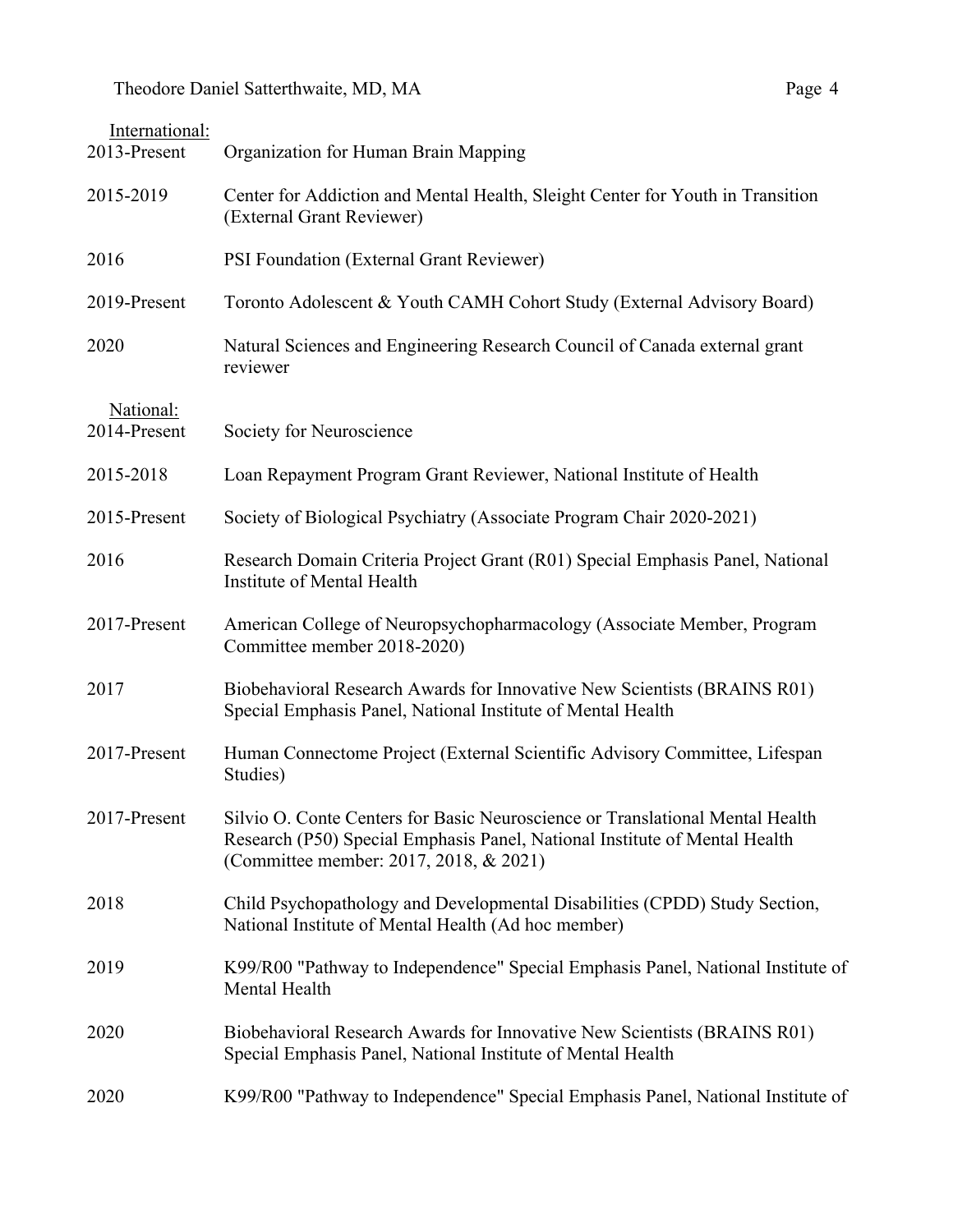# Mental Health

## Editorial Positions:

| 2009-Present | Ad-hoc reviewer, Journal of Neuroscience                         |
|--------------|------------------------------------------------------------------|
| 2010-Present | Ad-hoc reviewer, Journal of Clinical Psychiatry                  |
| 2010-Present | Ad-hoc reviewer, Biological Psychiatry                           |
| 2010-Present | Ad-hoc reviewer, Brain and Cognition                             |
| 2010-Present | Ad-hoc reviewer, NeuroImage                                      |
| 2010-Present | Ad-hoc reviewer, Psychopharmacology                              |
| 2011-Present | Ad-hoc reviewer, Molecular Psychiatry                            |
| 2012-Present | Ad-hoc reviewer, Journal of the American Academy of Child and    |
|              | <b>Adolescent Psychiatry</b>                                     |
| 2012-Present | Ad-hoc reviewer, JAMA Psychiatry                                 |
| 2013-Present | Ad-hoc reviewer, Human Brain Mapping                             |
| 2013-Present | Ad-hoc reviewer, Brain Connectivity                              |
| 2014-Present | Ad-hoc reviewer, Cerebral Cortex                                 |
| 2014-Present | Ad-hoc reviewer, Neuron                                          |
| 2014-Present | Ad-hoc reviewer, American Journal of Psychiatry                  |
| 2014-Present | Ad-hoc reviewer, Proceedings of the National Academy of Sciences |
| 2015-Present | Ad-hoc reviewer, Developmental Cognitive Neuroscience            |
| 2015-Present | Ad-hoc reviewer, Neuropsychopharmacology                         |
| 2015-Present | Ad-hoc reviewer, Biological Psychiatry: Cognitive Neuroscience   |
|              | and Neuroimaging                                                 |
| 2016-Present | Ad-hoc reviewer, Current Opinion in Behavioral Sciences          |
| 2016-Present | Ad-hoc reviewer, Nature Communications                           |
| 2016-Present | Ad-hoc reviewer, Cell Reports                                    |
| 2017-Present | Ad-hoc reviewer, eLife                                           |
| 2018-Present | Ad-hoc reviewer, PLOS Biology                                    |
| 2019-2020    | Guest Editor, Biological Psychiatry                              |
| 2019         | Guest editor, eLife                                              |
| 2019-Present | Ad-hoc reviewer, Trends in Cognitive Science                     |
| 2020-2021    | Guest Editor, Developmental Cognitive Neuroscience               |
|              |                                                                  |

# Academic and Institutional Committees:

| Pennsylvania<br>2015<br>Building Interdisciplinary Research Careers in Women's Health<br>(BIRCWH) Grant Reviewer, Department of Psychiatry, University |
|--------------------------------------------------------------------------------------------------------------------------------------------------------|
|                                                                                                                                                        |
|                                                                                                                                                        |
|                                                                                                                                                        |
| of Pennsylvania Perelman School of Medicine                                                                                                            |
| Rotation Presentation Committee, Neuroscience Graduate Group,<br>2015-2017                                                                             |
| University of Pennsylvania School of Medicine                                                                                                          |
| Psychiatric and Developmental Imaging Seminar Series (weekly<br>2015-Present                                                                           |
| seminar; series organizer)                                                                                                                             |
| Data safety monitoring board for "The effects of ondansetron on<br>2015-Present                                                                        |
| neural systems and symptoms associated with sensory phenomena,"                                                                                        |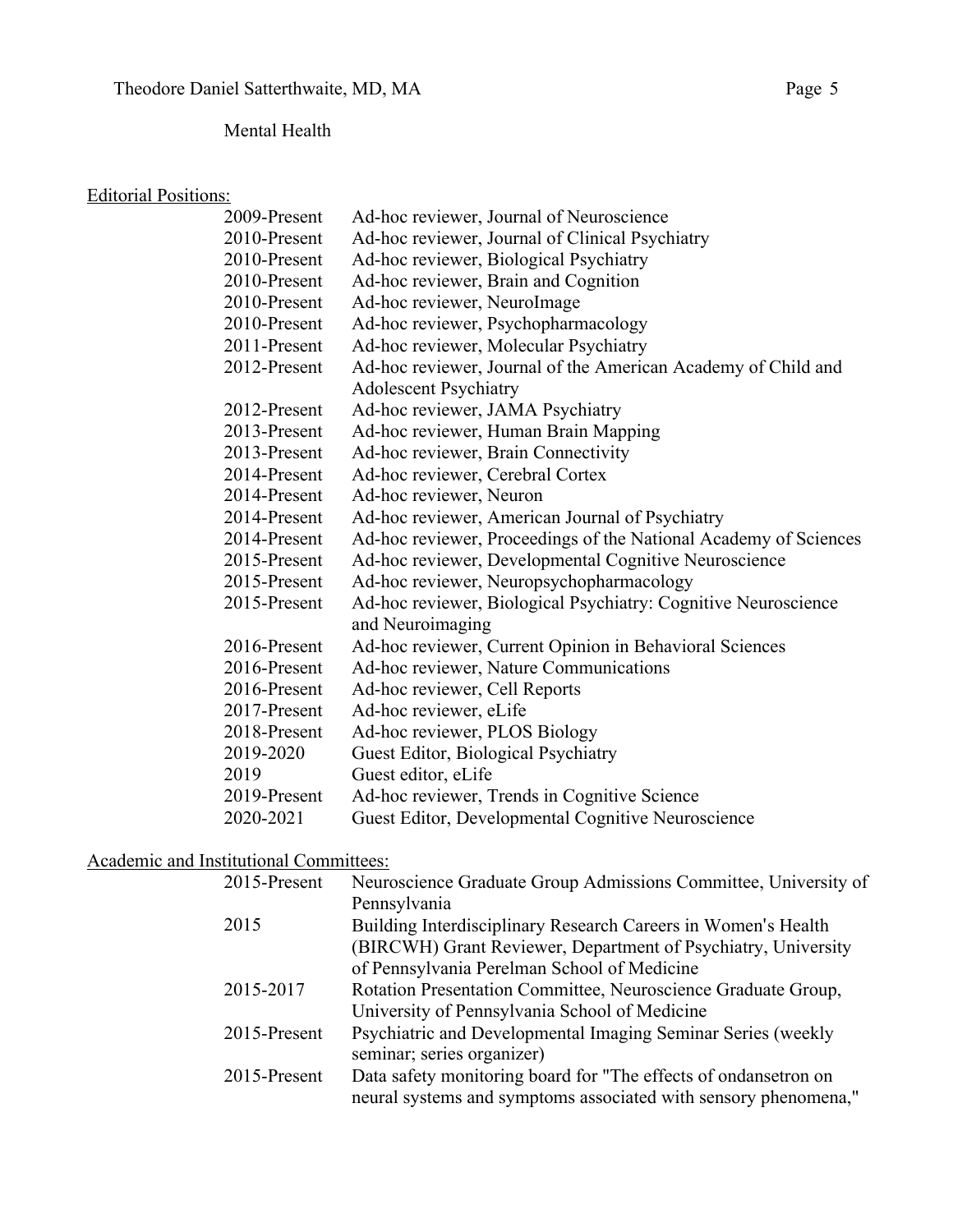|              | R21/R33, PI: Emily Stern, Ph.D. (Icahn School of Medicine at       |
|--------------|--------------------------------------------------------------------|
|              | Mount Sinai)                                                       |
| 2017-Present | Center for Advanced MRI & Spectroscopy Safety Committee,           |
|              | Department of Radiology, University of Pennsylvania Perelman       |
|              | School of Medicine                                                 |
| 2017-Present | MindCORE Seminar Series Organizing Committee (Chair                |
|              | 2018-2019), Department of Psychology, University of Pennsylvania   |
| 2018         | Impact Strategic Planning Committee, Department of Psychiatry,     |
|              | University of Pennsylvania Perelman School of Medicine             |
| 2018-Present | Steering committee member, Penn/CHOP Lifespan Brain Institute      |
| 2018-Present | Steering committee member, CUBIC biomedical image analysis         |
|              | cluster, Department of Radiology, University of Pennsylvania       |
|              | Perelman School of Medicine                                        |
| 2018-Present | Faculty search committee member, Department of Child and           |
|              | Adolescent Psychiatry and Behavioral Sciences, Children's Hospital |
|              | of Philadelphia                                                    |
| 2019-Present | Steering committee member, Educating Physician Scientists in       |
|              | Psychiatry (NIH R25)                                               |
| 2020-Present | Steering committee member, Biomedical Postdoctoral Programs,       |
|              | University of Pennsylvania Perelman School of Medicine             |

# Major Academic and Clinical Teaching Responsibilities:

| 2008-2009    | "Practical psychopharmacology" - MS2/3 Psychiatry Clerkship            |
|--------------|------------------------------------------------------------------------|
|              | Psychopharmacology Course (weekly)                                     |
| 2008-2009    | Small group preceptor - MS1 Introduction to Interviewing Seminar       |
|              | $(6$ sessions)                                                         |
| 2008-2009    | Small group preceptor - MS1 Brain & Behavior Course (6 sessions)       |
| 2009-Present | "Data-driven antipsychotic prescribing" - Psychiatry PGY2              |
|              | Psychosis Module                                                       |
| 2009         | "Cortico-limbic interactions in schizophrenia" - Neuropsychology       |
|              | Seminar Series, Department of Psychiatry                               |
| 2009-present | "Practical pharmacology for bipolar disorder" - MS2/3 Psychiatry       |
|              | Clerkship                                                              |
| 2010         | "Inter-related affective and cognitive dysfunction in schizophrenia" - |
|              | Department of Psychiatry Grand Rounds                                  |
| 2011-Present | "Introduction to psychiatric neuroimaging" - Psychiatry PGY1           |
|              | <b>Clinical Neuroscience Course</b>                                    |
| 2011-Present | "Neuroimaging as a tool for translational research in psychiatry" -    |
|              | Psychiatry PGY4 Advanced Neuroscience Course                           |
| 2011-Present | Outpatient psychiatry clinic teaching attending (4 hours/week)         |
| 2011         | "Neuroimaging-genomics: Challenges and opportunities" -                |
|              | Neuropsychology Seminar, Department of Psychiatry                      |
| 2013         | "Charting brain development with neuroimaging: The Philadelphia        |
|              | neurodevelopmental cohort" - Department of Radiology Grand             |
|              | Rounds                                                                 |
| 2013         | "Motion artifact in resting state functional connectivity: Discovery,  |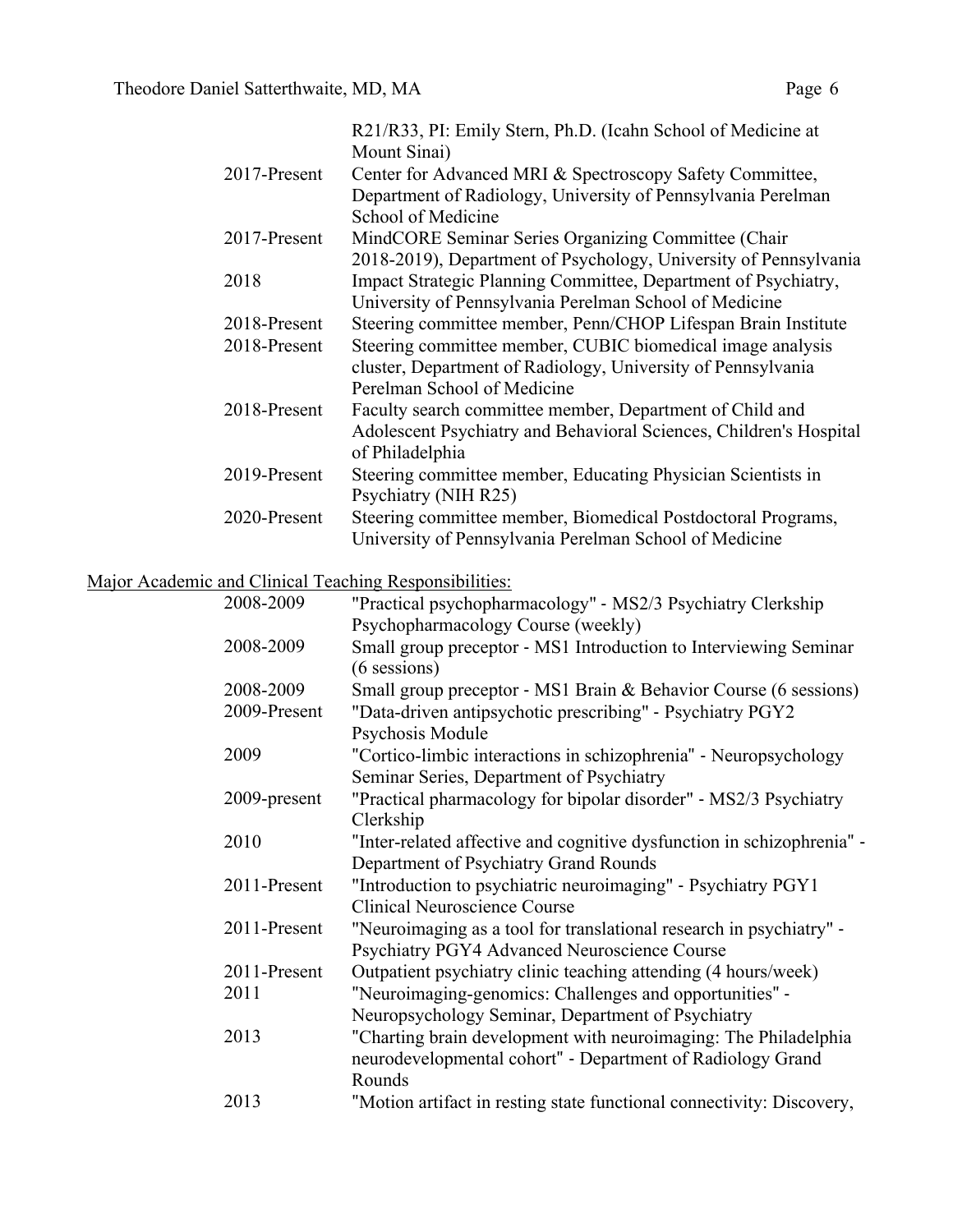|           | damage control, and implications for developmental neuroimaging" -   |
|-----------|----------------------------------------------------------------------|
|           | Center for Autism Research, Children's Hospital of Philadelphia      |
| 2013-2016 | Bioengineering PhD thesis committee for Harini Eavani                |
| 2013      | Neuroscience rotation advisor for Stathis Gennatas                   |
| 2013-2017 | Undergraduate research mentor for Lauren Beard                       |
| 2014      | "Charting normal and abnormal brain development using                |
|           | multimodal MRI" - Neuropsychiatry Seminar, Department of             |
|           | Psychiatry                                                           |
| 2014      | Neuroscience rotation advisor for Sheila Shanmugan                   |
| 2014-2017 | Psychology PhD thesis advisor for Marieta Pehlivanova                |
| 2014-2018 | Undergraduate research mentor for Mack Finkel                        |
| 2015      | "Brain development in health and disease" - Center for the Study and |
|           | Treatment of Anxiety, Department of Psychiatry                       |
| 2015      | "Neurodevelopmental abnormalities in youth with psychosis            |
|           | spectrum symptoms: Evidence from multi-modal neuroimaging" -         |
|           | Dowshen Neuroscience Seminar, Department of Psychiatry               |
| 2015      | "What can brain development teach us about psychopathology?" -       |
|           | Department of Child and Adolescent Psychiatry and Behavioral         |
|           | Sciences, Children's Hospital of Philadelphia                        |
| 2015-2018 | Post-doctoral fellowship advisor for Anup Sharma MD, PhD             |
| 2015-2019 | Neuroscience PhD thesis advisor for Graham Baum                      |
| 2015-2017 | Neonatology fellowship research mentor for Rula Nassar, MD           |
| 2015-2019 | Post-doctoral fellowship advisor for Antonia Kaczkurkin, PhD         |
| 2015-2018 | Neuroscience PhD thesis committee member for Sheila Shanmugan        |
| 2015      | Neuroscience PhD candidacy exam committee for Ari Kahn               |
| 2015-2018 | "Signal and noise: Relevance of data quality for network             |
|           | neuroscience" - BE 566: Network Science, Department of               |
|           | Bioengineering, School of Applied Sciences and Engineering           |
| 2015      | External thesis MSc committee member for Tina Behdinan,              |
|           | University of Toronto                                                |
| 2015      | "Biological models of psychiatric illness" - PSYCH 600:              |
|           | Psychopathology, Department of Psychology, School of Arts and        |
|           | Sciences                                                             |
| 2016      | "Linking abnormal brain development to psychopathology using         |
|           | neuroimaging" - Department of Psychiatry Grand Rounds                |
| 2016      | "Sex differences in brain development: Relevance for                 |
|           | psychopathology in youth" - Building Interdisciplinary Careers in    |
|           | Women's Health Seminar Series, Department of Psychiatry              |
| 2016      | "Linking changes in the developing brain to emerging                 |
|           | psychopathology in youth" - Department of Child and Adolescent       |
|           | Psychiatry and Behavioral Sciences Grand Rounds, Children's          |
|           | Hospital of Philadelphia                                             |
| 2016-2019 | Neuroscience PhD thesis advisor for Cedric Xia                       |
| 2016-2017 | Post-doctoral fellowship advisor for Shi Gu, PhD                     |
| 2016      | Neuroscience PhD candidacy exam committee for Opey Alabi             |
| 2016      | Bioengineering PhD candidacy exam committee for Andrew               |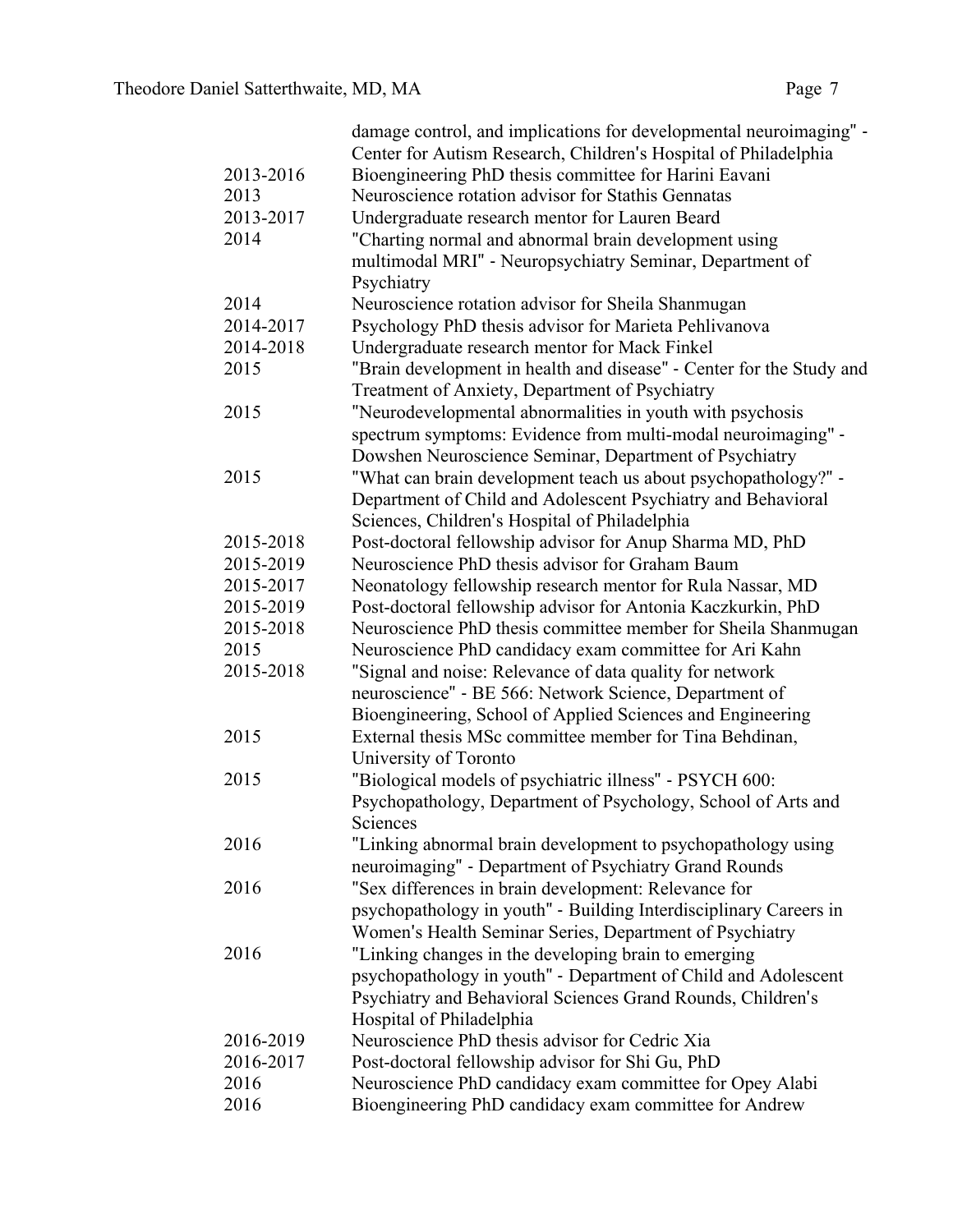|              | Murphy                                                               |
|--------------|----------------------------------------------------------------------|
| 2016-2018    | "Career opportunities in psychiatry research" - Summer Medical       |
|              | <b>Immersion Program for Undergraduates</b>                          |
| 2016-2018    | Psychology PhD thesis co-advisor for Leonie Loffler (at RWTH         |
|              | Aachen, through the German International Research Training           |
|              | Group)                                                               |
| 2016-2018    | Psychology PhD thesis committee member for Melisa Felek (at          |
|              | RWTH Aachen, through the German International Research               |
|              | Training Group)                                                      |
| 2016         | "Understanding psychopathology using neuroimaging of brain           |
|              | development" - Philadelphia Veterans Affairs Medical Center          |
|              | <b>Behavioral Health Grand Rounds</b>                                |
| 2016-2018    | Biostatistics PhD thesis committee for Simon Vandekar                |
| 2016-2017    | Biostatistics MS thesis committee for Alessandra Valcarel            |
| 2016         | "Brain network development in adolescence: Relevance for             |
|              | cognition & psychiatric disorders" - Clinical Neurosciences Training |
|              | <b>Program Seminar Series</b>                                        |
| 2016         | "Charting normal and abnormal brain development using                |
|              | multi-modal neuroimaging" - Department of Neurology                  |
| 2016         | Neuroscience rotation advisor for Jared Zimmerman                    |
| 2016-2017    | Undergraduate research mentor for Anna Thompson                      |
| 2017-2018    | "Data quality and motion artifact in neuroimaging" - BSTA 715:       |
|              | Statistical Methods for Neuroimaging, Department of Biostatistics    |
|              | and Epidemiology                                                     |
| 2017         | Neuroscience PhD candidacy exam committee for Alice Dallstream       |
| 2017-2018    | "Career development awards for biomedical imaging scientists" -      |
|              | Center for Biomedical Image Computing and Analysis, Department       |
|              | of Radiology                                                         |
| 2017-2018    | Mock study section for biomedical imaging - Center for Biomedical    |
|              | Image Computing and Analysis, Department of Radiology                |
| 2017         | External thesis MSc committee member for Saba Shabab, University     |
|              | of Toronto                                                           |
| 2017         | "Understanding psychopathology through studies of brain network      |
|              | development" - NIMH Director's Symposium on Psychosis and 22Q,       |
|              | Department of Psychiatry                                             |
| 2017         | "Development of executive function in youth" - PSYC 149:             |
|              | Introduction to Cognitive Neuroscience, Department of Psychology,    |
|              | School of Arts and Sciences                                          |
| 2017-Present | "Introduction to functional MRI" - MTR 601: Measurements in          |
|              | Imaging                                                              |
| 2017         | "The importance of data quality in neuroimaging studies" -           |
|              | Translational Neuroscience Lecture Series, Department of             |
|              | Psychiatry                                                           |
| 2017         | "Neuroimaging as a tool to chart normal and abnormal brain           |
|              | development" - Penn/CHOP Lifespan Brain Institute Research           |
|              | Symposium                                                            |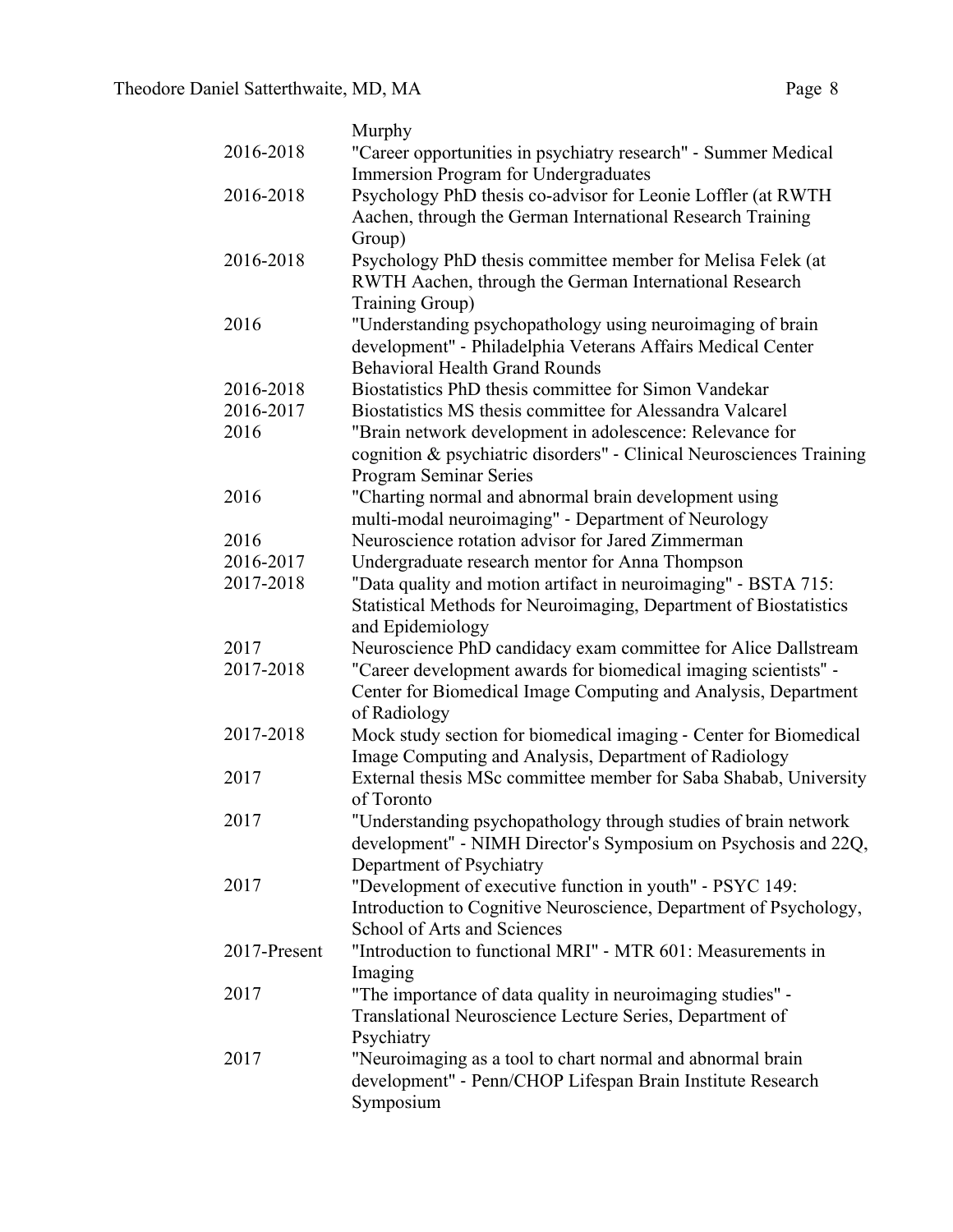| 2017-Present | Post-doctoral fellowship advisor for Zaixu Cui, PhD                |
|--------------|--------------------------------------------------------------------|
| 2017-2020    | Neuroscience PhD thesis committee chair for Harrison McAdams       |
| 2017         | Neuroscience rotation advisor for Adam Pines                       |
| 2017-2018    | Post-baccalaureate / PennPREP research mentor for Robert Jirsaraie |
| 2017-2019    | Psychiatry research track mentor for Erica Baller, MD              |
| 2018         | "Using multi-modal neuroimaging to parse psychiatric diagnostic    |
|              | categories" - Outpatient Psychiatry Clinic                         |
| 2018         | Neuroscience rotation advisor for Dale Zhou                        |
| 2018         | "Brain imaging in psychiatry" - MS1 Brain & Behavior Course        |
| 2018         | "Dimensional, trans-diagnostic studies of psychopathology using    |
|              | multi-modal neuroimaging" - Center for Weight and Eating           |
|              | Disorders, Department of Psychiatry                                |
| 2018         | "Best research practices: Managing multiple projects and           |
|              | collaborations" - Successful Careers in Psychological Sciences     |
|              | Discussion Series, mindCORE, Department of Psychology, School      |
|              | of Arts and Sciences                                               |
| 2018         | Bioengineering candidacy exam committee for Chenying Zhao          |
| 2018-Present | Department of Psychiatry faculty mentoring committee for C. Alix   |
|              | Timko, PhD                                                         |
| 2018-2019    | Department of Psychiatry faculty mentoring committee for Liisa     |
|              | Hantsoo, PhD                                                       |
| 2018-Present | Neuroscience PhD thesis co-advisor for Dale Zhou                   |
| 2018         | Neuroscience rotation advisor for Kara McGaughey                   |
| 2018-Present | Neuroscience PhD thesis advisor for Adam Pines                     |
| 2018-Present | Psychiatry research track mentor for Sheila Shanmugan, MD, PhD     |
| 2018-2020    | Psychology PhD thesis committee for Sarah Clark at Georgia State   |
|              | University                                                         |
| 2019-Present | Neuroscience PhD thesis committee chair for Ursula Tooley          |
| 2019-Present | Psychology PhD thesis committee for Lisa Yankowitz                 |
| 2019         | "Open and reproducible neuroscience"" - UPenn Library Science      |
| 2019-Present | Neuroscience PhD thesis advisor for Valerie Sydnor                 |
| 2019-2020    | Biostatistics masters thesis co-advisor for Melissa Martin         |
| 2020-Present | Bioengineering PhD thesis committee chair for Divya Jain           |
| 2020         | Neuroscience PhD candidacy exam committee chair for Panagiotis     |
|              | Fotiadis                                                           |
| 2020         | Organization of Human Brain Mapping Student / Post-Doc Special     |
|              | <b>Interest Group Invited Mentor</b>                               |
| 2020-Present | Biostatistics PhD dissertation committee for Andrew Chen           |
| 2020-Present | Biostatistics PhD dissertation committee for Sarah Weinstein       |
| 2020-Present | Biostatistics PhD dissertation committee for Danni Tu              |
| 2020         | "Recent progress in large scale studies of brain development for   |
|              | psychiatry" - Psychosis and development section meeting            |
| 2020         | "Brain network development in youth: relevance for                 |
|              | psychopathology" - Center for Neuroengineering and Therapeutics    |
| 2020         | Bioengineering PhD candidacy exam committee for Lasya Sreepada     |
| 2020-Present | Bioengineering PhD dissertation committee for Christopher Olm      |
|              |                                                                    |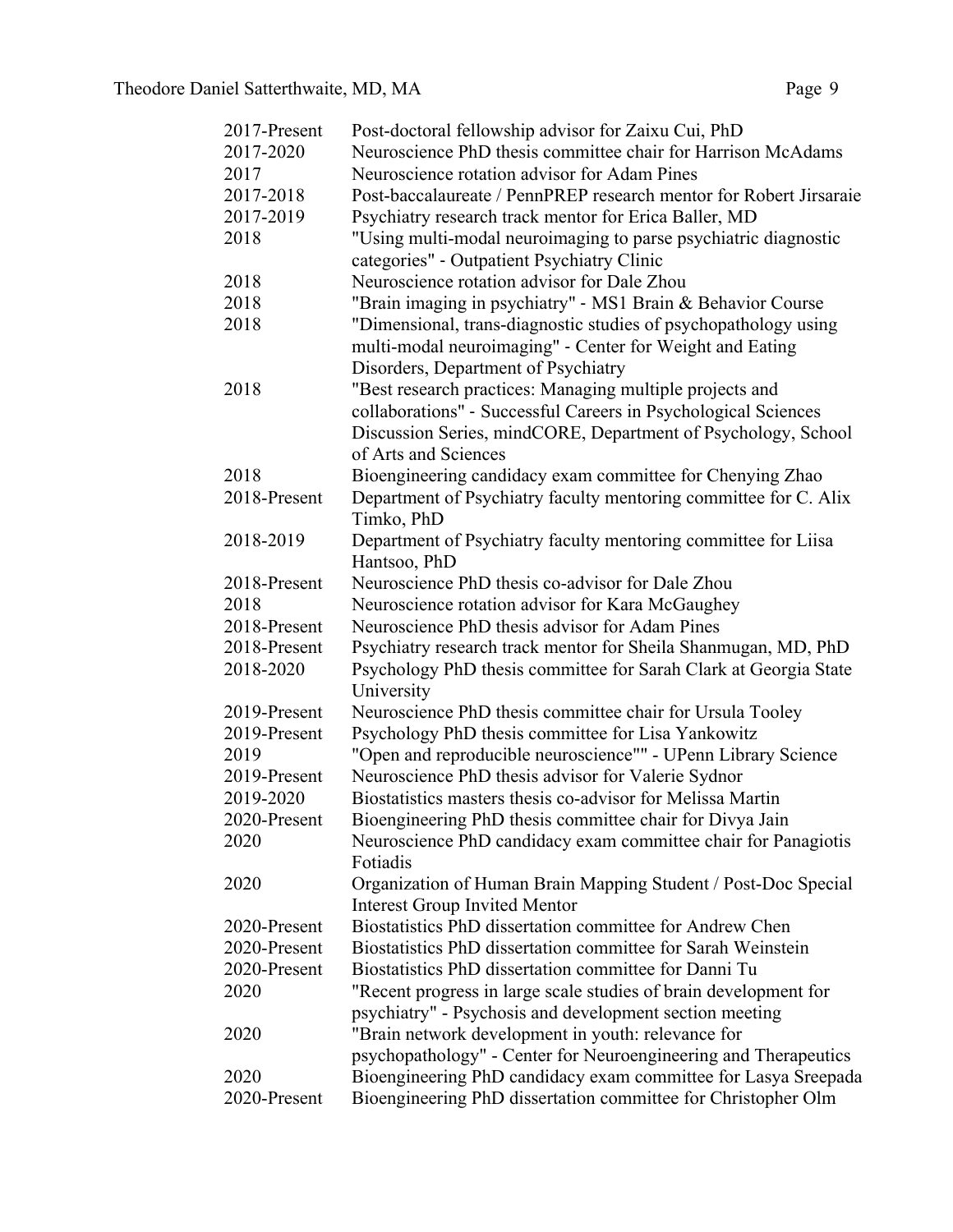| 2020-Present | Bioengineering PhD dissertation committee for Dushyant Sahoo       |
|--------------|--------------------------------------------------------------------|
| 2020-Present | Department of Psychiatry faculty mentoring committee for Jason     |
|              | Jones, PhD                                                         |
| 2021         | Bioengineering rotation advisor for Chenying Zhao                  |
| 2021-Present | Biostatistics PhD dissertation committee for Benny Ren             |
| 2021         | Bioengineering PhD candidacy exam committee for Tianjia Zhu        |
| 2021-Present | Faculty mentorship committee for Jennifer Goldschmied              |
|              | (Department of Psychiatry)                                         |
| 2021-Present | Faculty mentorship committee for Jeff Phillips (Department of      |
|              | Neurology)                                                         |
| 2021-Present | Research-track resident mentorship committee for Robert Seilheimer |
|              | (Department of Psychiatry)                                         |
| 2021-Present | Faculty mentorship committee for Jason Jones (Department of        |
|              | Psychiatry)                                                        |
|              |                                                                    |

# Lectures by Invitation (Last 5 years):

| Jan, 2016 | "Sex differences in the evolution of brain perfusion: Relevance for<br>anxiety and mood disorders" - Annual Translational and Molecular |
|-----------|-----------------------------------------------------------------------------------------------------------------------------------------|
|           | Psychiatry Conference, Park City, Utah                                                                                                  |
| Apr, 2016 | "Understanding developmental psychopathology through                                                                                    |
|           | abnormalities of brain development" - McGovern School of                                                                                |
|           | Medicine, University of Texas, Houston                                                                                                  |
| May, 2016 | "Elevated amygdala perfusion mediates developmental sex                                                                                 |
|           | differences in trait anxiety" - Society of Biological Psychiatry,<br>Atlanta, Georgia                                                   |
| May, 2016 | "Common deficits, common circuits: Dimensional deficits of the                                                                          |
|           | executive & reward systems across psychiatric disorders" - Society                                                                      |
|           | of Biological Psychiatry, Atlanta, Georgia                                                                                              |
| Jun, 2016 | "Mapping developmental psychopathology using multi-modal MRI"<br>- Nathan Kline Institute, Old Orangeburg, New York                     |
| Jun, 2016 | "Pediatric neuroimaging grows up: Large scale imaging initiatives to                                                                    |
|           | study the developing brain" - Organization of Human Brain                                                                               |
|           | Mapping, Geneva, Switzerland                                                                                                            |
| Sep, 2016 | "Using multi-modal imaging to understand the role of abnormal                                                                           |
|           | brain development for psychiatric illness" - Department of                                                                              |
|           | Psychiatry Grand Rounds, Vanderbilt University, Nashville,<br>Tennessee                                                                 |
| Sep, 2016 |                                                                                                                                         |
|           | "Opportunities and challenges in big data for developmental<br>neuroscience" - Flux Congress, St. Louis, Missouri                       |
| Oct, 2016 | "The Philadelphia neurodevelopmental cohort: A resource for                                                                             |
|           | charting normal and abnormal brain development in youth" -                                                                              |
|           | American Academy of Child and Adolescent Psychiatry Annual                                                                              |
|           | Meeting, New York, New York                                                                                                             |
| Jun, 2017 | "Flexible analyses of brain development using general additive                                                                          |
|           | models" - Statistical Methods in Imaging Conference, Pittsburgh,                                                                        |
|           | Pennsylvania                                                                                                                            |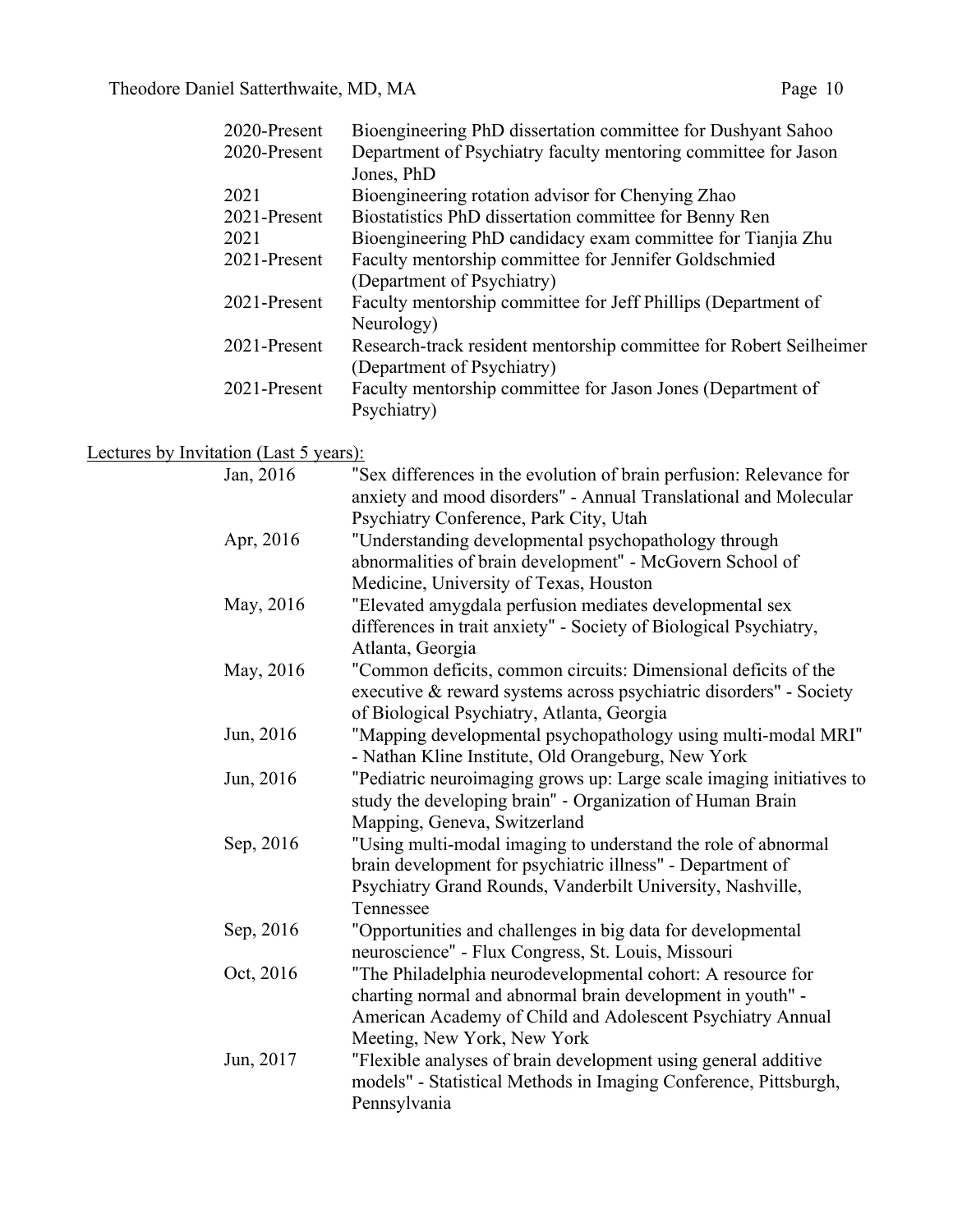| Jul, 2017 | "Discovering linked dimensions of functional connectivity and<br>psychopathology using multi-view learning" - Joint Statistical |
|-----------|---------------------------------------------------------------------------------------------------------------------------------|
|           | Meeting, Baltimore, Maryland                                                                                                    |
| Aug, 2017 | "Normal and abnormal development of executive networks in                                                                       |
|           | adolescence" - Department of Child Psychiatry, Erasmus University,                                                              |
|           | Rotterdam, Netherlands                                                                                                          |
| Oct, 2017 | "Challenges and progress in multi-modal imaging of developmental                                                                |
|           | psychopathology" - International Conference on Human Brain                                                                      |
|           | Development, Nanning, China                                                                                                     |
| Dec, 2017 | "Common and dissociable substrates of psychopathology across                                                                    |
|           | clinical diagnostic categories in youth" - American College of                                                                  |
|           | Neuropsychopharmacology, Palm Springs, California                                                                               |
| Feb, 2018 | "Understanding and accounting for the impact of data quality in                                                                 |
|           | studies of functional connectivity" - Department of Psychology,                                                                 |
|           | University of Miami, Miami, Florida                                                                                             |
| Feb, 2018 | "Mapping abnormalities of brain network development to                                                                          |
|           | dimensions of psychopathology" - Department of Psychology,                                                                      |
|           | University of Miami, Miami, Florida                                                                                             |
| Mar, 2018 | "Normal brain network development and abnormalities associated                                                                  |
|           | with psychopathology in youth" - Whistler Scientific Workshop on                                                                |
|           | Brain Functional Organization, Connectivity, and Behavior,                                                                      |
|           | Whistler, Canada                                                                                                                |
| Mar, 2018 | "Brain networks in adolescence: Normative development and                                                                       |
|           | associations with psychopathology" - Department of Child                                                                        |
|           | Psychiatry Grand Rounds, New York University Langone School of                                                                  |
|           | Medicine, New York, New York                                                                                                    |
| May, 2018 | "Mapping heterogeneity across the lifespan using machine learning                                                               |
|           | and multi-modal imaging" - Society of Biological Psychiatry, New                                                                |
|           | York, New York                                                                                                                  |
| May, 2018 | "Development of brain modules and abnormalities associated with                                                                 |
|           | psychopathology" - Flux Congress Satellite, Chapel Hill, North                                                                  |
|           | Carolina                                                                                                                        |
| Sep, 2018 | "Understanding heterogeneity in developmental psychopathology                                                                   |
|           | with multi-modal neuroimaging" - Department of Psychiatry Grand                                                                 |
|           | Rounds, Duke University, Durham, North Carolina                                                                                 |
| Dec, 2018 | "Using machine learning to discover networks associated with                                                                    |
|           | dimensions of psychopathology in youth" - American College of                                                                   |
|           | Neuropsychopharmacology, Hollywood, Florida                                                                                     |
| Jan, 2019 | "Developing brain networks: Advances, challenges, and relevance                                                                 |
|           | for psychiatry" - Neuroimaging Seminar Series, Washington                                                                       |
|           | University in St Louis, St. Louis, MO                                                                                           |
| Feb, 2019 | "Multi-modal brain growth charts" - Center for Imaging Science                                                                  |
|           | Seminar Series, Johns Hopkins University                                                                                        |
| Apr, 2019 | "Developing brain networks: relevance for psychiatry" - Killian                                                                 |
|           | Seminar, Montreal Neurological Institute, Montreal, Canada                                                                      |
| Apr, 2019 | "Using multi-modal imaging to understand brain development" -                                                                   |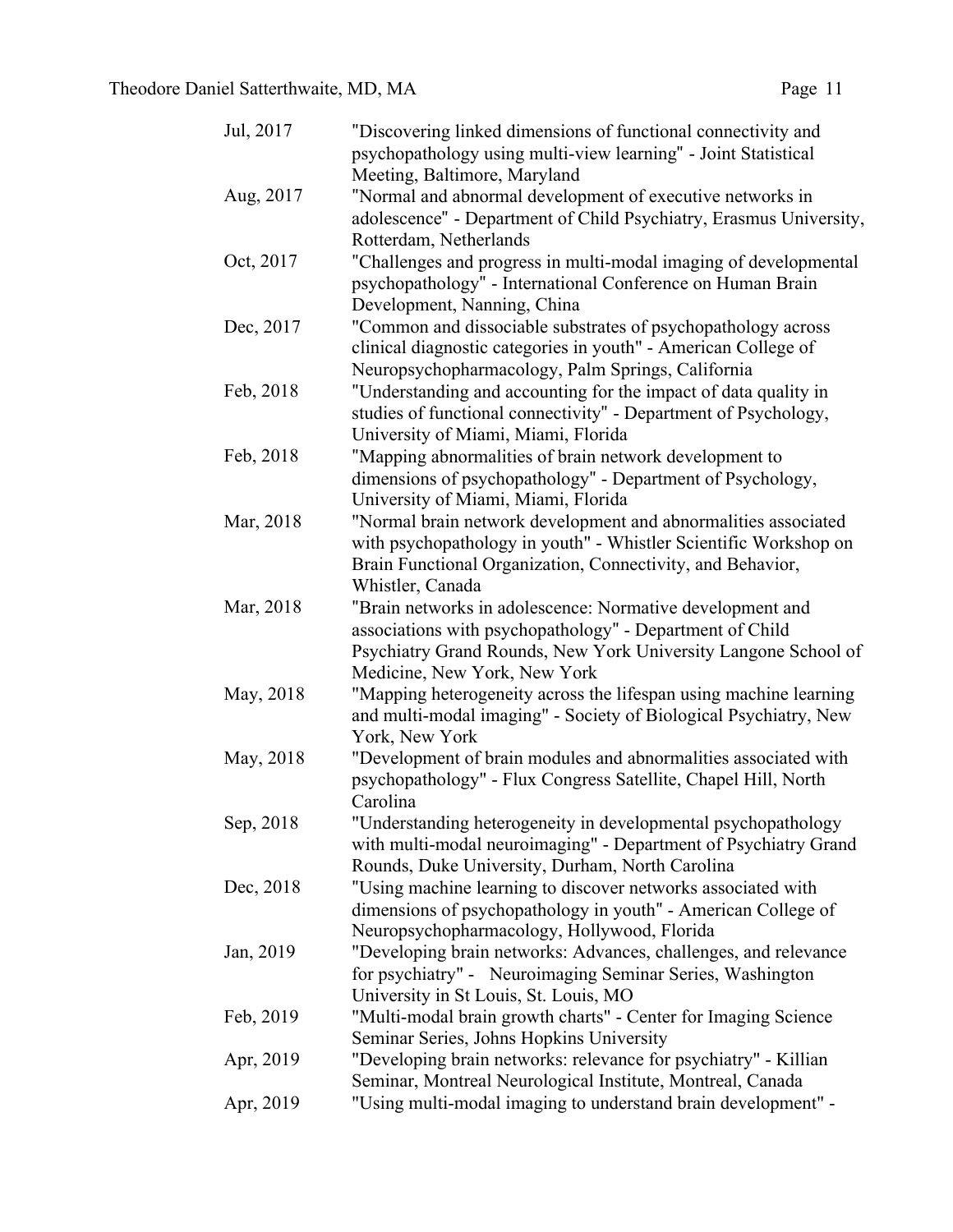|           | Department of Neurology Grand Rounds, Montreal Neurological         |
|-----------|---------------------------------------------------------------------|
|           | Institute, Montreal, Canada                                         |
| Jun, 2019 | "Integrating complex data to study brain development" -             |
|           | Organization of Human Brain Mapping, Rome, Italy                    |
| Sep, 2019 | "Charting the development of personalized brain networks in         |
|           | adolescence " - National Academies of Sciences, Engineering, and    |
|           | Medicine, Washington, D.C.                                          |
| Oct, 2019 | "Multi-modal imaging of brain development patterns associated       |
|           | with psychopathology" - National Neuroimaging Meeting, Centro de    |
|           | Investigación en Matemáticas, Guanajuato, Mexico                    |
| Oct, 2019 | "Motion artifact in functional connectivity" - National             |
|           | Neuroimaging Meeting, Centro de Investigación en Matemáticas,       |
|           | Guanajuato, Mexico                                                  |
| Oct, 2019 | "Normal and abnormal brain development in youth: Evidence from      |
|           | multi-modal imaging" - Cornell University Institute for             |
|           | Developmental Psychobiology, New York, New York                     |
| Oct, 2019 | " Opportunities and challenges in large-scale imaging studies of    |
|           | brain development" - Science and Technology Seminar Series, Duke    |
|           | University, Durham, North Carolina                                  |
| Feb, 2020 | "Understanding Brain Network Development and Disruptions            |
|           | Across Psychiatric Disorders" - University of California, Irvine    |
| Jun, 2020 | "Development of personalized association networks in youth" --      |
|           | NIH Brain Initiative Annual Meeting                                 |
| Aug, 2020 | "Large scale studies of brain development and psychopathology" -    |
|           | C3N Seminar Series, Columbia University Departments of              |
|           | Psychiatry and Neuroscience                                         |
| Sep, 2020 | "Large-scale studies of Brain Development in Youth: Opportunities   |
|           | and Challenges" - Martinos Center for Biomedical Imaging, Harvard   |
|           | University                                                          |
| Dec, 2020 | "Development of the Association Corticies" - Nathan Kline Institute |
|           | for Psychiatric Research, Orangeburg, New York                      |
| Jan, 2021 | "Individual Variation in Functional Topography _of Association      |
|           | Networks in Youth" - Nash Family Center for Advanced Circuit        |
|           | Therapeutics, Icahn School of Medicine at Mount Sinai               |
| Feb, 2021 | "Charting brain development in youth with multi-modal imaging" -    |
|           | Neuroscience and Cognitive Science Colloquium, University of        |
|           | Maryland                                                            |
| Feb, 2021 | "Understanding psychiatric heterogeneity with neuroimaging and      |
|           | machine learning" - Frank Shobe Honorary Lecture, Department of     |
|           | Psychiatry Grand Rounds, Washington University in St. Louis         |
| Apr, 2021 | "Large scale studies of the developing brain" - Center for Brain,   |
|           | Behavior, and Cognition, Penn State University                      |
| Apr, 2021 | "Challenges and Opportunities for Understanding Psychopathology     |
|           | with Large-Scale Studies of Brain Development" - Department of      |
|           | Psychiatry Grand Rounds, Renaissance School of Medicine at Stony    |
|           | <b>Brook University</b>                                             |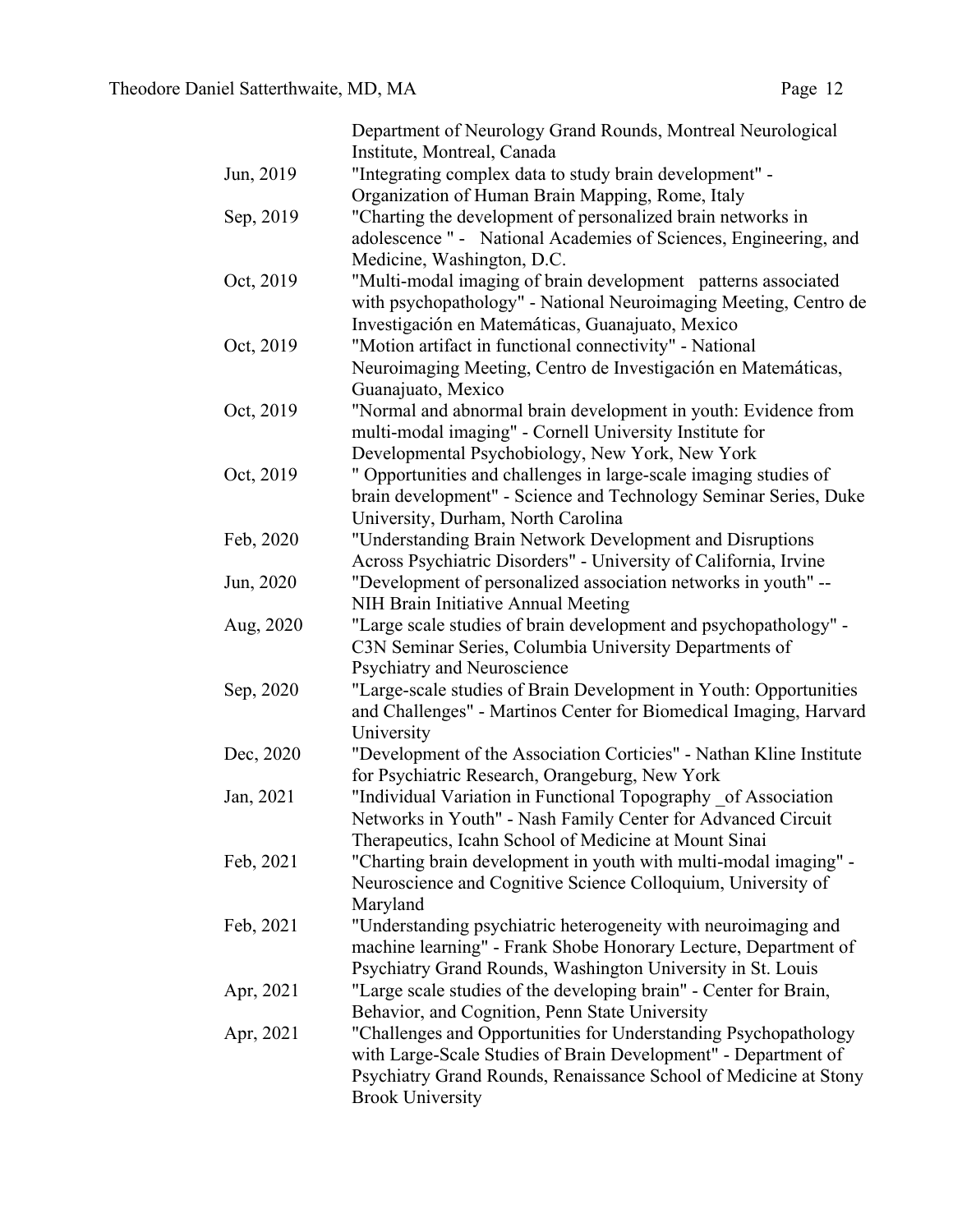| Jun, 2021 | "Development of Association Cortices: Normative Patterns and |
|-----------|--------------------------------------------------------------|
|           | Implications for Psychopathology" - Keynote Lecture, Annual  |
|           | Meeting of the Organization of Human Brain Mapping           |

## Organizing Roles in Scientific Meetings:

| Jun, 2016 | Session Chair: "Big Data for Studies of Brain Development,"         |
|-----------|---------------------------------------------------------------------|
|           | Annual Meeting of the Organization of Human Brain Mapping           |
|           | Geneva, Switzerland                                                 |
| Sep, 2016 | Scientific Advisory Board, Flux Congress                            |
|           | St. Louis, Missouri                                                 |
| Sep, 2016 | Session Chair: "The ABCD Study," Flux Congress                      |
|           | St. Louis, Missouri                                                 |
| Jun, 2017 | Session Chair: "Lifespan Brain Imaging Studies," Annual Meeting     |
|           | of the Organization of Human Brain Mapping                          |
|           | Vancouver, Canada                                                   |
| Jun, 2018 | Discussant: "Current challenges in imaging statistics," Statistical |
|           | Methods in Imaging                                                  |
|           | Philadelphia, Pennsylvania                                          |
| Dec, 2018 | Program Committee, Annual Meeting of the American College of        |
|           | Neuropsychopharmacology                                             |
|           | Hollywood, Florida                                                  |
| Dec, 2019 | Program Committee, Annual Meeting of the American College of        |
|           | Neuropsychopharmacology                                             |
|           | Orlando, Florida                                                    |
| Sep, 2020 | Program Committee, Flux Developmental Cognitive Neuroscience        |
|           | Congress                                                            |
|           | Virtual due to COVID-19                                             |
| Sep, 2020 | Session Chair: "Advances in Analytics for Developmental             |
|           | Neuroscience," Flux Developmental Cognitive Neuroscience            |
|           | Congress                                                            |
|           | Virtual due to COVID-19                                             |
| Sep, 2020 | Breakout session moderator, NIH Blueprint for Neuroscience          |
|           | Research: Addressing Neuroimaging Challenges Across Populations     |
|           | and Settings Workshop                                               |
|           | Virtual due to COVID-19                                             |
| Dec, 2020 | Program Committee, Annual Meeting of the American College of        |
|           | Neuropsychopharmacology<br>Virtual due to COVID-19                  |
|           |                                                                     |
| Apr, 2021 | Associate Program Chair, Annual Meeting of the Society of           |
|           | <b>Biological Psychiatry</b><br>Virtual Due to COVID 19             |
|           |                                                                     |

### Bibliography:

Research Publications, peer reviewed (print or other media):

1. Satterthwaite TD, Green L, Myerson J, Parker J, Ramaratnam M, Buckner RL: Dissociable but inter-related systems of cognitive control and reward during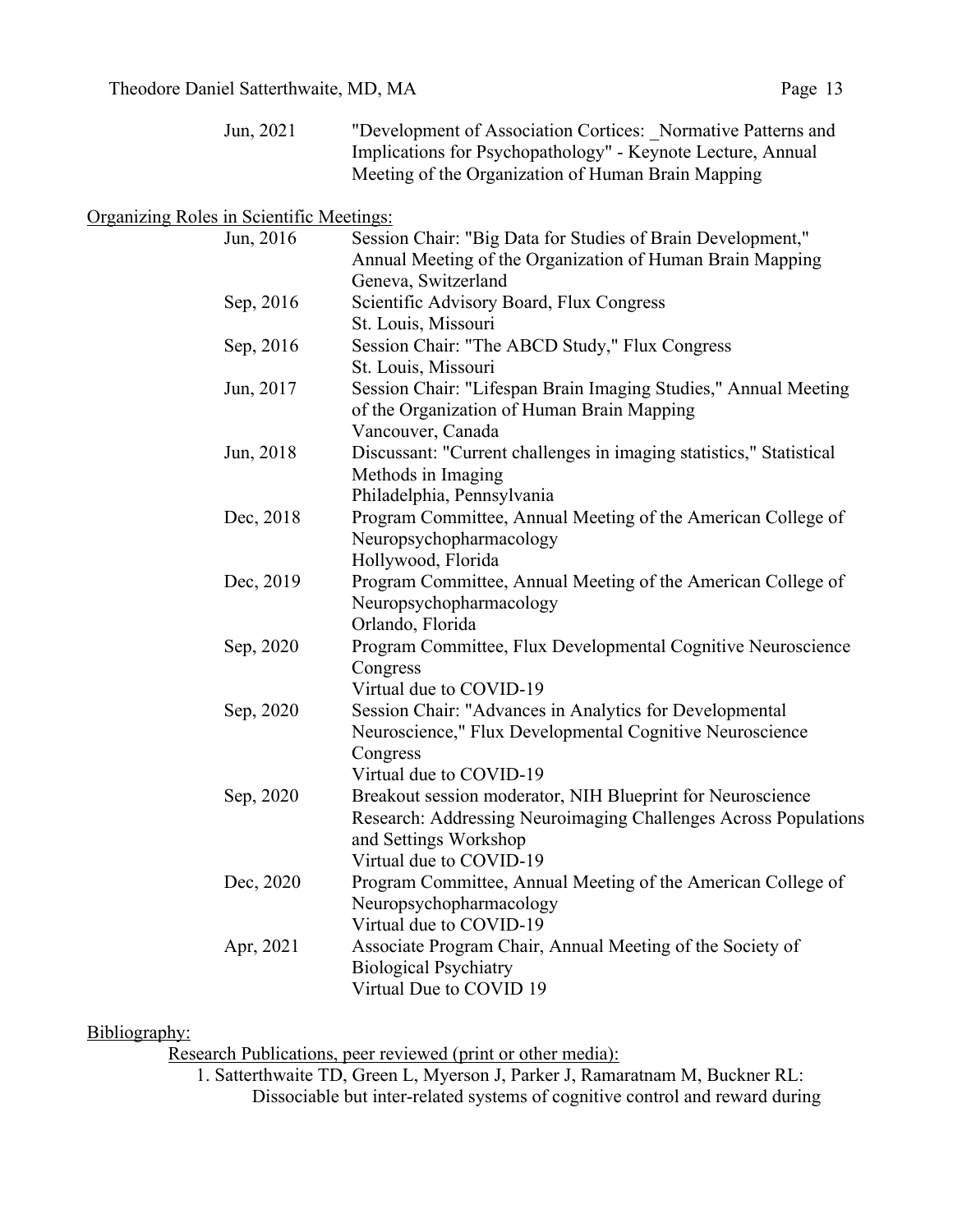decision making: Evidence from pupillometry and event-related fMRI. NeuroImage 37(3): 1017-31, Sep 2007.

- 2. Satterthwaite TD, Wolf DH, Rosenheck RA, Gur RE, Caroff SN: A meta-analysis of the risk of acute extrapyramidal symptoms with intramuscular antipsychotics for the treatment of agitation. The Journal of Clinical Psychiatry 69(12): 1869-79, Dec 2008.
- 3. Satterthwaite TD, Cristancho MA, Alici Y, Weiss D, O'Reardon JP: Electroconvulsive therapy in a 72-year-old woman with a history of Takotsubo cardiomyopathy: A case report and review of the literature. Brain Stimulation 2(4): 238-40, Oct 2009.
- 4. Satterthwaite TD, Wolf DH, Gur RC, Ruparel K, Valdez JN, Gur RE, Loughead J: Frontolimbic responses to emotional face memory: The neural correlates of first impressions. Human Brain Mapping 30(11): 3748-58, Nov 2009.
- 5. Satterthwaite TD, Wolf DH, Loughead J, Ruparel K, Valdez JN, Siegel SJ, Kohler CG, Gur RE, Gur RC: Association of enhanced limbic response to threat with decreased cortical facial recognition memory response in schizophrenia. The American Journal of Psychiatry 167(4): 418-26, Apr 2010.
- 6. Cristancho MA, Satterthwaite TD, O'Reardon JP: Cardiac complications of ECT: myocardial stunning syndrome and takotsubo cardiomyopathy after ECT: different names for the same phenomenon. The Journal of ECT 26(2): 146-7, Jun 2010 Notes: doi: 10.1097/YCT.0b013e3181c185e7.
- 7. Satterthwaite TD, Wolf DH, Pinkham AE, Ruparel K, Elliott MA, Valdez JN, Overton E, Seubert J, Gur RE, Gur RC, Loughead J: Opposing amygdala and ventral striatum connectivity during emotion identification. Brain and Cognition 76(3): 353-63, Aug 2011.
- 8. Wolf DH, Gerraty R, Satterthwaite TD, Loughead J, Campellone T, Elliott MA, Turetsky BI, Gur RC, Gur RE: Striatal intrinsic reinforcement signals during recognition memory: Relationship to response bias and dysregulation in schizophrenia. Frontiers in Behavioral Neuroscience 5: 81, Dec 2011.
- 9. Wolf DH, Satterthwaite TD, Loughead J, Pinkham A, Overton E, Elliott MA, Dent GW, Smith MA, Gur RC, Gur RE: Amygdala abnormalities in first-degree relatives of individuals with schizophrenia unmasked by benzodiazepine challenge. Psychopharmacology 218(3): 503-12, Dec 2011.
- 10. Satterthwaite TD, Wolf DH, Loughead J, Ruparel K, Elliott MA, Hakonarson H, Gur RC, Gur RE: Impact of in-scanner head motion on multiple measures of functional connectivity: Relevance for studies of neurodevelopment in youth. NeuroImage 60(1): 623-32, Mar 2012.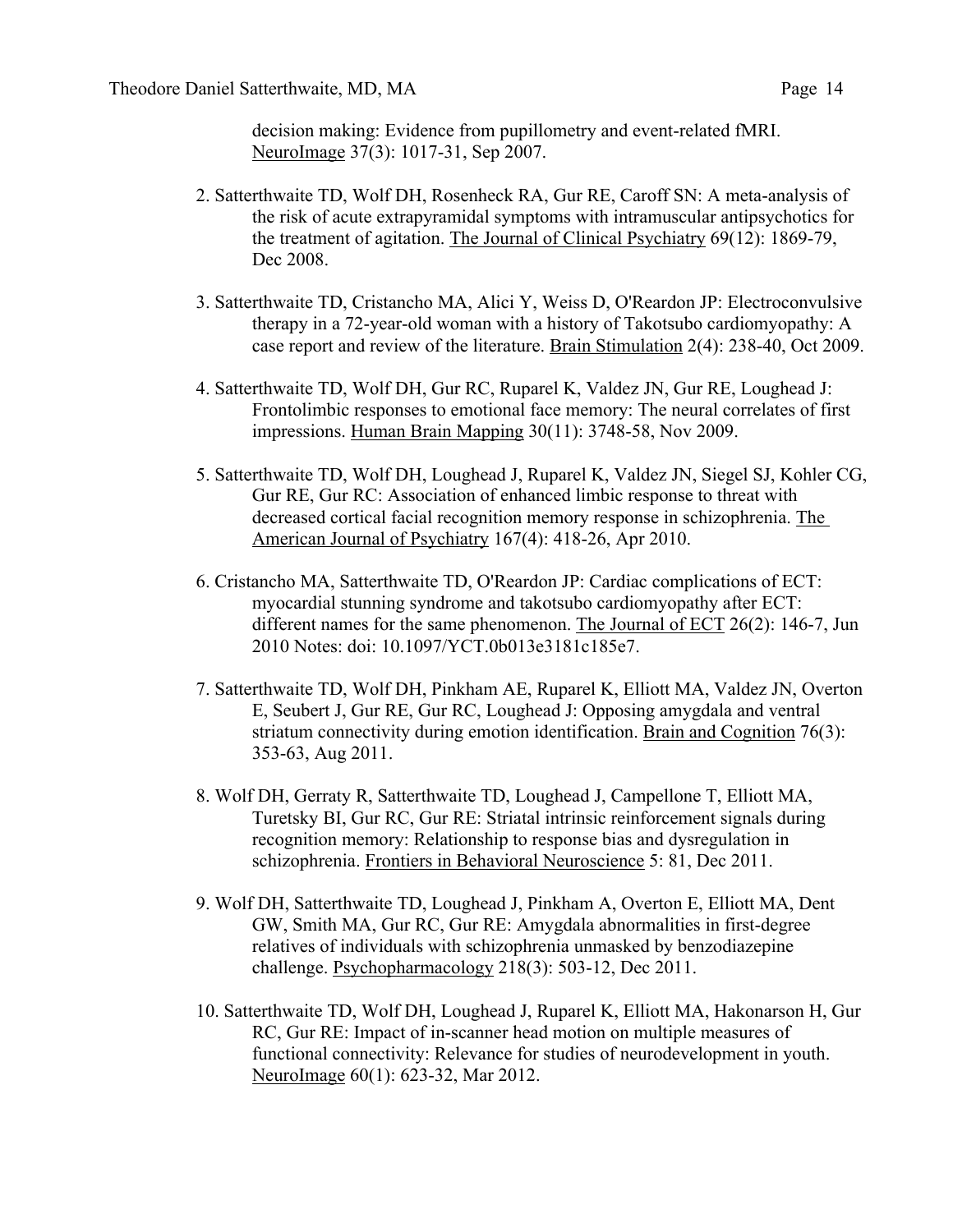- 11. Seidel E, Satterthwaite TD, Eickhoff SB, Schneider F, Gur RC, Wolf DH, Habel U, Derntl B: Neural correlates of depressive realism - an fMRI study on causal attribution in depression. Journal of Affective Disorders 138(3): 268-76, May 2012.
- 12. Eavani H, Filipovych R, Davatzikos C, Satterthwaite TD, Gur RE, Gur RC: Sparse dictionary learning of resting state fMRI networks. International Workshop on Pattern Recognition in NeuroImaging Page: 73-76, Jul 2012.
- 13. Satterthwaite TD, Ruparel K, Loughead J, Elliott MA, Gerraty RT, Calkins ME, Hakonarson H, Gur RC, Gur RE, Wolf DH: Being right is its own reward: Load and performance related ventral striatum activation to correct responses during a working memory task in youth. NeuroImage 61(3): 723-9, Jul 2012.
- 14. Zhang T, Satterthwaite TD, Elliott M, Gur RC, Gur RE, Davatzikos C: Multivariate fMRI analysis using optimally-discriminative voxel-based analysis. International Workshop on Pattern Recognition in NeuroImaging Page: 33-36, Jul 2012.
- 15. Satterthwaite TD, Elliott MA, Gerraty RT, Ruparel K, Loughead J, Calkins ME, Eickhoff SB, Hakonarson H, Gur RC, Gur RE, Wolf DH: An improved framework for confound regression and filtering for control of motion artifact in the preprocessing of resting-state functional connectivity data. NeuroImage 64: 240-56, Jan 2013.
- 16. Zhang T, Satterthwaite TD, Davatzikos C: ODVBA-C: Optimally-discriminative voxel-based analysis of continuous variables. International Workshop on Pattern Recognition in NeuroImaging Page: 161-164, Jun 2013.
- 17. Wolf DH, Pinkham AE, Satterthwaite TD, Ruparel K, Elliott M, Valdez J, Smith MA, Detre JA, Gur RC, Gur RE: Oral alprazolam acutely increases nucleus accumbens perfusion. Molecular Psychiatry 18(9): 960-961, Sep 2013 Notes: doi: 10.1038/mp.2012.139.
- 18. Gur RE, Kaltman D, Melhem ER, Ruparel K, Prabhakaran K, Riley M, Yodh E, Hakonarson H, Satterthwaite TD, Gur RC: Incidental findings in youths volunteering for brain MRI research. American Journal of Neuroradiology 34(10): 2021-25, Oct 2013.
- 19. Satterthwaite TD, Wolf DH, Erus G, Ruparel K, Elliott MA, Gennatas ED, Hopson R, Jackson C, Prabhakaran K, Bilker WB, Calkins ME, Loughead J, Smith A, Roalf DR, Hakonarson H, Verma R, Davatzikos C, Gur RC, Gur RE: Functional maturation of the executive system during adolescence. The Journal of Neuroscience: The Official Journal of the Society for Neuroscience 33(41): 16249-61, Oct 2013.
- 20. Eavani H, Satterthwaite TD, Gur RE, Gur RC, Davatzikos C: Unsupervised learning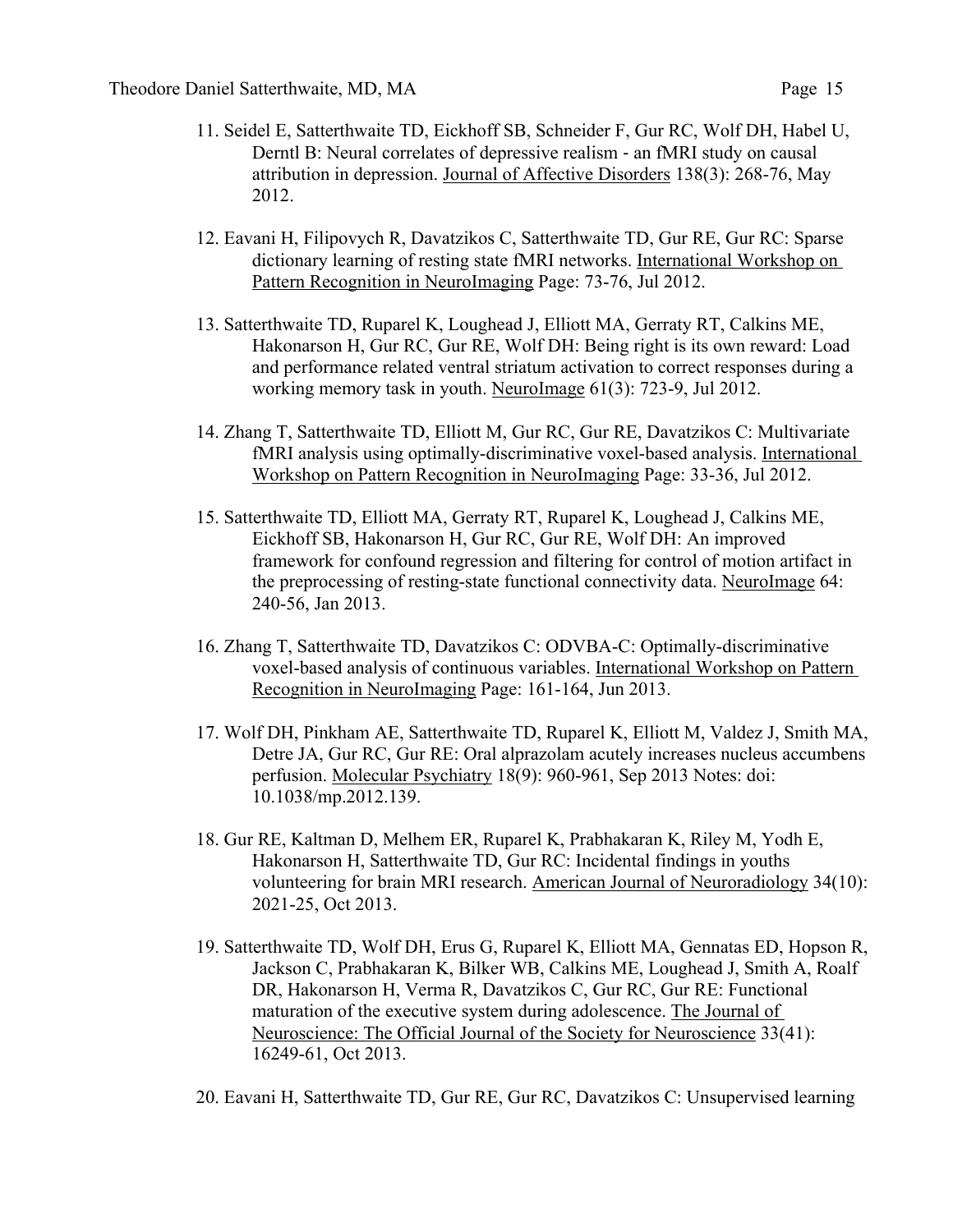of functional network dynamics in resting state fMRI. Information Processing in Medical Imaging 23: 426-37, 2013.

- 21. Eavani H, Satterthwaite TD, Gur RE, Gur RC, Davatzikos C: Identifying patterns in temporal variation of functional connectivity using resting state fMRI. IEEE International Symposium on Biomedical Imaging Page: 1086-89, Dec 2013.
- 22. Honnorat N, Eavani H, Satterthwaite TD, Davatzikos C: A graph-based brain parcellation method extracting sparse networks. IEEE International Workshop on Pattern Recognition in Neuroimaging Page: 157-160, 2013.
- 23. Satterthwaite TD, Wolf DH, Ruparel K, Erus G, Elliott MA, Eickhoff SB, Gennatas ED, Jackson C, Prabhakaran K, Smith A, Hakonarson H, Verma R, Davatzikos C, Gur RE, Gur RC: Heterogeneous impact of motion on fundamental patterns of developmental changes in functional connectivity during youth. NeuroImage 83: 45-57, Dec 2013 Notes: doi: 10.1016/j.neuroimage.2013.06.045.
- 24. Ingalhalikar M, Smith A, Parker D, Satterthwaite TD, Elliott MA, Ruparel K, Hakonarson H, Gur RE, Gur RC, Verma R: Sex differences in the structural connectome of the human brain. Proceedings of the National Academy of Sciences of the United States of America 111(2): 823-8, Jan 2014.
- 25. Satterthwaite TD, Elliott MA, Ruparel K, Loughead J, Prabhakaran K, Calkins ME, Hopson R, Jackson C, Keefe J, Riley M, Mentch FD, Sleiman P, Verma R, Davatzikos C, Hakonarson H, Gur RC, Gur RE: Neuroimaging of the Philadelphia neurodevelopmental cohort. NeuroImage 86: 544-53, Feb 2014.
- 26. Satterthwaite TD, Vandekar S, Wolf DH, Ruparel K, Roalf DR, Jackson C, Elliott MA, Bilker WB, Calkins ME, Prabhakaran K, Davatzikos C, Hakonarson H, Gur RE, Gur RC: Sex differences in the effect of puberty on hippocampal morphology. Journal of the American Academy of Child and Adolescent Psychiatry 53(3): 341-350.e1, March 2014 Notes: doi: 10.1016/j.jaac.2013.12.002.
- 27. Gur RC, Calkins ME, Satterthwaite TD, Ruparel K, Bilker WB, Moore TM, Savitt AP, Hakonarson H, Gur RE: Neurocognitive growth charting in psychosis spectrum youths. JAMA Psychiatry 71(4): 366-74, Apr 2014.
- 28. Satterthwaite TD, Shinohara RT, Wolf DH, Hopson RD, Elliott MA, Vandekar SN, Ruparel K, Calkins ME, Roalf DR, Gennatas ED, Jackson C, Erus G, Prabhakaran K, Davatzikos C, Detre JA, Hakonarson H, Gur RC, Gur RE: Impact of puberty on the evolution of cerebral perfusion during adolescence. Proceedings of the National Academy of Sciences of the United States of America 111(23): 8643-8, Jun 2014.
- 29. Thompson PM, Stein JL, Medland SE, Hibar DP, Vasquez AA, Renteria ME, Toro R,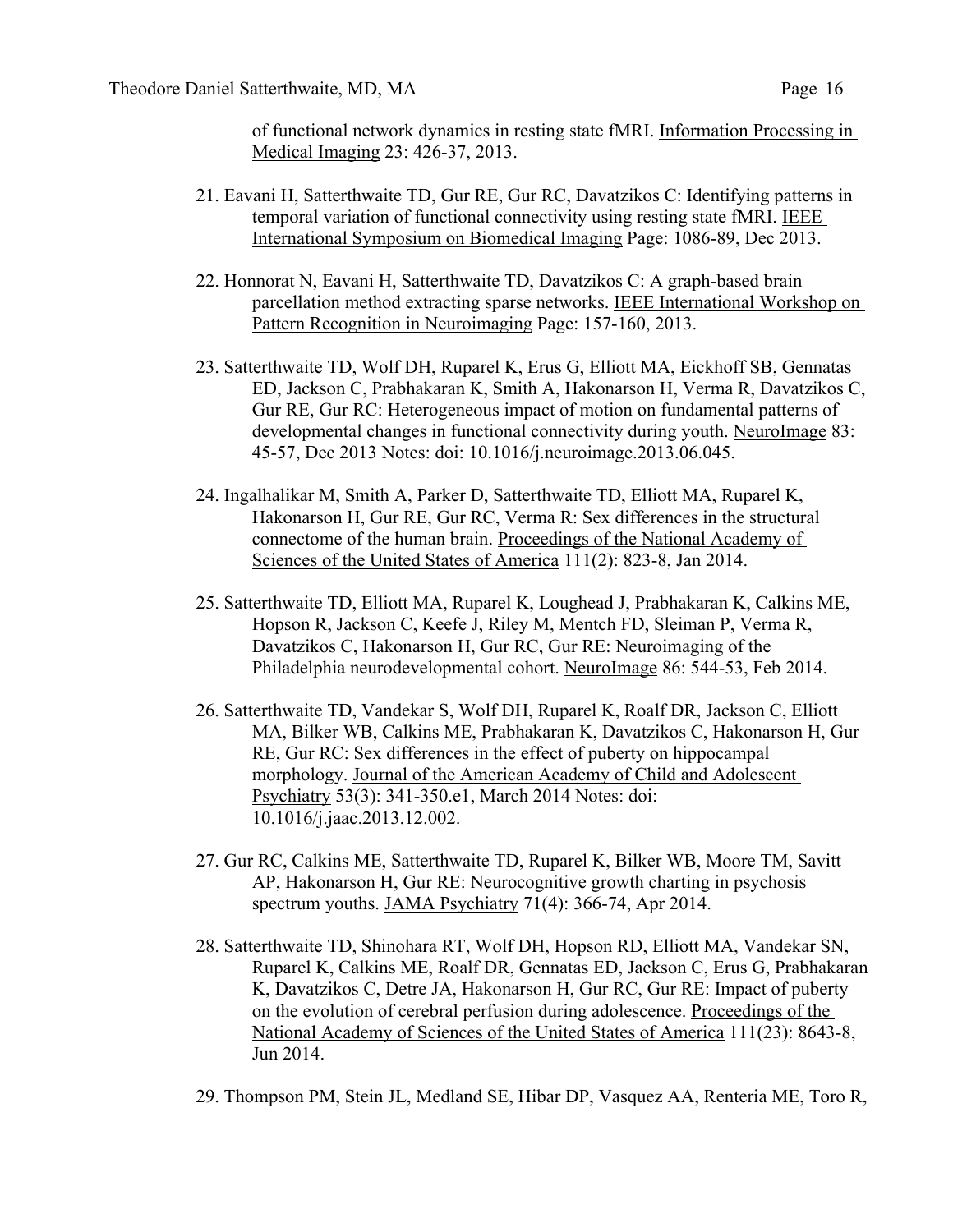Jahanshad N, Schumann G, Franke B, Wright MJ, Martin NG, Agartz I, Alda M, Alhusaini S, Almasy L, Almeida J, Alpert K, Andreasen NC, Andreassen OA, Apostolova LG, Appel K, Armstrong NJ, Aribisala B, Bastin ME, Bauer M, Bearden CE, Bergmann O, Binder EB, Blangero J, Bockholt HJ, Bøen E, Bois C, Boomsma DI, Booth T, Bowman IJ, Bralten J, Brouwer RM, Brunner HG, Brohawn DG, Buckner RL, Buitelaar J, Bulayeva K, Bustillo JR, Calhoun VD, Cannon DM, Cantor RM, Carless MA, Caseras X, Cavalleri GL, Chakravarty MM, Chang KD, Ching CR, Christoforou A, Cichon S, Clark VP, Conrod P, Coppola G, Crespo-Facorro B, Curran JE, Czisch M, Deary IJ, de Geus EJ, den Braber A, Delvecchio G, Depondt C, de Haan L, de Zubicaray GI, Dima D, Dimitrova R, Djurovic S, Dong H, Donohoe G, Duggirala R, Dyer TD, Ehrlich S, Ekman CJ, Elvsåshagen T, Emsell L, Erk S, Espeseth T, Fagerness J, Fears S, Fedko I, Fernández G, Fisher SE, Foroud T, Fox PT, Francks C, Frangou S, Frey EM, Frodl T, Frouin V, Garavan H, Giddaluru S, Glahn DC, Godlewska B, Goldstein RZ, Gollub RL, Grabe HJ, Grimm O, Gruber O, Guadalupe T, Gur RE, Gur RC, Göring HH, Hagenaars S, Hajek T, Hall GB, Hall J, Hardy J, Hartman CA, Hass J, Hatton SN, Haukvik UK, Hegenscheid K, Heinz A, Hickie IB, Ho BC, Hoehn D, Hoekstra PJ, Hollinshead M, Holmes AJ, Homuth G, Hoogman M, Hong LE, Hosten N, Hottenga JJ, Hulshoff Pol HE, Hwang KS, Jack CR, Jenkinson M, Johnston C, Jönsson EG, Kahn RS, Kasperaviciute D, Kelly S, Kim S, Kochunov P, Koenders L, Krämer B, Kwok JB, Lagopoulos J, Laje G, Landen M, Landman BA, Lauriello J, Lawrie SM, Lee PH, Le Hellard S, Lemaître H, Leonardo CD, Li CS, Liberg B, Liewald DC, Liu X, Lopez LM, Loth E, Lourdusamy A, Luciano M, Macciardi F, Machielsen MW, Macqueen GM, Malt UF, Mandl R, Manoach DS, Martinot JL, Matarin M, Mather KA, Mattheisen M, Mattingsdal M, Meyer-Lindenberg A, McDonald C, McIntosh AM, McMahon FJ, McMahon KL, Meisenzahl E, Melle I, Milaneschi Y, Mohnke S, Montgomery GW, Morris DW, Moses EK, Mueller BA, Muñoz Maniega S, Mühleisen TW, Müller-Myhsok B, Mwangi B, Nauck M, Nho K, Nichols TE, Nilsson LG, Nugent AC, Nyberg L, Olvera RL, Oosterlaan J, Ophoff RA, Pandolfo M, Papalampropoulou-Tsiridou M, Papmeyer M, Paus T, Pausova Z, Pearlson GD, Penninx BW, Peterson CP, Pfennig A, Phillips M, Pike GB, Poline JB, Potkin SG, Pütz B, Ramasamy A, Rasmussen J, Rietschel M, Rijpkema M, Risacher SL, Roffman JL, Roiz-Santiañez R, Romanczuk-Seiferth N, Rose EJ, Royle NA, Rujescu D, Ryten M, Sachdev PS, Salami A, Satterthwaite TD, Savitz J, Saykin AJ, Scanlon C, Schmaal L, Schnack HG, Schork AJ, Schulz SC, Schür R, Seidman L, Shen L, Shoemaker JM, Simmons A, Sisodiya SM, Smith C, Smoller JW, Soares JC, Sponheim SR, Sprooten E, Starr JM, Steen VM, Strakowski S, Strike L, Sussmann J, Sämann PG, Teumer A, Toga AW, Tordesillas-Gutierrez D, Trabzuni D, Trost S, Turner J, Van den Heuvel M, van der Wee NJ, van Eijk K, van Erp TG, van Haren NE, van 't Ent D, van Tol MJ, Valdés Hernández MC, Veltman DJ, Versace A, Völzke H, Walker R, Walter H, Wang L, Wardlaw JM, Weale ME, Weiner MW, Wen W, Westlye LT, Whalley HC, Whelan CD, White T, Winkler AM, Wittfeld K, Woldehawariat G, Wolf C, Zilles D, Zwiers MP, Thalamuthu A, Schofield PR, Freimer NB, Lawrence NS, Drevets W, and the Alzheimer's Disease Neuroimaging Initiative, EPIGEN Consortium, IMAGEN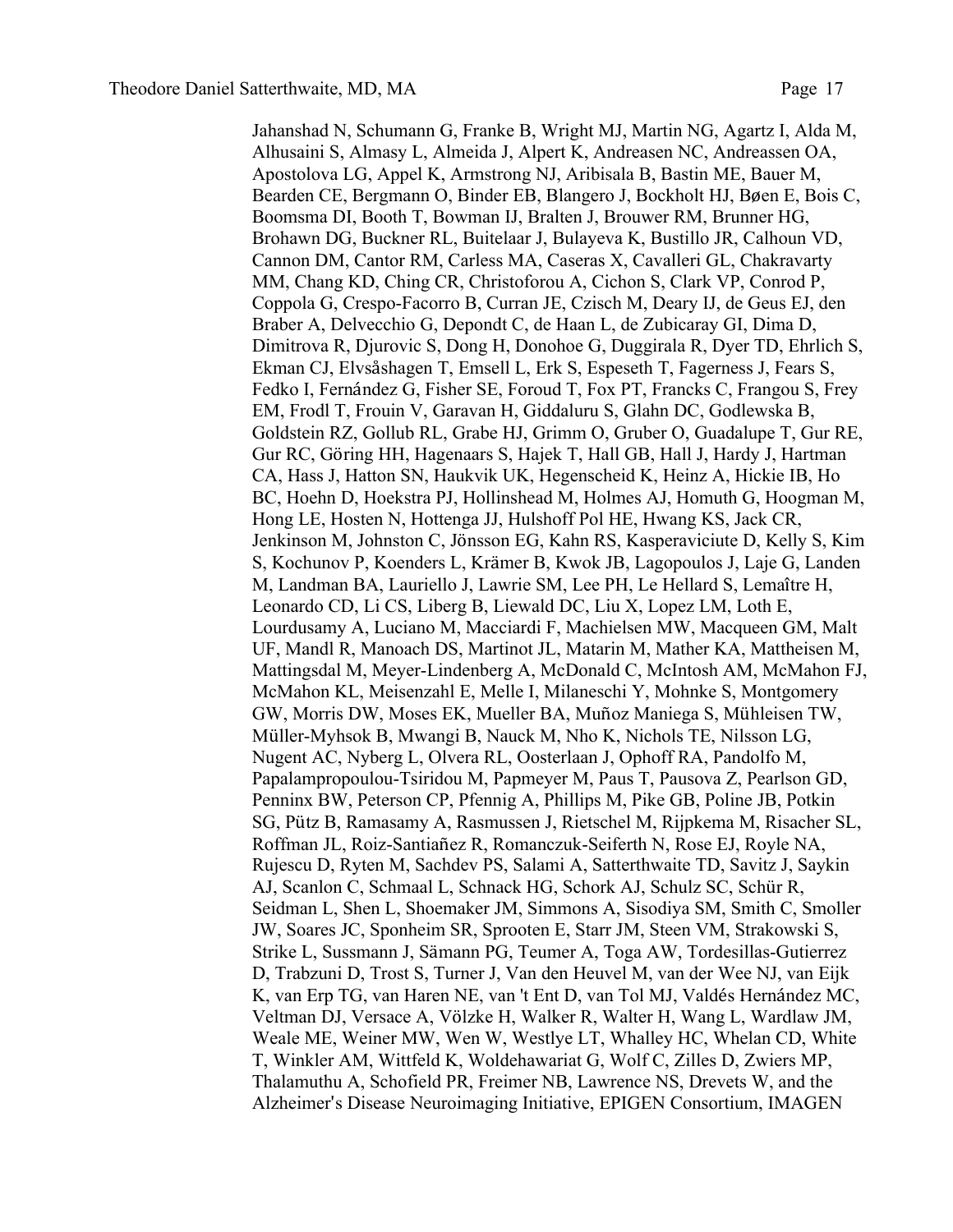Consortium, Saguenay Youth Study (SYS) Group: The ENIGMA consortium: Large-scale collaborative analyses of neuroimaging and genetic data. Brain Imaging and Behavior 8(2): 153-82, Jun 2014.

- 30. Roalf DR, Gur RE, Ruparel K, Calkins ME, Satterthwaite TD, Bilker WB, Hakonarson H, Harris LJ, Gur RC: Within-individual variability in neurocognitive performance: Age- and sex-related differences in children and youths from ages 8 to 21. Neuropsychology 28(4): 506-18, Jul 2014.
- 31. Eavani H, Satterthwaite TD, Gur RE, Gur RC, Davatzikos C: Discriminative sparse connectivity patterns for classification of fMRI Data. Medical Image Computing and Computer-Assisted Intervention 17(Pt 3): 193-200, Sep 2014.
- 32. Calkins ME, Moore TM, Merikangas KR, Burstein M, Satterthwaite TD, Bilker WB, Ruparel K, Chiavacci R, Wolf DH, Mentch F, Qiu H, Connolly JJ, Sleiman PA, Hakonarson H, Gur RC, Gur RE: The psychosis spectrum in a young U.S. community sample: Findings from the Philadelphia neurodevelopmental cohort. World Psychiatry: Official Journal of the World Psychiatric Association (WPA) 13(3): 296-305, Oct 2014.
- 33. Wolf DH, Satterthwaite TD, Kantrowitz-Sirotkin JJ, Katchmar N, Vandekar L, Elliott MA, Ruparel K: Amotivation in schizophrenia: Integrated assessment with behavioral, clinical, and imaging measures. Schizophrenia Bulletin 40(6): 1328-37, Nov 2014.
- 34. Eavani H, Satterthwaite TD, Filipovych R, Gur RE, Gur RC, Davatzikos C: Identifying sparse connectivity patterns in the brain using resting-state fMRI. NeuroImage 105: 286-99, Jan 2015.
- 35. Roalf DR, Vandekar S, Almasy L, Ruparel K, Satterthwaite TD, Elliott MA, Podell JE, Gallagher SR, Jackson CT, Prasad K, Wood J, Pougue-Geile MF, Nimgaoankar VL, Gur RC, Gur RE: Heritability of subcortical and limbic brain volume and shape in multiplex-multigenerational families with schizophrenia. Biological Psychiatry 77(2): 137-46, Jan 2015.
- 36. Vandekar SN, Shinohara RT, Raznahan A, Roalf DR, Ross M, DeLeo N, Ruparel K, Verma R, Wolf DH, Gur RC, Gur RE, Satterthwaite TD: Topologically dissociable patterns of development of the human cerebral cortex. The Journal of Neuroscience 35(2): 599-609, Jan 2015.
- 37. Honnorat N, Eavani H, Satterthwaite TD, Gur RE, Gur RC, Davatzikos C: GraSP: Geodesic graph-based segmentation with shape priors for the functional parcellation of the cortex. NeuroImage 106: 207-21, Feb 2015.
- 38. Wolf DH, Satterthwaite TD, Calkins ME, Ruparel K, Elliott M, Hopson R, Jackson C, Prabhakaran K, Bilker W, Hakonarson H, Gur RC, Gur RE: Functional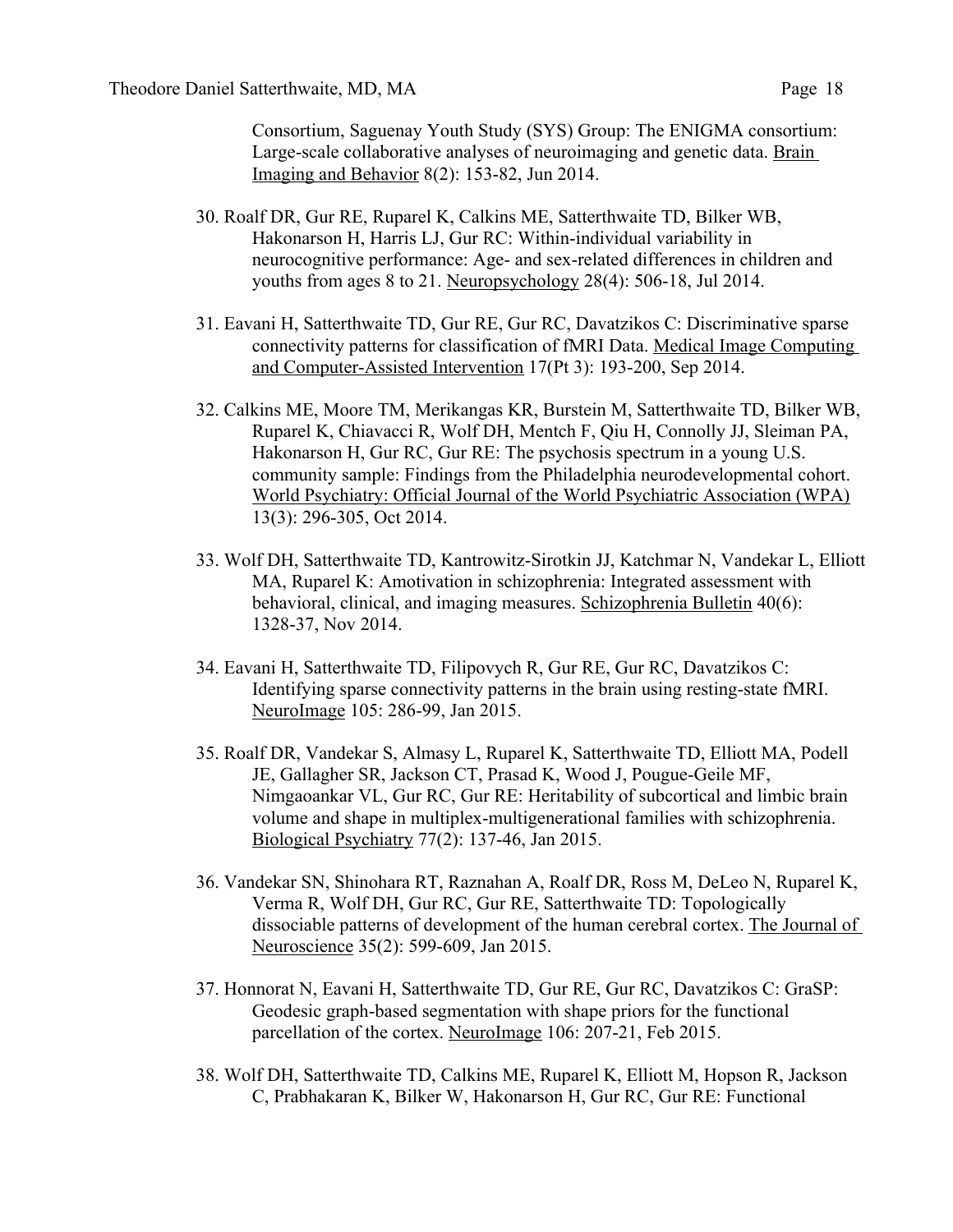neuroimaging abnormalities in youth with psychosis spectrum symptoms. JAMA Psychiatry 72(5): 456-65, May 2015.

- 39. Erus G, Battapady H, Satterthwaite TD, Hakonarson H, Gur RE, Davatzikos C, Gur RC: Imaging patterns of brain development and their relationship to cognition. Cerebral Cortex 25(6): 1676-84, Jun 2015.
- 40. Schmitt EJ, Vandekar S, Yi J, Calkins ME, Ruparel K, Roalf DR, Whinna D, Souders MC, Satterthwaite TD, Prabhakaran K, McDonald-McGinn DM, Zackai EH, Gur RC, Emanuel BS, Gur RE: Aberrant cortical morphometry in the 22q11.2 deletion syndrome. Biological Psychiatry 78(2): 135-43, Jul 2015.
- 41. Satterthwaite TD, Kable JW, Vandekar L, Katchmar N, Bassett DS, Baldassano CF, Ruparel K, Elliott MA, Sheline YI, Gur RC, Gur RE, Davatzikos C, Leibenluft E, Thase ME, Wolf DH: Common and dissociable dysfunction of the reward system in bipolar and unipolar depression. Neuropsychopharmacology 40(9): 2258-68, Aug 2015.
- 42. Satterthwaite TD, Wolf DH, Roalf DR, Ruparel K, Erus G, Vandekar S, Gennatas ED, Elliott MA, Smith A, Hakonarson H, Verma R, Davatzikos C, Gur RE, Gur RC: Linked sex differences in cognition and functional connectivity in youth. Cerebral Cortex 25(9): 2383-94, Sep 2015 Notes: doi: 10.1093/cercor/bhu036.
- 43. Gu S, Satterthwaite TD, Medaglia JD, Yang M, Gur RE, Gur RC, Bassett DS: Emergence of system roles in normative neurodevelopment. Proceedings of the National Academy of Sciences of the United States of America 112(44): 13681-6, Nov 2015.
- 44. Calkins ME, Merikangas KR, Moore TM, Burstein M, Behr MA, Satterthwaite TD, Ruparel K, Wolf DH, Roalf DR, Mentch FD, Qiu H, Chiavacci R, Connolly JJ, Sleiman PM, Gur RC, Hakonarson H, Gur RE: The Philadelphia neurodevelopmental cohort: Constructing a deep phenotyping collaborative. Journal of Child Psychology and Psychiatry 56(12): 1356-69, Dec 2015.
- 45. Sato JR, Biazoli CE, Salum GA, Gadelha A, Crossley N, Satterthwaite TD, Vieira G, Zugman A, Picon FA, Pan PM, Hoexter MQ, Anés M, Moura LM, Del'aquilla MA, Amaro E, McGuire P, Lacerda AL, Rohde LA, Miguel EC, Jackowski AP, Bressan RA: Temporal stability of network centrality in control and default mode networks: Specific associations with externalizing psychopathology in children and adolescents. Human Brain Mapping 36(12): 4926-37, Dec 2015.
- 46. Satterthwaite TD, Vandekar SN, Wolf DH, Bassett DS, Ruparel K, Shehzad SZ, Craddock CR, Shinohara RT, Moore TM, Gennatas ED, Jackson C, Roalf DR, Milham MP, Calkins ME, Hakonarson H, Gur RC, Gur RE: Connectome-wide network analysis of youth with psychosis-spectrum symptoms. Molecular Psychiatry 20(12): 1508-15, Dec 2015 Notes: doi: 10.1038/mp.2015.66.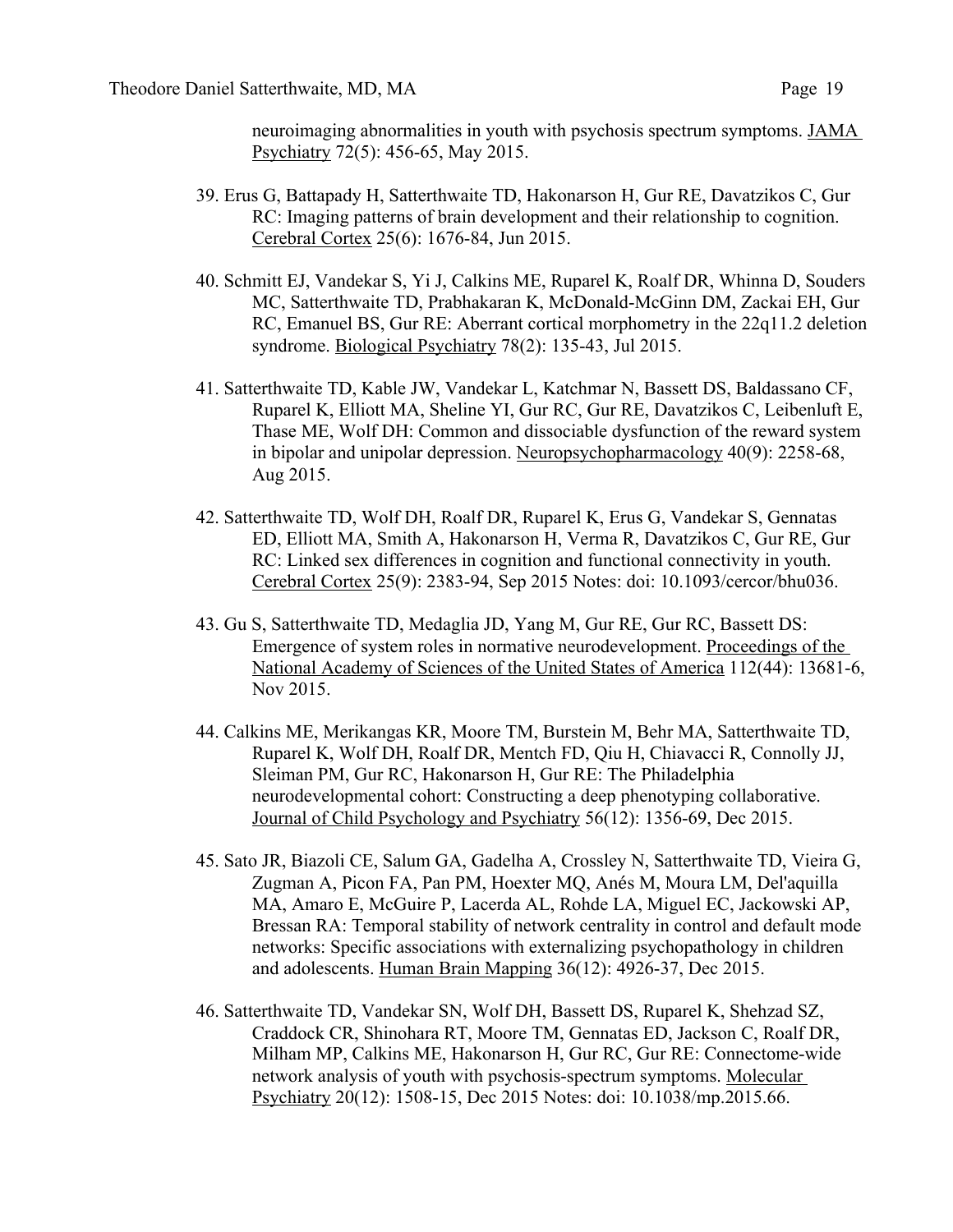- 47. Yerys BE, Gordon EM, Abrams DN, Satterthwaite TD, Weinblatt R, Jankowski KF, Strang J, Kenworthy L, Gaillard WD, Vaidya CJ: Default mode network segregation and social deficits in autism spectrum disorder: Evidence from non-medicated children. NeuroImage: Clinical 9: 223-32, 2015.
- 48. Roalf DR, Quarmley M, Elliott MA, Satterthwaite TD, Vandekar SN, Ruparel K, Gennatas ED, Calkins ME, Moore TM, Hopson R, Prabhakaran K, Jackson CT, Verma R, Hakonarson H, Gur RC, Gur RE: The impact of quality assurance assessment on diffusion tensor imaging outcomes in a large-scale population-based cohort. NeuroImage 125: 903-919, Jan 2016.
- 49. Satterthwaite TD, Connolly JJ, Ruparel K, Calkins ME, Jackson C, Elliott MA, Roalf DR, Hopson R, Prabhakaran K, Behr M, Qiu H, Mentch FD, Chiavacci R, Sleiman PM, Gur RC, Hakonarson H, Gur RE: The Philadelphia neurodevelopmental cohort: A publicly available resource for the study of normal and abnormal brain development in youth. NeuroImage 1(124 (Pt. B)): 1115-9, Jan 2016.
- 50. Doshi J, Erus G, Ou Y, Resnick SM, Gur RC, Gur RE, Satterthwaite TD, Furth S, Davatzikos C: MUSE: MUlti-atlas region segmentation utilizing ensembles of registration algorithms and parameters, and locally optimal atlas selection. NeuroImage 127: 186-95, Feb 2016.
- 51. Tunc B, Solmaz B, Parker DS, Satterthwaite TD, Elliot MA, Calkins ME, Ruparel K, Gur RE, Gur RC, Verma R: Establishing a link between sex-related differences in the structural connectome and behaviour. Philosophical Transactions of the Royal Society of London, Series B, Biological sciences 371(1688): 20150111, Feb 2016 Notes: doi: 10.1098/rstb.2015.0111.
- 52. van Erp TG, Hibar DP, Rasmussen JM, Glahn DC, Pearlson GD, Andreassen OA, Agartz I, Westlye LT, Haukvik UK, Dale AM, Melle I, Hartberg CB, Gruber O, Kraemer B, Zilles D, Donohoe G, Kelly S, McDonald C, Morris DW, Cannon DM, Corvin A, Machielsen MW, Koenders L, de Haan L, Veltman DJ, Satterthwaite TD, Wolf DH, Gur RC, Gur RE, Potkin SG, Mathalon DH, Mueller BA, Preda A, Macciardi F, Ehrlich S, Walton E, Hass J, Calhoun VD, Bockholt HJ, Sponheim SR, Shoemaker JM, van Haren NE, Hulshoff Pol HE, Pol HE, Ophoff RA, Kahn RS, Roiz-Santiañez R, Crespo-Facorro B, Wang L, Alpert KI, Jönsson EG, Dimitrova R, Bois C, Whalley HC, McIntosh AM, Lawrie SM, Hashimoto R, Thompson PM, and Turner JA: Subcortical brain volume abnormalities in 2028 individuals with schizophrenia and 2540 healthy controls via the ENIGMA consortium. Molecular Psychiatry 21(4): 547-53, Apr 2016 Notes: doi: 10.1038/mp.2015.63.
- 53. Hershenberg R\*, Satterthwaite TD\*, Daldal A, Katchmar N, Moore TM, Kable JW, Wolf DH: Diminished effort on a progressive ratio task in both unipolar and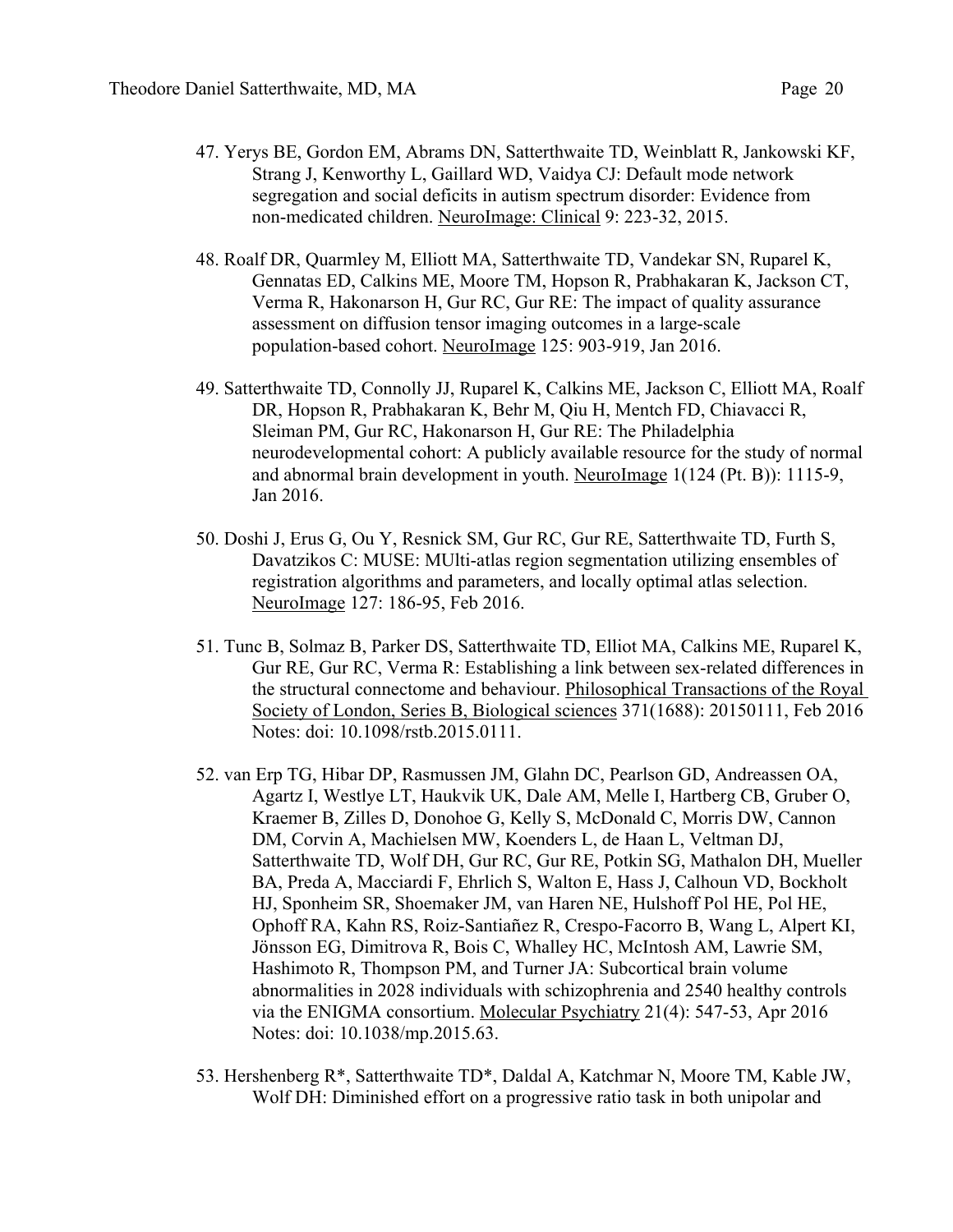bipolar depression. Journal of Affective Disorders 196: 97-100, May 2016 Notes: Shared first authorship.

- 54. Linn KA, Gaonkar B, Satterthwaite TD, Doshi J, Davatzikos C, Shinohara RT: Control-group feature normalization for multivariate pattern analysis of structural MRI data using the support vector machine. NeuroImage 132: 157-66, May 2016.
- 55. Satterthwaite TD, Wolf DH, Calkins ME, Vandekar SN, Erus G, Ruparel K, Roalf DR, Linn KA, Elliott MA, Moore TM, Hakonarson H, Shinohara RT, Davatzikos C, Gur RC, Gur RE: Structural brain abnormalities in youth with psychosis spectrum symptoms. JAMA Psychiatry 73(5): 515-24, May 2016.
- 56. Shanmugan S, Wolf DH, Calkins ME, Moore TM, Ruparel K, Hopson RD, Vandekar SN, Roalf DR, Elliott MA, Jackson C, Gennatas ED, Leibenluft E, Pine DS, Shinohara RT, Hakonarson H, Gur RC, Gur RE, Satterthwaite TD: Common and dissociable mechanisms of executive system dysfunction across psychiatric disorders in youth. The American Journal of Psychiatry 173(5): 517-26, May 2016.
- 57. Vandekar SN, Shinohara RT, Raznahan A, Hopson RD, Roalf DR, Ruparel K, Gur RC, Gur RE, Satterthwaite TD: Subject-level measurement of local cortical coupling. NeuroImage 133: 88-97, Jun 2016.
- 58. Satterthwaite TD, Cook PA, Bruce SE, Conway C, Mikkelsen ME, Satchell E, Vandekar SN, Durbin T, Shinohara RT, Sheline YI: Dimensional depression severity in women with major depression and post-traumatic stress disorder correlates with fronto-amygdalar hypoconnectivity. Molecular Psychiatry 21(7): 894-902, Jul 2016.
- 59. Schmitt EJ, Yi JH, Calkins ME, Ruparel K, Roalf DR, Cassidy A, Souders MC, Satterthwaite TD, McDonald-McGinn DM, Zackai EH, Gur RC, Emanuel BS, Gur RE: Disrupted anatomic networks in the 22q11.2 deletion syndrome. NeuroImage: Clinical 12: 420-8, Aug 2016.
- 60. Sharma A\*, Satterthwaite TD\*, Vandekar L, Katchmar N, Daldal A, Ruparel K, Elliott MA, Baldassano C, Thase ME, Gur RE, Kable JW, Wolf DH: Divergent relationship of depression severity to social reward responses among patients with bipolar versus unipolar depression. Psychiatry Research: Neuroimaging 254: 18-25, Aug 2016 Notes: Shared first authorship.
- 61. Kaczkurkin AN, Moore TM, Ruparel K, Ciric R, Calkins ME, Shinohara RT, Elliott MA, Hopson R, Roalf DR, Vandekar SN, Gennatas ED, Wolf DH, Cobb SJ, Pine S, Leibenluft E, Detre JA, Foa EB, Gur RE, Gur RC, Satterthwaite TD: Elevated amygdala perfusion mediates developmental sex differences in trait anxiety. Biological Psychiatry 80(10): 775-85, Nov 2016.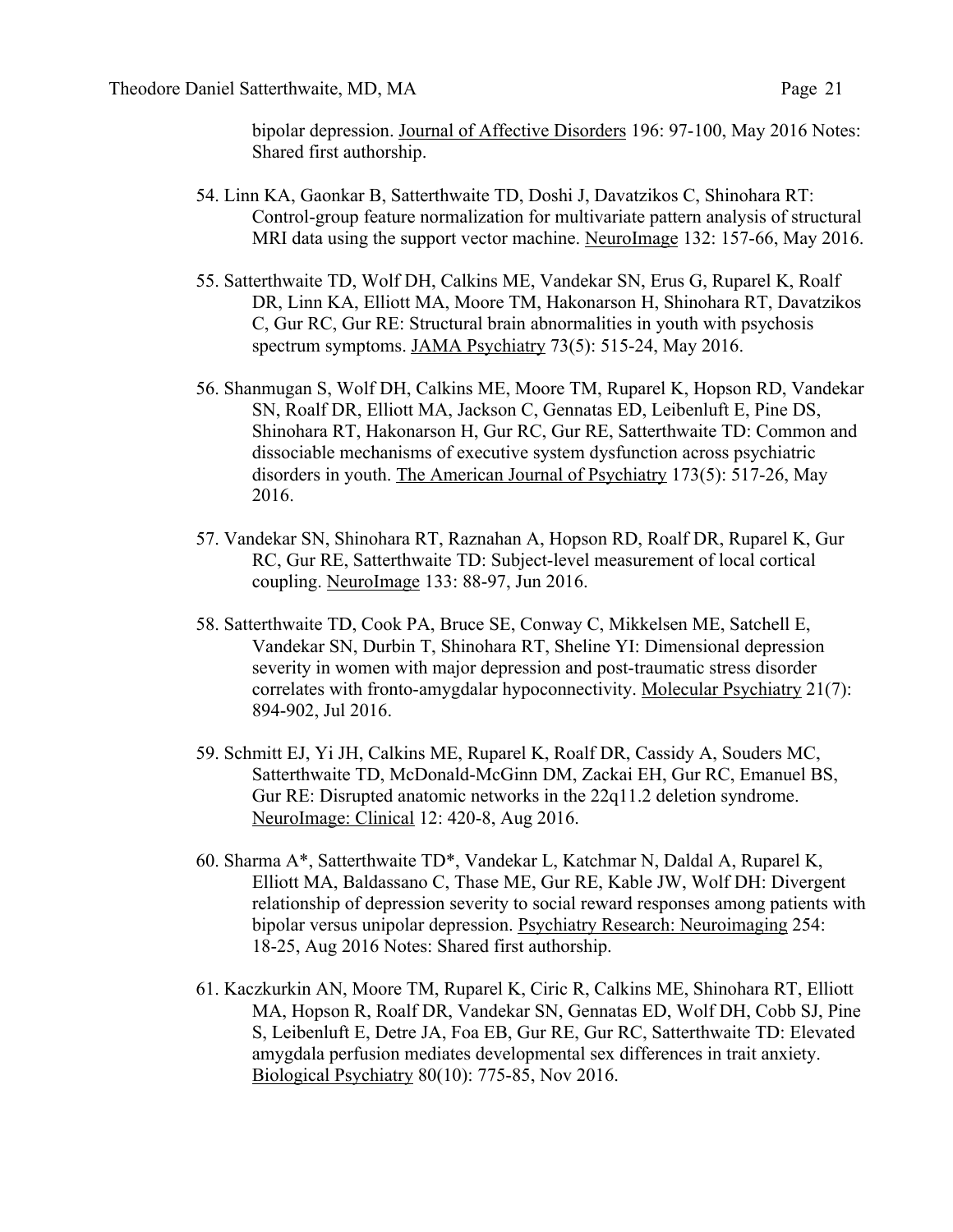- 62. Hibar DP, Westlye LT, van Erp TG, Rasmussen J, Leonardo CD, Faskowitz J, Haukvik UK, Hartberg CB, Doan NT, Agartz I, Dale AM, Gruber O, Krämer B, Trost S, Liberg B, Abé C, Ekman CJ, Ingvar M, Landén M, Fears SC, Freimer NB, Bearden CE, Sprooten E, Glahn DC, Pearlson GD, Emsell L, Kenney J, Scanlon C, McDonald C, Cannon DM, Almeida J, Versace A, Caseras X, Lawrence NS, Phillips ML, Dima D, Delvecchio G, Frangou S, Satterthwaite TD, Wolf D, Houenou J, Henry C, Malt UF, Bøen E, Elvsåshagen T, Young AH, Lloyd AJ, Goodwin GM, Mackay CE, Bourne C, Bilderbeck A, Abramovic L, Boks MP, van Haren NE, Ophoff RA, Kahn RS, Bauer M, Pfennig A, Alda M, Hajek T, Mwangi B, Soares JC, Nickson T, Dimitrova R, Sussmann JE, Hagenaars S, Whalley HC, McIntosh AM, Thompson PM, and Andreassen OA: Subcortical volumetric abnormalities in bipolar disorder. Molecular Psychiatry 21(12): 1710-16, Dec 2016.
- 63. Li H, Satterthwaite TD, Fan Y: Identification of subject-specific brain functional networks using a collaborative sparse nonnegative matrix decomposition method. IEEE International Symposium on Biomedical Imaging Page: 984-987, 2016.
- 64. Moore TM, Reise SP, Roalf DR, Satterthwaite TD, Davatzikos C, Bilker WB, Port AM, Jackson CT, Ruparel K, Savitt AP, Baron RB, Gur RE, Gur RC: Development of an itemwise efficiency scoring method: concurrent, convergent, discriminant, and neuroimaging-based predictive validity assessed in a large community sample. Psychological Assessment 28(12): 1529-42, Dec 2016.
- 65. Calkins ME, Moore TM, Satterthwaite TD, Wolf DH, Turetsky BI, Merikangas KR, Ruparel K, Kohler CG, Gur RC, Gur RE: Persistence of psychosis spectrum symptoms in the Philadelphia neurodevelopmental cohort: A prospective two-year follow-up. World Psychiatry 16(1): 62-76, Jan 2017.
- 66. Chai L, Khambhati A, Ciric R, Moore TM, Gur RC, Gur RE, Satterthwaite TD, Bassett DS: Evolution of brain network dynamics in neurodevelopment. Network Neuroscience 1(1): 14-30, Feb 2017 Notes: doi: 10.1162/NETN\_a\_00001.
- 67. Honnort N, Satterthwaite TD, Gur RE, Gur RC, Davatzikos C: sGraSP: A graph-based method for the derivation of subject-specific functional parcellations of the brain. Journal of Neuroscience Methods 277(1): 1-20, Feb 2017.
- 68. Betzel RF, Satterthwaite TD, Gold JI, Bassett DS: Positive affect, surprise, and fatigue are correlates of network flexibility. Scientific Reports 7(1): 520, Mar 2017 Notes: doi: 10.1038/s41598-017-00425-z.
- 69. Sotiras A, Toledo JB, Gur RE, Gur RC, Satterthwaite TD\*, Davatzikos C\*: Patterns of coordinated cortical remodeling during adolescence and their associations with functional specialization and evolutionary expansion. Proceedings of the National Academy of Sciences 114(13): 3527-32, Mar 2017 Notes: Shared last authorship.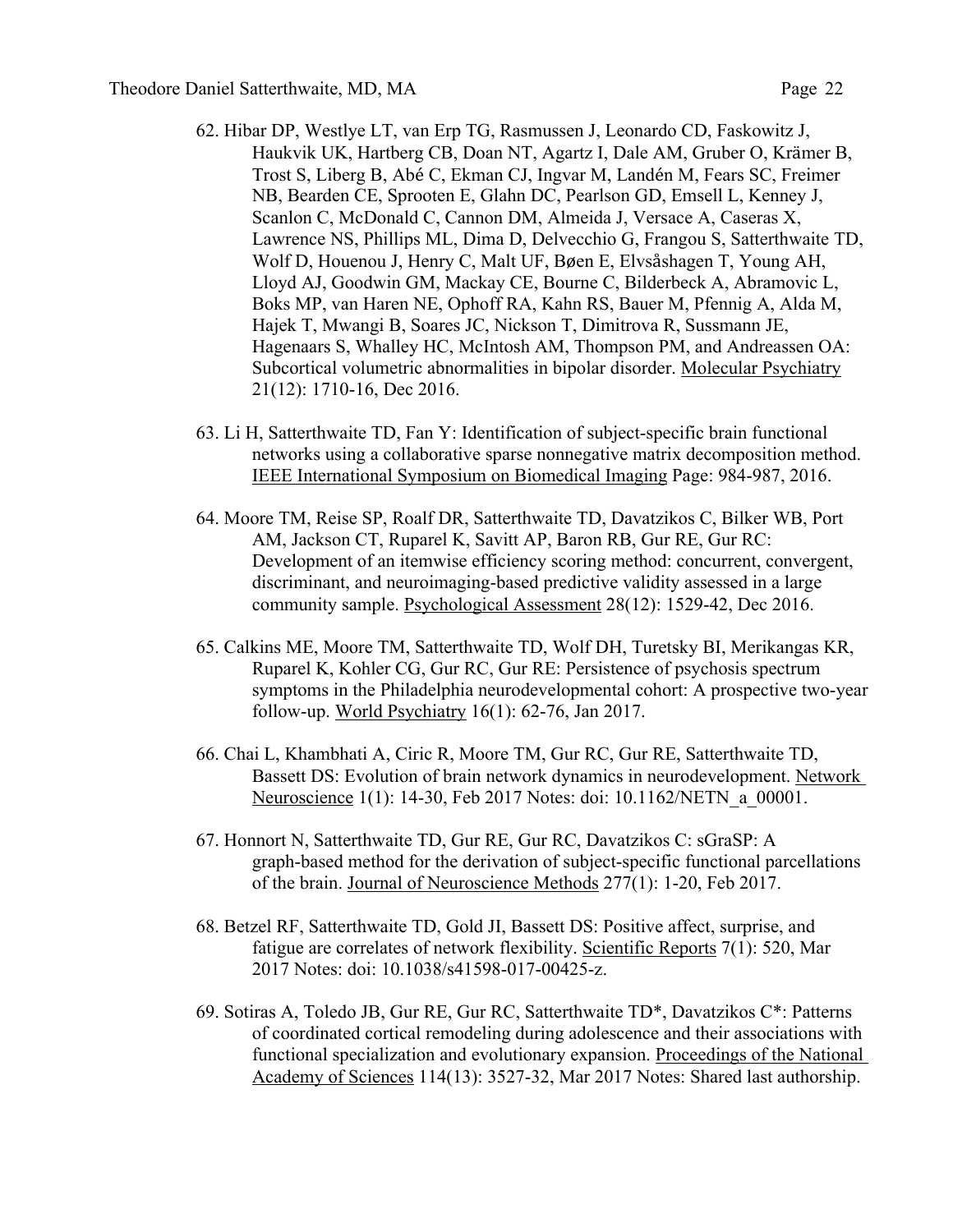- 70. Walton E, Hibar DP, van Erp TG, Potkin SG, Roiz-Santiañez R, Crespo-Facorro B, Suarez-Pinilla P, Van Haren NE, de Zwarte SM, Kahn RS, Cahn W, Doan NT, Jørgensen KN, Gurholt TP, Agartz I, Andreassen OA, Westlye LT, Melle I, Berg AO, Mørch-Johnsen L, Faerden A, Flyckt L, Fatouros-Bergman H, Jönsson EG, Hashimoto R, Yamamori H, Fukunaga M, Preda A, De Rossi P, Piras F, Banaj N, Ciullo V, Spalletta G, Gur RE, Gur RC, Wolf DH, Satterthwaite TD, Beard LM, Sommer IE, Koops S, Gruber O, Richter A, Krämer B, Kelly S, Donohoe G, McDonald C, Cannon DM, Corvin A, Gill M, Di Giorgio A, Bertolino A, Lawrie S, Nickson T, Whalley HC, Neilson E, Calhoun VD, Thompson PM, Turner JA, Ehrlich S: Positive symptoms associate with cortical thinning in the superior temporal gyrus via the ENIGMA Schizophrenia consortium. Acta Psychiatrica Scandinavica 135(5): 439-447, Mar 2017.
- 71. Betzel RF, Medaglia JD, Papadopolus L, Baum GL, Gur RC, Gur RE, Roalf D, Satterthwaite TD, Bassett DS: The modular organization of human anatomical brain networks: Accounting for the cost of wiring. Network Neuroscience 1(1): 42-68, Apr 2017.
- 72. Gennatas ED, Avants BB, Wolf DH, Satterthwaite TD, Ruparel K, Ciric RC, Hakonarson H, Gur RE, Gur RC: Age-related effects and sex differences in gray matter density, volume, mass, and cortical thickness from childhood to young adulthood. Journal of Neuroscience 37(20): 5065-73, May 2017.
- 73. Roalf DR, Quarmley M, Calkins ME, Satterthwaite TD, Ruparel K, Elliott MA, Moore TM, Gur RC, Gur RE, Moberg PJ, Turetsky BI: Temporal lobe volume decrements in psychosis spectrum youth. Schizophrenia Bulletin 43(3): 601-10, May 2017.
- 74. Baum GL, Ciric R, Roalf DR, Betzel RF, Moore TM, Shinohara RT, Kahn AE, Vandekar SN, Quarmley M, Cook PA, Elliott MA, Ruparel K, Gur RE, Gur RC, Bassett DS\*, Satterthwaite TD\*: Modular segregation of structural brain networks supports the development of executive function in youth. Current Biology 27(11): 1561-72, Jun 2017 Notes: Shared last authorship.
- 75. Yu LQ, Lee S, Katchmar N, Satterthwaite TD, Kable JW, Wolf DH: Steeper discounting of delayed rewards in schizophrenia but not first-degree relatives. Psychiatry Research 252: 303-9, Jun 2017.
- 76. Ciric R, Wolf DH, Power JD, Roalf DR, Baum GL, Ruparel K, Shinohara RT, Elliott MA, Eickhoff SB, Davatzikos C, Gur RC, Gur RE, Bassett DS, Satterthwaite TD: Benchmarking of participant-level confound regression strategies for the control of motion artifact in studies of functional connectivity. NeuroImage 154: 174-87, Jul 2017.
- 77. Sharma A, Wolf DH, Ciric R, Kable JW, Moore TM, Vandekar SN, Katchmar N, Daldal A, Ruparel K, Davatzikos C, Elliott MA, Calkins ME, Shinohara RT,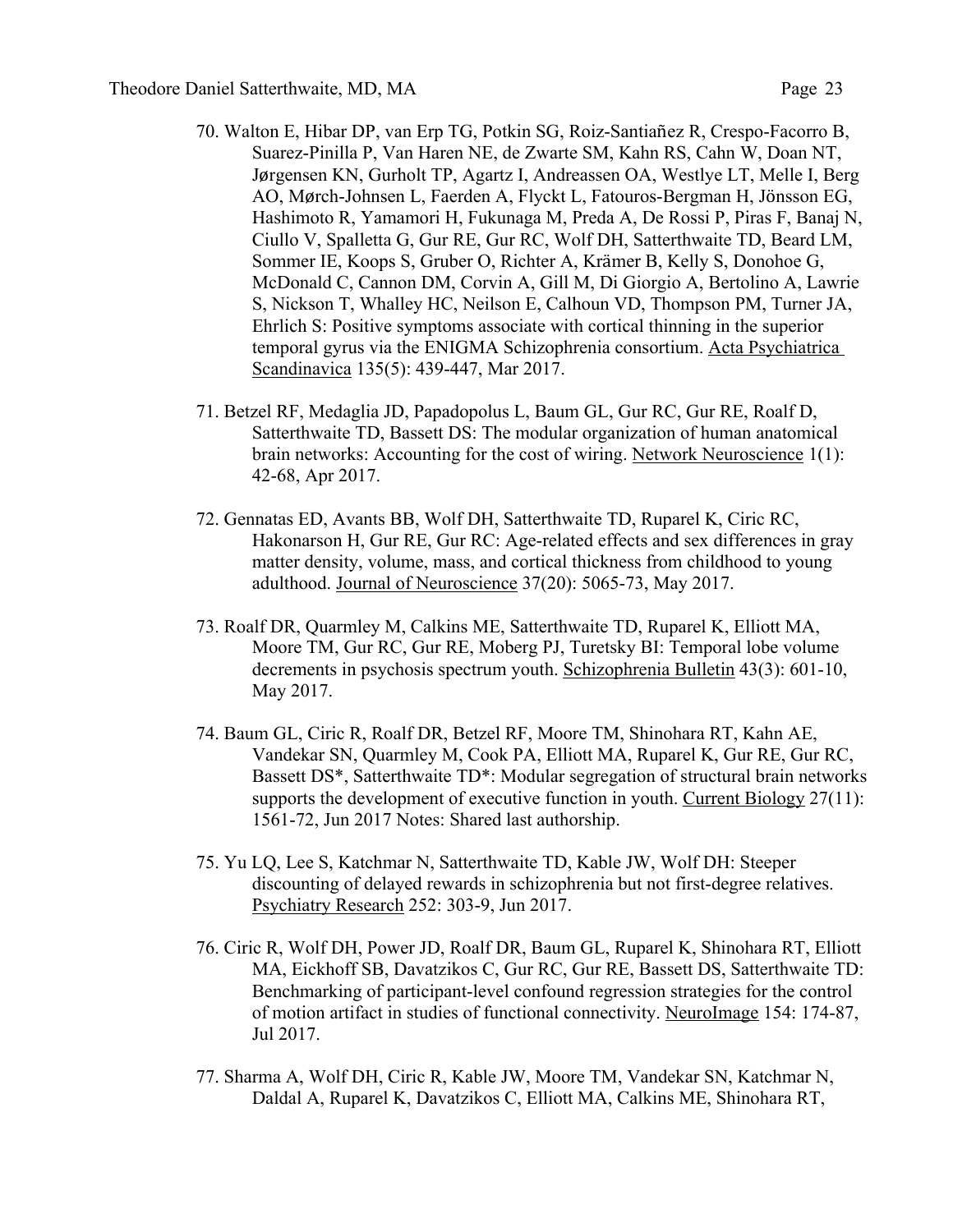Bassett DS, Satterthwaite TD: Common dimensional reward deficits across mood and psychotic disorders: A connectome-wide association study. The American Journal of Psychiatry 174(7): 657-66, Jul 2017.

- 78. Gu S, Yang M, Medaglia JD, Gur RC, Gur RE, Satterthwaite TD\*, Bassett DS\*: Functional hypergraph uncovers novel covariant structures over neurodevelopment. Human Brain Mapping 38(8): 3823-35, Aug 2017.
- 79. Li H, Satterthwaite TD, Fan Y: Large-scale sparse functional networks from resting state fMRI. NeuroImage 156(1): 1-13, Aug 2017.
- 80. Roalf DR, Schmitt JE, Vandekar SN, Satterthwaite TD, Shinohara RT, Ruparel K, Elliott MA, Prabhakaran K, McDonald-McGinn DM, Zackai EH, Gur RC, Emanuel BS, Gur RE: White matter microstructural deficits in 22q11.2 deletion syndrome. Psychiatry Research 268: 35-44, Oct 2017.
- 81. Shanmugan S, Satterthwaite TD, Sammel MD, Cao W, Ruparel K, Gur RC, Epperson CN, Loughead J: Impact of early life adversity and tryptophan depletion on functional connectivity in menopausal women: A double-blind, placebo-controlled crossover study. Psychoneuroendocrinology 84: 197-205, Oct 2017.
- 82. Fortin JP, Parker D, Tunç B, Watanabe T, Elliott MA, Ruparel K, Roalf DR, Satterthwaite TD, Gur RC, Gur RE, Schultz RT, Verma R, Shinohara RT: Harmonization of multi-site diffusion tensor imaging data. NeuroImage 161: 149-70, Nov 2017.
- 83. Shanmugan S, Loughead J, Cao W, Sammel MD, Satterthwaite TD, Ruparel K, Gur RC, Epperson CN: Impact of tryptophan depletion on executive system function during menopause is moderated by childhood adversity. Neuropsychopharmacology 42(12): 2398-406, Nov 2017.
- 84. Tang E, Giusti C, Baum GL, Gu Shi, Pollock E, Kahn AE, Roalf DR, Moore TM, Ruparel K, Gur RC, Gur RE, Satterthwaite TD\*, Bassett DS\*: Developmental increases in white matter network controllability support a growing diversity of brain dynamics. Nature Communications 8(1): 1252, Nov 2017.
- 85. White KK, Moore TM, Calkins ME, Wolf DH, Satterthwaite TD, Leibenluft E, Pine DS, Gur RC, Gur RE: An evaluation of the specificity of executive function impairment in developmental psychopathology. Journal of the American Academy of Child and Adolescent Psychiatry 56(11): 975-82, Nov 2017.
- 86. Shou H, Yang Z, Satterthwaite TD, Cook P, Bruce S, Shinohara RT, Sheline YI: Cognitive behavioral therapy increases amygdala connectivity with the cognitive control network in both MDD and PTSD. NeuroImage: Clinical 14: 464-70, 2017.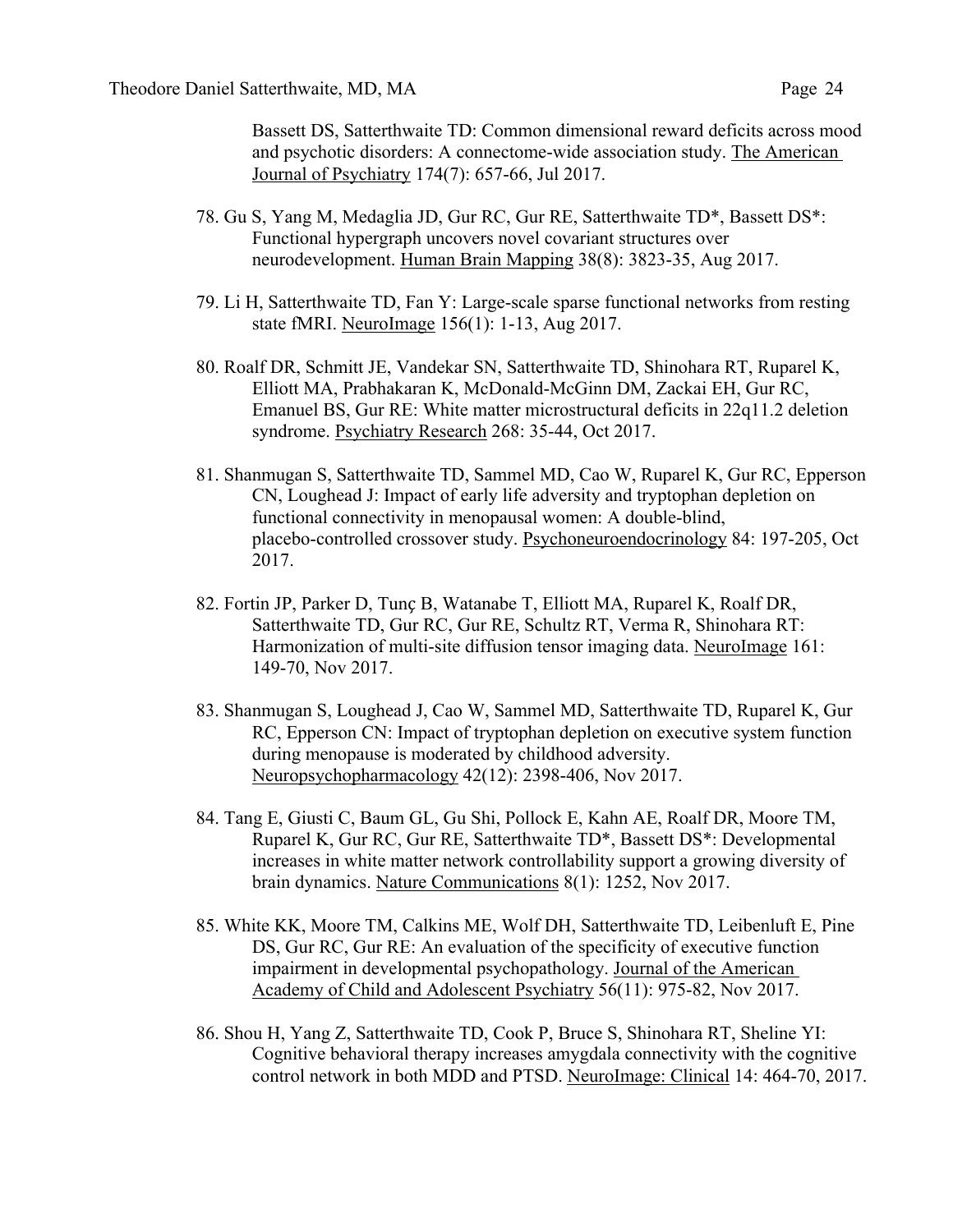- 87. Yerys BE, Herrington JD, Satterthwaite TD, Guy L, Schultz RT, Bassett DS: Globally weaker and topologically different: Resting-state connectivity in youth with autism. Molecular Autism 8: 39, 2017.
- 88. Walton E, Hibar DP, van Erp TGM, Potkin SG, Roiz-Santiañez R, Crespo-Facorro B, Suarez-Pinilla P, van Haren NEM, de Zwarte SMC, Kahn RS, Cahn W, Doan NT, Jørgensen KN, Gurholt TP, Agartz I, Andreassen OA, Westlye LT, Melle I, Berg AO, Morch-Johnsen L, Færden A, Flyckt L, Fatouros-Bergman H, Karolinska Schizophrenia Project consortium (KaSP), Jönsson EG, Hashimoto R, Yamamori H, Fukunaga M, Jahanshad N, De Rossi P, Piras F, Banaj N, Spalletta G, Gur RE, Gur RC, Wolf DH, Satterthwaite TD, Beard LM, Sommer IE, Koops S, Gruber O, Richter A, Krämer B, Kelly S, Donohoe G, McDonald C, Cannon DM, Corvin A, Gill M, Di Giorgio A, Bertolino A, Lawrie S, Nickson T, Whalley HC, Neilson E, Calhoun VD, Thompson PM, Turner JA, Ehrlich S: Prefrontal cortical thinning links to negative symptoms in schizophrenia via the ENIGMA consortium. Psychological Medicine 48(1): 82-94, Jan 2018.
- 89. Medaglia JD, Satterthwaite TD, Kelkar A, Ciric R, Moore TM, Ruparel K, Gur RC, Gur RE, Bassett DS: Brain state expression and transitions are related to complex executive cognition in normative neurodevelopment. NeuroImage 166: 293-306, Feb 2018 Notes: doi: 10.1016/j.neuroimage.2017.10.048.
- 90. Pehlivanova M, Wolf DH, Sotiras A, Kaczkurkin A, Moore TM, Ciric R, Cook PA, de La Garza AG, Rosen A, Ruparel K, Sharma A, Shinohara RT, Roalf DR, Gur RC, Davatzikos C, Gur RE, Kable JW, Satterthwaite TD: Diminished cortical thickness is associated with impulsive choice in adolescence. Journal of Neuroscience 38(10): 2471-81, Feb 2018 Notes: doi: 10.1523/JNEUROSCI.2200-17.2018.
- 91. Hibar DP, Westlye LT, Doan NT, Jahanshad N, Cheung JW, Ching CRK, Versace A, Bilderbeck AC, Uhlmann A, Mwangi B, Krämer B, Overs B, Hartberg CB, Abé C, Dima D, Grotegerd D, Sprooten E, Bøen E, Jimenez E, Howells FM, Delvecchio G, Temmingh H, Starke J, Almeida JRC, Goikolea JM, Houenou J, Beard LM, Rauer L, Abramovic L, Bonnin M, Ponteduro MF, Keil M, Rive MM, Yao N, Yalin N, Najt P, Rosa PG, Redlich R, Trost S, Hagenaars S, Fears SC, Alonso-Lana S, van Erp TGM, Nickson T, Chaim-Avancini TM, Meier TB, Elvsåshagen T, Haukvik UK, Lee WH, Schene AH, Lloyd AJ, Young AH, Nugent A, Dale AM, Pfennig A, McIntosh AM, Lafer B, Baune BT, Ekman CJ, Zarate CA, Bearden CE, Henry C, Simhandl C, McDonald C, Bourne C, Stein DJ, Wolf DH, Cannon DM, Glahn DC, Veltman DJ, Pomarol-Clotet E, Vieta E, Canales-Rodriguez EJ, Nery FG, Duran FLS, Busatto GF, Roberts G, Pearlson GD, Goodwin GM, Kugel H, Whalley HC, Ruhe HG, Soares JC, Fullerton JM, Rybakowski JK, Savitz J, Chaim KT, Fatjó-Vilas M, Soeiro-de-Souza MG, Boks MP, Zanetti MV, Otaduy MCG, Schaufelberger MS, Alda M, Ingvar M, Phillips ML, Kempton MJ, Bauer M, Landén M, Lawrence NS, van Haren NEM, Horn NR, Freimer NB, Gruber O, Schofield PR, Mitchell PB, Kahn RS, Lenroot R,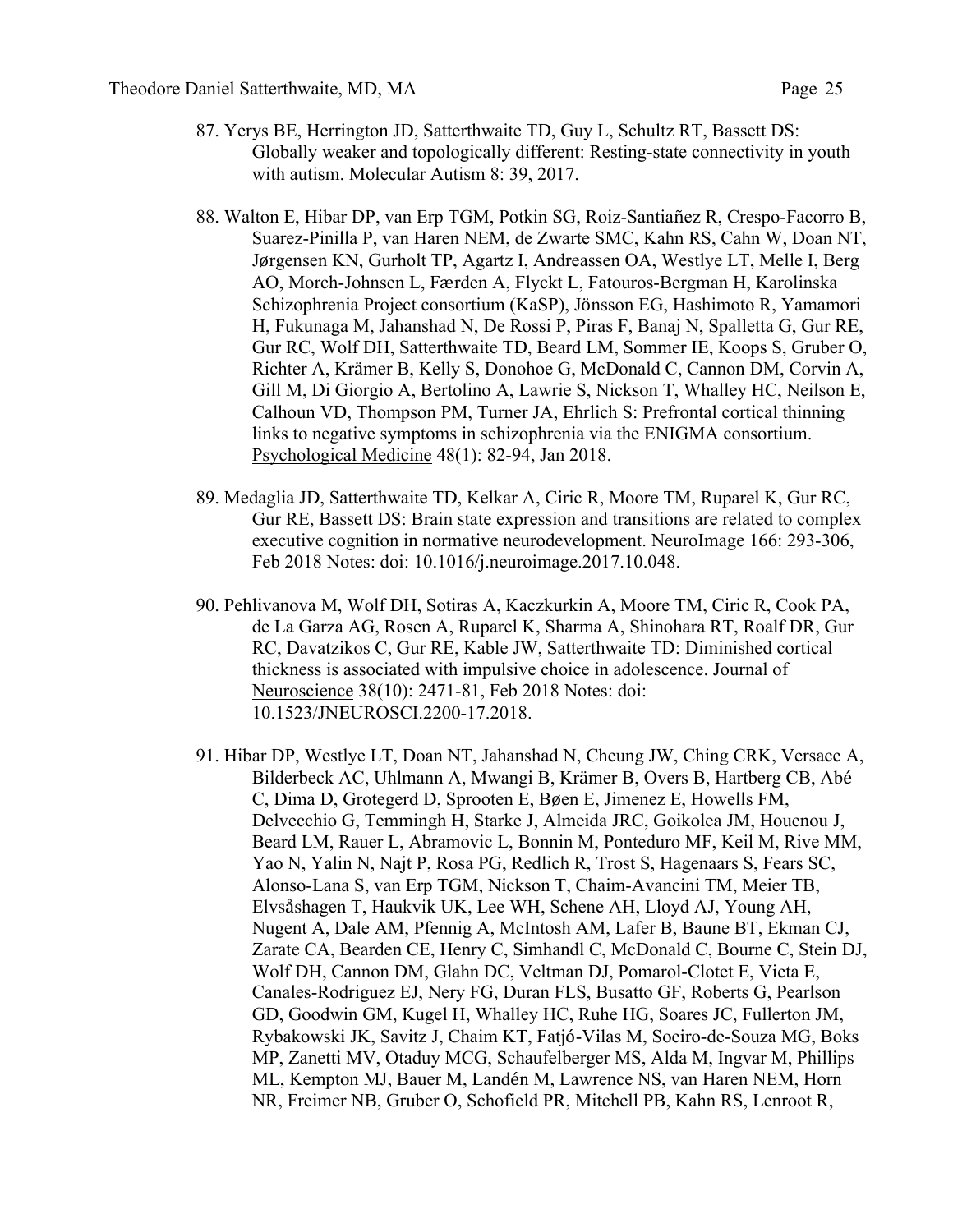Machado-Vieira R, Ophoff R A, Sarró S, Frangou S, Satterthwaite TD, Hajek T, Dannlowski U, Malt UF, Arolt V, Gattaz WF, Drevets WC, Caseras X, Agartz I, Thompson PM, Andreassen OA: Cortical abnormalities in bipolar disorder: An MRI analysis of 6503 individuals from the ENIGMA bipolar disorder working group. Molecular Psychiatry 23(4): 932-42, Apr 2018.

- 92. Nassar R\*, Kaczkurkin AN\*, Xia CH, Sotiras A, Pehlivanova M, Moore TM, Garcia de la Garza A, Roalf DR, Rosen A, Lorch SA, Ruparel K, Shinohara RT, Davatzikos C, Gur RC, Gur RE, Satterthwaite TD: Gestational age is dimensionally associated with structural brain network abnormalities across development. Cerebral Cortex Apr 2018 Notes: DOI: 10.1093/cercor/bhy091. Shared first authorship.
- 93. Rosen AFG, Roalf DR, Ruparel K, Blake J, Seelaus K, Villa P, Ciric R, Cook PA, Davatzikos C, Elliott MA, Garcia de la Garza A, Gennatas ED, Quarmley M, Schmitt JE, Shinohara RT, Tisdall MD, Gur RE, Craddock RC, Gur RC, Satterthwaite TD: Quantitative assessment of structural image quality. NeuroImage 160: 407-18, Apr 2018.
- 94. Yang Z, Oathes DJ, Linn KA, Bruce SE, Satterthwaite TD, Cook PA, Satchell EK, Shou H, Sheline YI: Cognitive behavioral therapy is associated with enhanced cognitive control network activity in major depression and post-traumatic stress disorder. Biological Psychiatry: Cognitive Neuroscience and Neuroimaging 3(4): 311-319, Apr 2018.
- 95. Kelly S, Jahanshad N, Zalesky A, Kochunov P, Agartz I, Alloza C, Andreassen OA, Arango C, Banaj N, Bouix S, Bousman CA, Brouwer RM, Bruggemann J, Bustillo J, Cahn W, Calhoun V, Cannon D, Carr V, Catts S, Chen J, Chen J-X, Chen X, Chiapponi C, Cho KK, Ciullo V, Corvin AS, Crespo-Facorro B, Cropley V, De Rossi P, Diaz-Caneja CM, Dickie EW, Ehrlich S, Fan F-M, Faskowitz J, Fatouros-Bergman H, Flyckt L, Ford JM, Fouche J-P, Fukunaga M, Gill M, Glahn DC, Gollub R, Goudzwaard ED, Guo H, Gur RE, Gur RC, Gurholt TP, Hashimoto R, Hatton SN, Henskens FA, Hibar DP, Hickie IB, Hong LE, Horacek J, Howells FM, Hulshoff Pol HE, Hyde CL, Isaev D, Jablensky A, Jansen PR, Janssen J, Jönsson EG, Jung LA, Kahn RS, Kikinis Z, Liu K, Klauser P, Knöchel C, Kubicki M, Lagopoulos J, Langen C, Lawrie S, Lenroot RK, Lim KO, Lopez-Jaramillo C, Lyall A, Magnotta V, Mandl RCW, Mathalon DH, McCarley RW, McCarthy-Jones S, McDonald C, McEwen S, McIntosh A, Melicher T, Mesholam-Gately RI, Michie PT, Mowry B, Mueller BA, Newell DT, O'Donnell P, Oertel-Knöchel V, Oestreich L, Paciga SA, Pantelis C, Pasternak O, Pearlson G, Pellicano GR, Pereira A, Pineda Zapata J, Piras F, Potkin SG, Preda A, Rasser PE, Roalf DR, Roiz R, Roos A, Rotenberg D, Satterthwaite TD, Savadjiev P, Schall U, Scott RJ, Seal ML, Seidman LJ, Shannon Weickert C, Whelan CD, Shenton ME, Kwon JS, Spalletta G, Spaniel F, Sprooten E, Stäblein M, Stein DJ, Sundram S, Tan Y, Tan S, Tang S, Temmingh HS, Westlye LT, Tønnesen S, Tordesillas-Gutierrez D, Doan NT, Vaidya J, van Haren NEM, Vargas CD,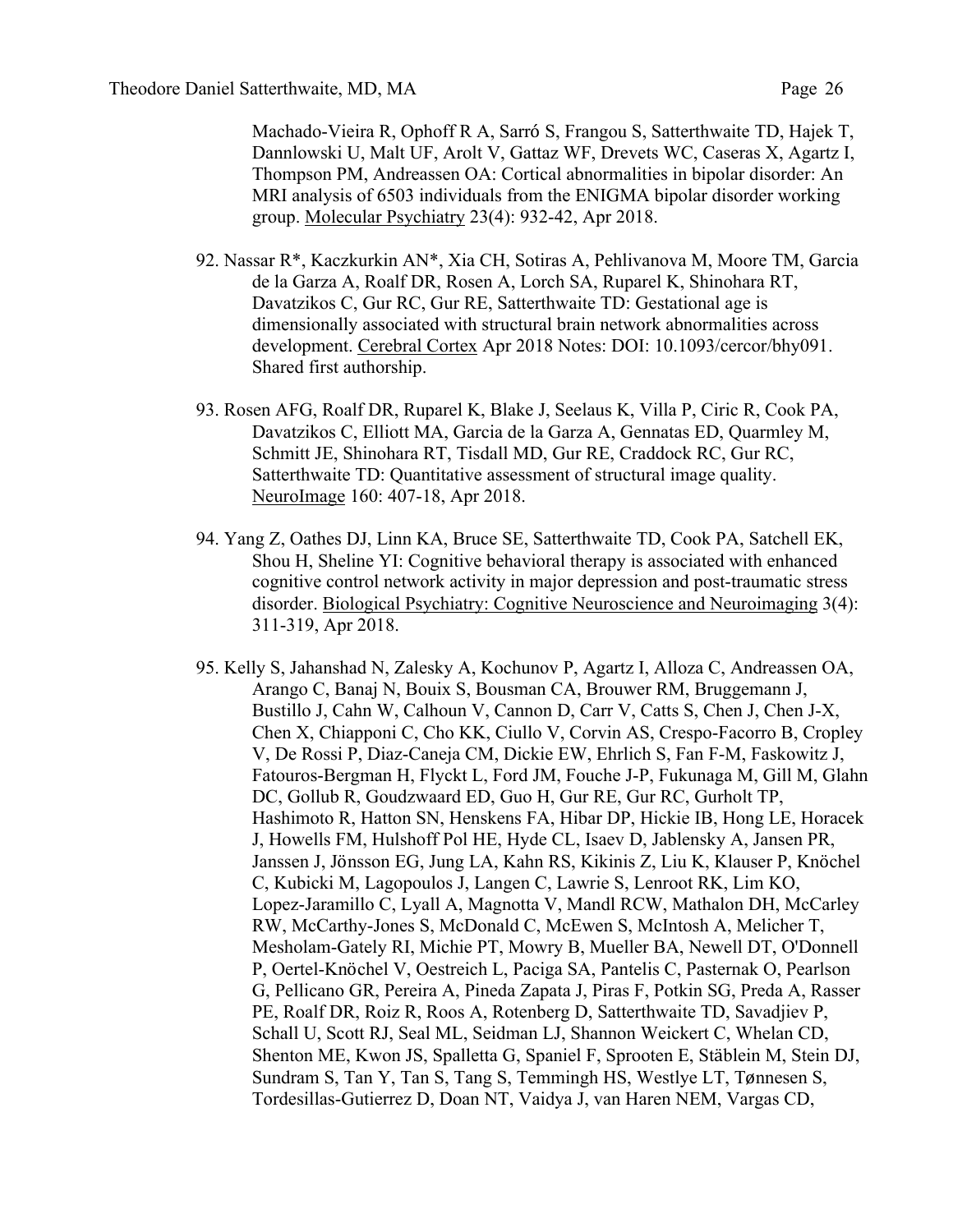Vecchio D, Velakoulis D, Voineskos A, Voyvodic JQ, Wang Z, Wan P, Wei D, Weickert TW, Whalley H, White T, Whitford TJ, Wojcik JD, Xiang H, Xie Z, Yamamori H, Yang F, Yao N, Zhang G, Zhao J, van Erp TGM, Turner J, Thompson PM, Donohoe G: Widespread white matter microstructural differences in schizophrenia across 4322 individuals: Results from the ENIGMA schizophrenia DTI working group. Molecular Psychiatry 23(5): 1261-69, May 2018.

- 96. Li H, Satterthwaite TD, Fan Y: Brain age prediction based on resting-state functional connectivity patterns using convolutional neural networks. IEEE International Symposium on Biomedical Imaging May 2018 Notes: 10.1109/ISBI.2018.8363532.
- 97. Reddy PG, Mattar MG, Murphy AC, Wymbs NF, Grafton ST, Satterthwaite TD, Bassett DS: Brain state flexibility accompanies motor-skill acquisition. NeuroImage 171: 135-47, May 2018.
- 98. Baum GL, Roalf DR, Cook PA, Ciric R, Rosen AFG; Xia CH, Elliott MA, Ruparel K, Verma R, Tunc B, Gur RC, Gur RE, Bassett DS, Satterthwaite TD: The impact of in-scanner head motion on structural connectivity derived from diffusion MRI. NeuroImage 173: 275-86, Jun 2018.
- 99. Reardon PK, Seidlitz J, Vandekar SN, Liu S, Patel R, Park MTM, Alexander-Bloch A, Clasen LS, Blumenthal JD, Giedd JN, Gur RC, Gur RE, Lerch JP, Chakravarty MM, Satterthwaite TD, Shinohara RT, Raznahan A: Normative brain size variation and brain shape diversity in humans. Science 360(6394): 1222-1227, Jun 2018.
- 100. Kernbach J, Satterthwaite TD, Bassett DS, Smallwood J, Margulies D, Krall S, Shaw P, Varoquaux G, Thirion B, Konrad K, Bzdok D: Shared endophenotypes of default mode dysfunction in attention deficit/hyperactivity disorder and autism spectrum disorder. Translational Psychiatry 8(1): 133, July 2018.
- 101. Nunes A, Schnack HG, Ching CRK, Agartz I, Akudjedu TN, Alda M, Alnæs D, Alonso-Lana S, Bauer J, Baune BT, Bøen E, Bonnin CDM, Busatto GF, Canales-Rodríguez EJ, Cannon DM, Caseras X, Chaim-Avancini TM, Dannlowski U, Díaz-Zuluaga AM, Dietsche B, Doan NT, Duchesnay E, Elvsåshagen T, Emden D, Eyler LT, Fatjó-Vilas M, Favre P, Foley SF, Fullerton JM, Glahn DC, Goikolea JM, Grotegerd D, Hahn T, Henry C, Hibar DP, Houenou J, Howells FM, Jahanshad N, Kaufmann T, Kenney J, Kircher TTJ, Krug A, Lagerberg TV, Lenroot RK, López-Jaramillo C, Machado-Vieira R, Malt UF, McDonald C, Mitchell PB, Mwangi B, Nabulsi L, Opel N, Overs BJ, Pineda-Zapata JA, Pomarol-Clotet E, Redlich R, Roberts G, Rosa PG, Salvador R, Satterthwaite TD, Soares J, Stein DJ, Temmingh HS, Trappenberg T, Uhlmann A, van Haren NEM, Vieta E, Westlye LT, Wolf DH, Yüksel D, Zanetti MV, Andreassen OA, Thompson PM, Hajek T; ENIGMA Bipolar Disorders Working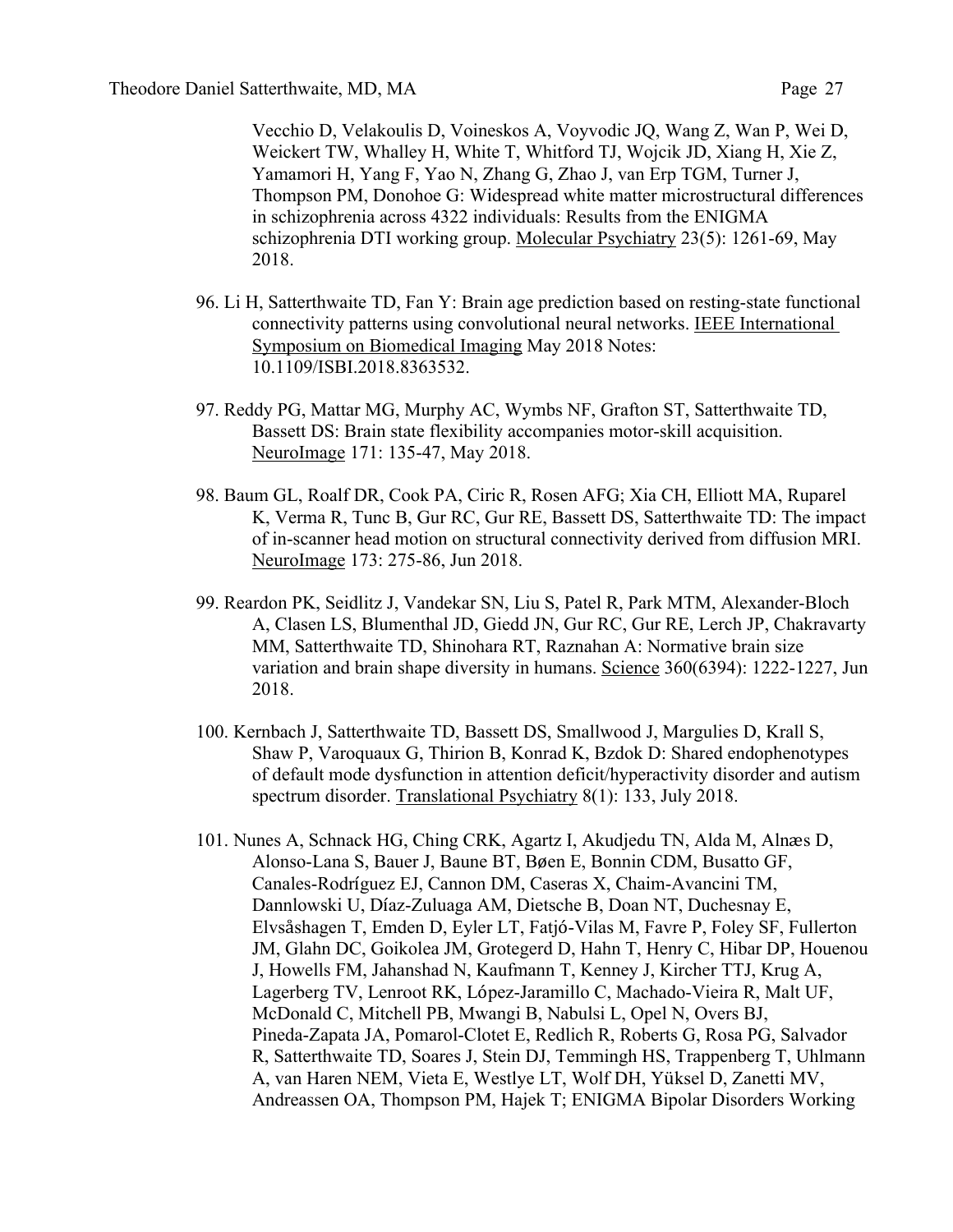Group: Using structural MRI to identify bipolar disorders - 13 site machine learning study in 3020 individuals from the ENIGMA Bipolar Disorders Working Group. Molecular Psychiatry In Press, Aug 2018 Notes: doi: 10.1038/s41380-018-0228-9. [Epub ahead of print]

- 102. Rozycki M\*, Satterthwaite TD\*, Koutsouleris N, Erus G, Doshi J, Wolf DH, Fan Y, Gur RE, Gur RC, Meisenzahl EM, Zhuo C, Ying H, Yan H, Yue W, Zhang D, Davatzikos C: Multisite machine learning analysis provides a robust structural imaging signature of schizophrenia detectable across diverse patient populations and within individuals. Schizophrenia Bulletin 44(5): 1035-1044, Aug 2018 Notes: doi: 10.1093/schbul/sbx137.
- 103. Xia CH, Ma Z, Ciric R, Gu S, Betzel RF, Kaczkurkin AN, Calkins ME, Cook PE, Garcia de la Garza A, Vandekar S, Cui Z, Moore TM, Roalf DR, Ruparel K, Wolf DH, Davatzikos C, Gur RC, Gur RE, Shinohara RT, Bassett DS, Satterthwaite TD: Linked dimensions of psychopathology and connectivity in functional brain networks. Nature Communications 9(1): 3003, Aug 2018 Notes: doi: 10.1038/s41467-018-05317-y.
- 104. Eryilmaz H, Dowling KF, Huntington FC, Rodriguez-Thompson A, Soare TW, Beard LM, Lee H, Blossom JC, Gollub RL, Susser E, Gur RC, Calkins ME, Gur RE, Satterthwaite TD, Roffman JL: Association of prenatal exposure to population-wide folic acid fortification with altered cerebral cortex maturation in youth. JAMA Psychiatry 75(9): 918-928, Sep 2018.
- 105. Kaczkurkin AN, Moore TM, Calkins ME, Ciric R, Detre JA, Elliott MA, Foa EB, Garcia de la Garza A, Roalf DR, Rosen A, Ruparel K, Shinohara RT, Xia CH, Wolf DH, Gur RE, Gur RC, Satterthwaite TD: Common and dissociable regional cerebral blood flow differences associate with dimensions of psychopathology across categorical diagnoses. Molecular Psychiatry 23(10): 1981-1989, Oct 2018.
- 106. Vandekar SN, Satterthwaite TD, Rosen A, Ciric R, Roalf DR, Ruparel K, Gur RC, Gur RE, Shinohara RT: Faster family-wise error control for neuroimaging with a parametric bootstrap. Biostatistics 19(4): 497-513, Oct 2018 Notes: doi: 10.1093/biostatistics/kxx051.
- 107. Alexander-Bloch AF, Shou H, Liu S, Satterthwaite TD, Glahn DC, Shinohara RT, Vandekar SN, Raznahan A: On testing for spatial correspondence between maps of human brain structure and function. NeuroImage 178: 540-551, 2018.
- 108. Barzilay R, White LK, Calkins ME, Moore TM, Young JF, Wolf DH, Satterthwaite TD, Gur RC, Gur RE: Sex-specific association between high traumatic stress exposure and social cognitive functioning in youth. Biological Psychiatry: Cognitive Neuroscience and Neuroimaging 3(10): 860-867, 2018.
- 109. Ciric R, Rosen AFG, Erus G, Cook PA, Bassett DS, Davatzikos C, Wolf DH,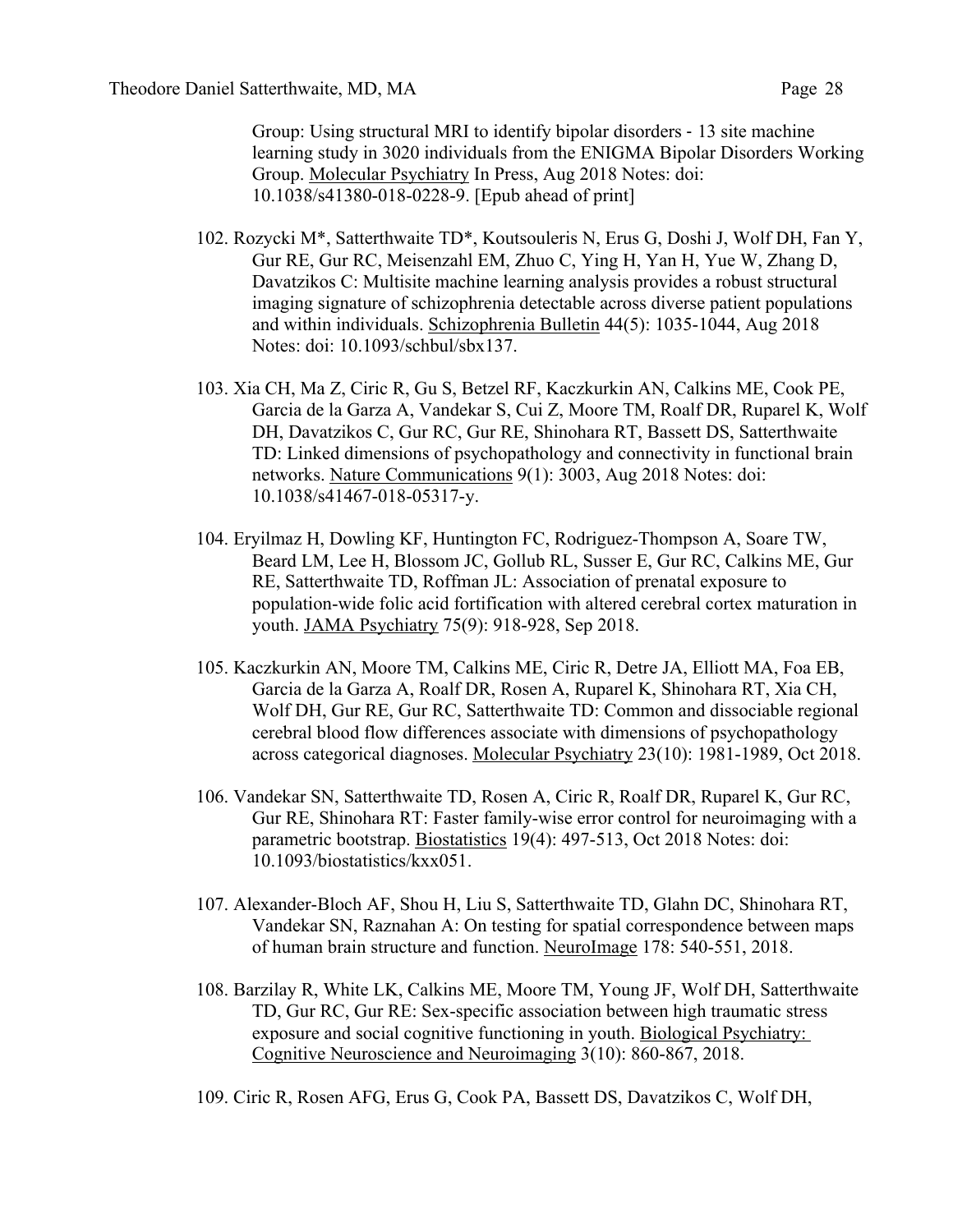Satterthwaite TD: Mitigating head motion artefact in functional connectivity MRI. Nature Protocols 13(12): 2801-2826, Dec 2018.

- 110. Eavani H, Habes M, Satterthwaite TD, An Y, Hsieh MK, Honnorat N, Erus G, Doshi J, Ferrucci L, Beason-Held LL, Resnick SM, Davatzikos C: Heterogeneity of structural and functional imaging patterns of advanced brain aging revealed via machine learning methods. Neurobiology of Aging 71: 41-50, 2018.
- 111. Loeffler L, Radke S, Habel U, Ciric R, Satterthwaite TD, Schneider F, Derntl B: The regulation of positive and negative emotions through instructed causal attributions in lifetime depression - a functional magnetic resonance imaging study. NeuroImage: Clinical 20: 1233-1245, 2018.
- 112. Ma Q, Zhang T, Zanetti M, Shen H, Satterthwaite TD, Wolf DH, Gur RE, Fan Y, Hu D, Busatto GF, Christos D: Classification of multi-site MR Images in the presence of heterogeneity using multi-task learning. NeuroImage: Clinical 19: 476-86, 2018.
- 113. Valcarcel A, Linn KA, Khalid F, Vandekar SN, Tauhid S, Satterthwaite TD, Muschelli J, Martin M, Bakshi R, Shinohara RT: A dual modeling approach to automatic segmentation of cerebral T2 hyperintensities and T1 black holes in multiple sclerosis. Neuroimage: Clinical 20: 1211-122, 2018.
- 114. Valcarcel AM, Linn KA, Vandekar SN, Satterthwaite TD, Muschelli J, Calabresi PA, Pham DL, Martin ML, Shinohara RT: MIMoSA: An automated method for intermodal segmentation analysis of multiple sclerosis brain lesions. Journal of Neuroimaging 28(4): 389-398, 2018.
- 115. Yang Z, Gu S, Honnorat N, Linn K, Shinohara RT, Aselcioglu, Bruce S, Oathes DJ, Satterthwaite TD, Bassett DS, Sheline YI: Network changes associated with transdiagnostic depressive symptom improvement following cognitive behavioral therapy in MDD and PTSD. Molecular Psychiatry 23(12): 2314-2323, Dec 2018.
- 116. Barzilay R, Calkins ME, Moore ME, Wolf DH, Satterthwaite TD, Scott JC, Jones JD, Benton TD, Gur RC, Gur RE: Association between traumatic stress load, psychopathology, and cognition in the Philadelphia Neurodevelopmental Cohort. Psychological Medicine 49(2): 325-334, Jan 2019.
- 117. Lydon-Staley DM, Ciric R, Satterthwaite TD, Bassett DS: Evaluation of confound regression strategies for the mitigation of micromovement artifact in studies of dynamic resting state functional connectivity and multilayer network modularity. Network Neuroscience 3(2): 427-454, Feb 2019 Notes: doi: 10.1162/netn\_a\_00071.
- 118. Cornblath EJ, Tang E, Baum GL, Moore TM, Adebimpe A, Roalf DR, Gur RC, Gur RE, Pasqualetti F, Satterthwaite TD\*, Bassett DS\*: Sex differences in network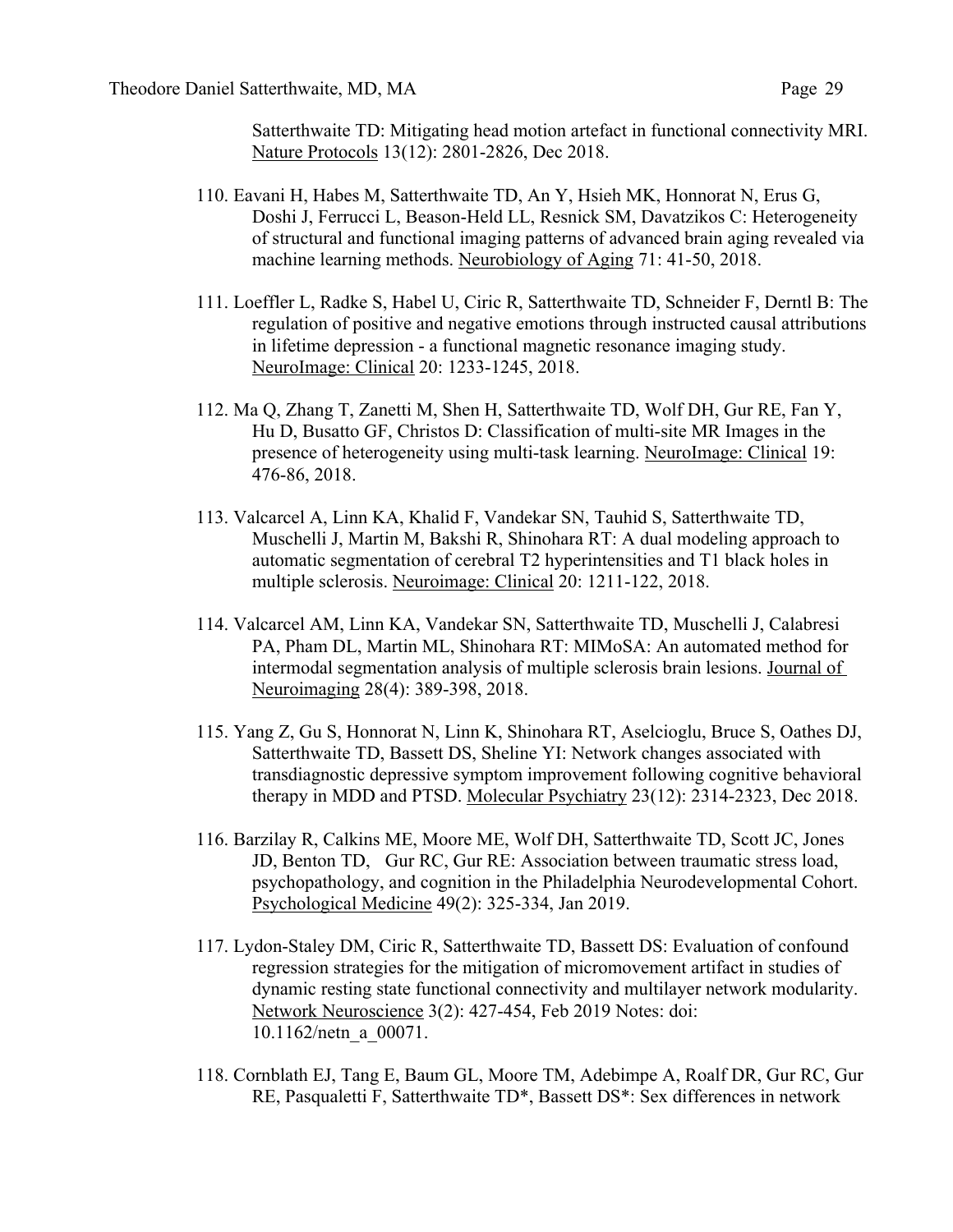controllability as a predictor of executive function in youth. NeuroImage 188: 122-134, Mar 2019 Notes: Shared last authorship. doi: 10.1016/j.neuroimage.2018.11.048.

- 119. Vandekar SN, Shou H, Satterthwaite TD, Shinohara RT, Merikangas AK, Roalf DR, Ruparel K, Rosen A, Gennatas ED, Elliott MA, Davatzikos C, Gur RC, Gur RE, Detre JA: Sex differences in estimated brain metabolism in relation to body growth through adolescence. Journal of Cerebral Blood Flow and Metabolism 39(3): 524-535, Mar 2019 Notes: doi: 10.1177/0271678X17737692.
- 120. Tooley UA, Mackey AP, Ciric R, Ruparel K, Moore TM, Gur RC, Gur RE, Satterthwaite TD, Bassett DS: Associations between neighborhood SES and functional brain network development. Cerebral Cortex April 2019 Notes: pii: bhz066. doi: 10.1093/cercor/bhz066. [Epub ahead of print]
- 121. Yerys BE, Tunç B, Satterthwaite TD, Antezana L, Mosner MG, Bertollo JR, Guy L, Schultz RT, & Herrington JD: Functional connectivity of fronto-parietal and salience/ventral attention networks Have independent associations with co-occurring attention-deficit/hyperactivity Disorder symptoms in children with autism. Biological Psychiatry: Cognitive Neuroscience and Neuroimaging 4(4): 343-351, Apr 2019 Notes: doi: 10.1016/j.bpsc.2018.12.012.
- 122. Gur RE, Moore TM, Rosen AFG, Barzilay R, Roalf DR, Calkins ME, Ruparel K, Scott JC, Almasy L, Satterthwaite TD, Shinohara RT, Gur RC.: Burden of environmental adversity associated With psychopathology, maturation, and brain behavior parameters in youths. JAMA Psychiatry In Press, May 2019 Notes: doi: 10.1001/jamapsychiatry.2019.0943. [Epub ahead of print]
- 123. Scott JC\*, Rosen AFG\*, Moore TM, Roalf DR, Satterthwaite TD, Calkins ME, Ruparel K, Gur RE, Gur RC: Cannabis use in youth is associated with limited alterations in brain structure. Neuropsychopharmacology 44(8): 1362-1369, Jul 2019 Notes: doi: 10.1038/s41386-019-0347-2.
- 124. Vandekar SN, Satterthwaite TD, Xia CH, Adebimpe A, Ruparel K, Gur RC, Gur RE, Shinohara RT: Robust spatial extent inference with a semiparametric bootstrap joint inference procedure. Biometrics In Press, July 2019 Notes: doi: 10.1111/biom.13114. [Epub ahead of print]
- 125. Jirsaraie RJ, Kaczkurkin AN, Rush S, Piiwia K, Adebimpe A, Bassett DS, Bourque J, Calkins ME, Cieslak M, Ciric R, Cook PA, Davila D, Elliott MA, Leibenluft E, Murtha K, Roalf DR, Rosen AFG, Ruparel K, Shinohara RT, Sotiras A, Wolf DH, Davatzikos C, Satterthwaite TD: Accelerated cortical thinning within structural brain networks is associated with irritability in youth Neuropsychopharmacology Sep 2019 Notes: doi: 10.1038/s41386-019-0508-3. [Epub ahead of print]
- 126. Moore TM, Calkins ME, Satterthwaite TD, Roalf DR, Rosen AFG, Gur RC, Gur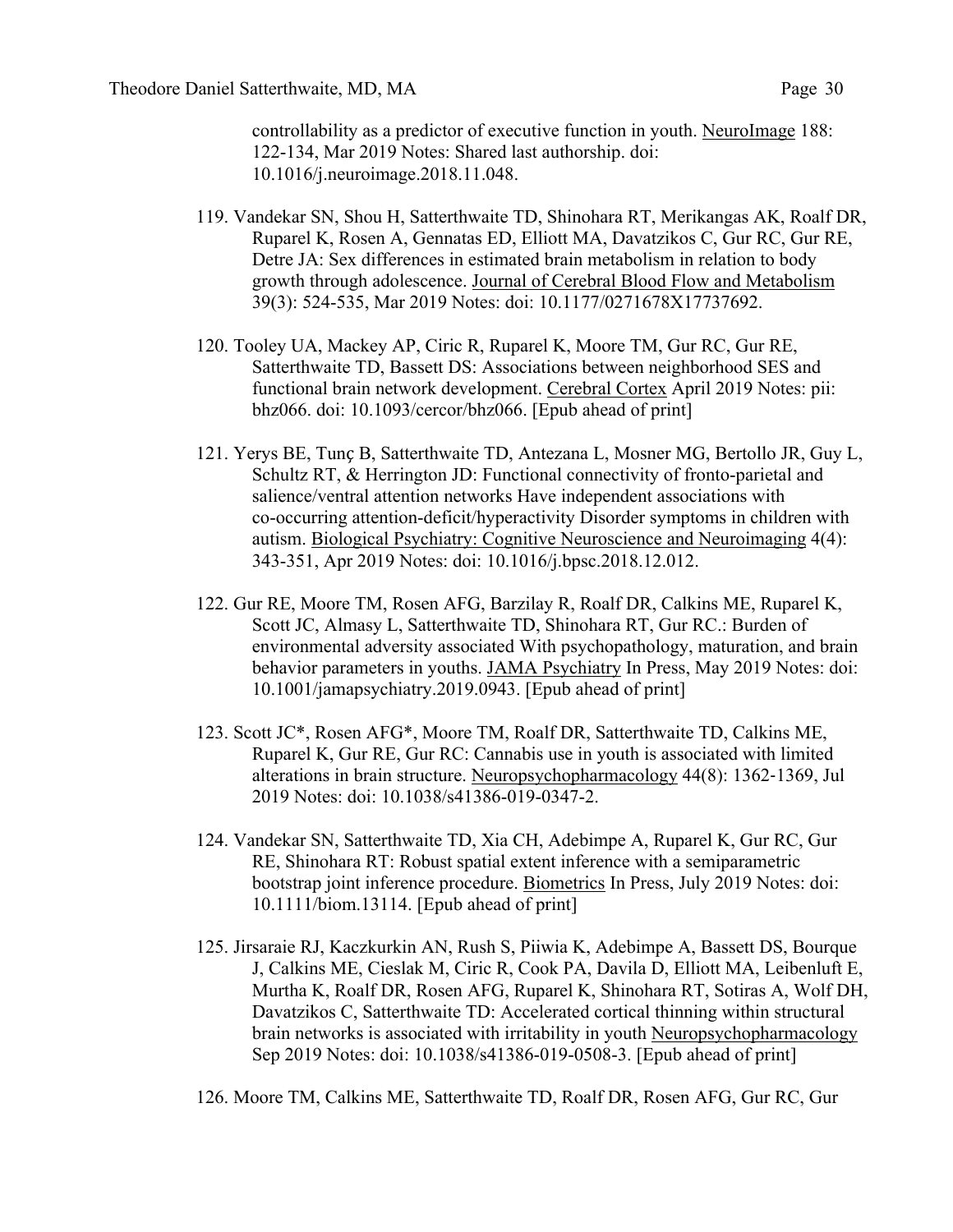RE: Development of a computerized adaptive screening tool for overall psychopathology ("p"). Journal of Psychiatric Research 116: 26-33, Sep 2019 Notes: doi: 10.1016/j.jpsychires.2019.05.028. Epub 2019 Jun 1.

- 127. Gu S, Xia CH, Ciric R, Moore TM, Gur RC, Gur RE, Satterthwaite TD,\* Bassett DS\*: Unifying the notions of modularity and core-periphery structure in functional brain networks during youth. Cerebral Cortex In Press, 2019.
- 128. Kaczkurkin AN, Park SS, Sotiras A, Moore TM, Calkins ME, Cieslak M, Rosen AFG, Ciric R, Xia CH, Cui Z, Sharma A, Wolf DH, Ruparel K, Pine DS, Shinohara RT, Roalf DR, Gur RC, Davatzikos C, Gur RE, Satterthwaite TD: Evidence for dissociable linkage of dimensions of psychopathology to brain structure in youths. American Journal of Psychiatry In Press, 2019.
- 129. Kaczkurkin AN, Sotrias A, Baller EB, Barzilay R, Calkins ME, Chand GB, Cui Z, Erus G, Fan Y, Gur RE, Gur RC, Moore TM, Roalf DR, Rosen AFG, Ruparel K, Shinohara RT, Varol E, Wolf DH, Davatzikos C, Satterthwaite TD: Neurostructural heterogeneity in youth with internalizing symptoms. Biological Psychiatry In Press, 2019.
- 130. Loeffler LAK, Satterthwaite TD, Habel U, Schneider F, Radke S, Derntl B: Attention control and its emotion-specific association with cognitive emotion regulation in depression. Brain Imaging and Behavior In Press, 2019.
- 131. Osmanloglu Y, Tunc B, Parker D, Elliott MA, Baum GL, Ciric R, Satterthwaite TD, Gur RE, Gur GC, Verma R: System-level matching of structural and functional connectomes in the human brain. NeuroImage In Press, 2019.
- 132. Pomponio R, Erus G, Habes H, Doshi J, Srinivasan D, Mamourian E, Bashyam V, Fan Y, Launer LJ, Masters CL, Maruff O, Zhuo C, Nasrallah IM, Volzke H, Johnson SC, Fripp J, Koutsouleris N, Satterthwaite TD, Wolf DH, Gur RE, Gur RC, Morris J, Albert MS, Grabe HJ, Resnick SM, Bryan RN, Wolk DA, Shinohara RT, Shou H, Davatzikos C: Harmonization of large multi-site imaging datasets: Application to 10,232 MRIs for the analysis of imaging patterns of structural brain change throughout the lifespan. NeuroImage In Press, 2019.
- 133. Roalf DR, Garza AG, Rosen AFG, Calkins ME, Moore ME, Quarmley M, Ruparel L, Xia CH, Rupert PE, Satterthwaite TD, Shinohara RT, Elliott MA, Gur RC, Gur RE : Alterations in white matter microstructure in individuals at persistent risk for psychosis. Molecular Psychiatry In Press, 2019.
- 134. Baum GL, Cui Z, Roalf DR, Ciric R, Betzel RF, Larsen B, Cieslak M, Cook PA, Xia CH, Moore TM, Ruparel K, Oathes DJ, Alexander-Bloch AF, Shinohara RT, Raznahan A, Gur RE, Gur RC, Bassett DS, Satterthwaite TD: Development of structure function coupling in human brain networks during youth. Proceedings of the National Academy of Sciences 117(1): 771-778, Jan 2020.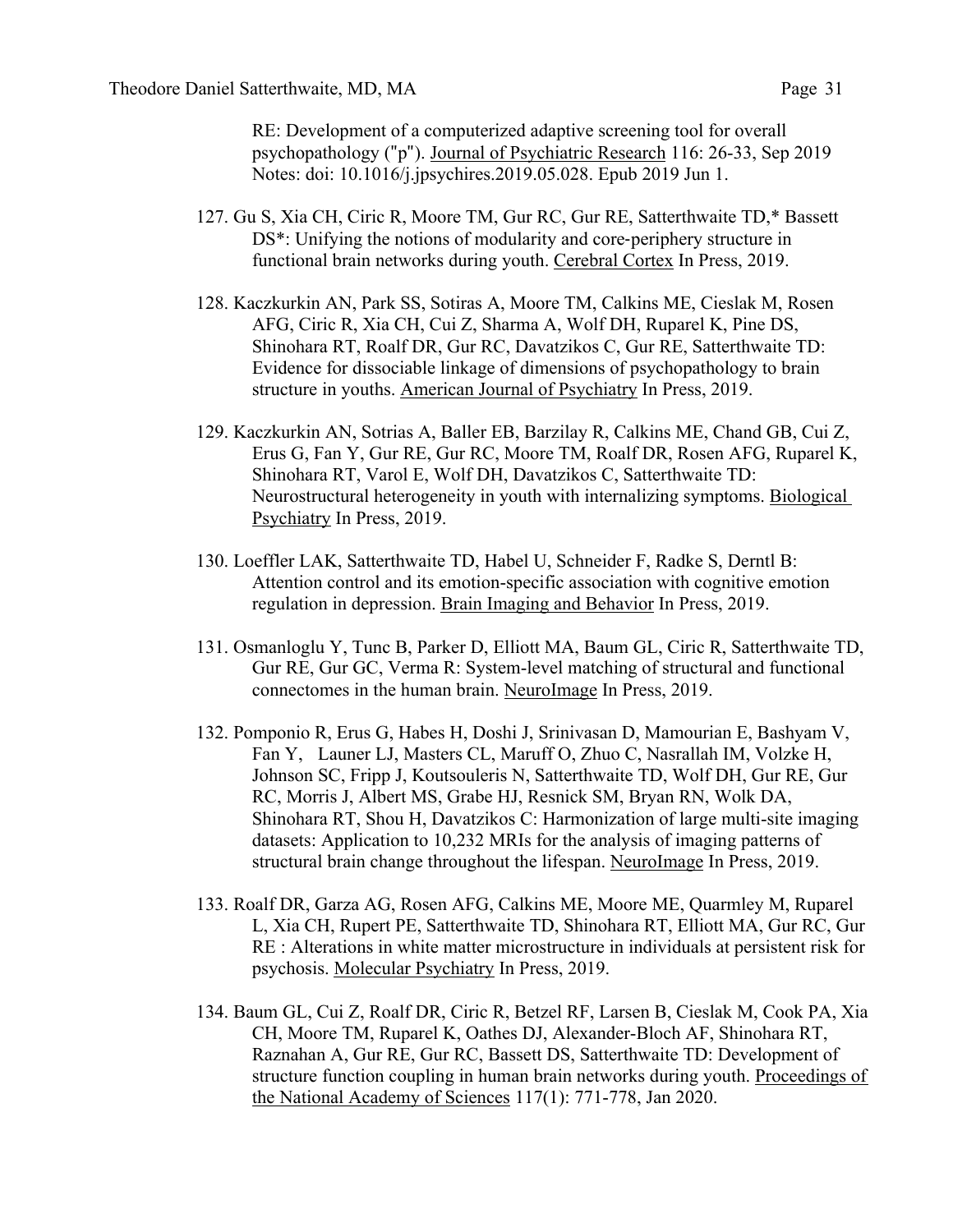- 135. Mukherjee D, Lee S, Kazinka R, Satterthwaite TD, Kable JW: Multiple facets of value-based decision making in major depressive disorder. Scientific Reports 10: 3415, Feb 2020.
- 136. Han LKM, Dinga R, Hahn T, Ching CRK, Eyler LT, Aftanas L, Aghajani M, Aleman A, Baune BT, Berger K, Brak I, Filho GB, Carballedo A, Connolly CG, Couvy-Duchesne B, Cullen KR, Dannlowski U, Davey CG, Dima D, Duran FLS, Enneking V, Filimonova E, Frenzel S, Frodl T, Fu CHY, Godlewska BR, Gotlib IH, Grabe HJ, Groenewold NA, Grotegerd D, Gruber O, Hall GB, Harrison BJ, Hatton SN, Hermesdorf M, Hickie IB, Ho TC, Hosten N, Jansen A, Kähler C, Kircher T, Klimes-Dougan B, Krämer B, Krug A, Lagopoulos J, Leenings R, MacMaster FP, MacQueen G, McIntosh A, McLellan Q, McMahon KL, Medland SE, Mueller BA, Mwangi B, Osipov E, Portella MJ, Pozzi E, Reneman L, Repple J, Rosa PGP, Sacchet MD, Sämann PG, Schnell K, Schrantee A, Simulionyte E, Soares JC, Sommer J, Stein DJ, Steinsträter O, Strike LT, Thomopoulos SI, van Tol MJ, Veer IM, Vermeiren RRJM, Walter H, van der Wee NJA, van der Werff SJA, Whalley H, Winter NR, Wittfeld K, Wright MJ, Wu MJ, Völzke H, Yang TT, Zannias V, de Zubicaray GI, Zunta-Soares GB, Abé C, Alda M, Andreassen OA, Bøen E, Bonnin CM, Canales-Rodriguez EJ, Cannon D, Caseras X, Chaim-Avancini TM, Elvsåshagen T, Favre P, Foley SF, Fullerton JM, et al.: Brain aging in major depressive disorder: results from the ENIGMA major depressive disorder working group. Molecular Psychiatry May 2020.
- 137. Tang E, Ju H, Baum GL, Roalf DR, Satterthwaite TD, Pasqualetti F, Bassett DS: Control of brain network dynamics across diverse scales of space and time. Physical Review E June 2020.
- 138. Radua J, Vieta E, Shinohara R, Kochunov P, Quidé Y, Green MJ, Weickert CS, Weickert T, Bruggemann J, Kircher T, Nenadić I, Cairns MJ, Seal M, Schall U, Henskens F, Fullerton JM, Mowry B, Pantelis C, Lenroot R, Cropley V, Loughland C, Scott R, Wolf D, Satterthwaite TD, Tan Y, Sim K, Piras F, Spalletta G, Banaj N, Pomarol-Clotet E, Solanes A, Albajes-Eizagirre A, Canales-Rodríguez EJ, Sarro S, Di Giorgio A, Bertolino A, Stäblein M, Oertel V, Knöchel C, Borgwardt S, du Plessis S, Yun JY, Kwon JS, Dannlowski U, Hahn T, Grotegerd D, Alloza C, Arango C, Janssen J, Díaz-Caneja C, Jiang W, Calhoun V, Ehrlich S, Yang K, Cascella NG, Takayanagi Y, Sawa A, Tomyshev A, Lebedeva I, Kaleda V, Kirschner M, Hoschl C, Tomecek D, Skoch A, van Amelsvoort T, Bakker G, James A, Preda A, Weideman A, Stein DJ, Howells F, Uhlmann A, Temmingh H, López-Jaramillo C, Díaz-Zuluaga A, Fortea L, Martinez-Heras E, Solana E, Llufriu S, Jahanshad N, Thompson P, Turner J, van Erp T; ENIGMA Consortium collaborators.: Increased power by harmonizing structural MRI site differences with the ComBat batch adjustment method in ENIGMA. Neuroimage September 2020.
- 139. Wierenga LM, Doucet GE, Dima D, Agartz I, Aghajani M, Akudjedu TN,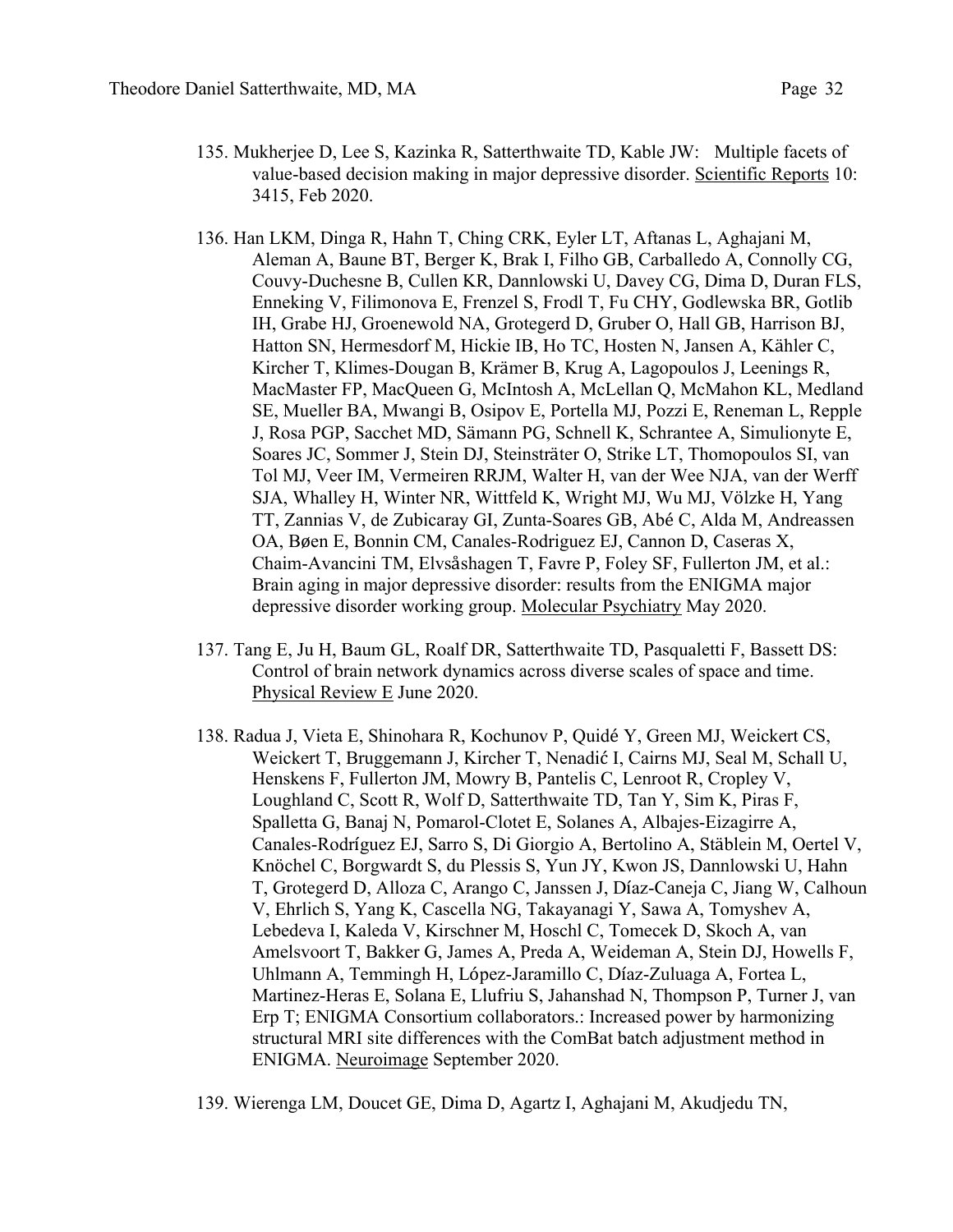Albajes-Eizagirre A, Alnaes D, Alpert KI, Andreassen OA, Anticevic A, Asherson P, Banaschewski T, Bargallo N, Baumeister S, Baur-Streubel R, Bertolino A, Bonvino A, Boomsma DI, Borgwardt S, Bourque J, den Braber A, Brandeis D, Breier A, Brodaty H, Brouwer RM, Buitelaar JK, Busatto GF, Calhoun VD, Canales-Rodríguez EJ, Cannon DM, Caseras X, Castellanos FX, Chaim-Avancini TM, Ching CR, Clark VP, Conrod PJ, Conzelmann A, Crivello F, Davey CG, Dickie EW, Ehrlich S, Van't Ent D, Fisher SE, Fouche JP, Franke B, Fuentes-Claramonte P, de Geus EJ, Di Giorgio A, Glahn DC, Gotlib IH, Grabe HJ, Gruber O, Gruner P, Gur RE, Gur RC, Gurholt TP, de Haan L, Haatveit B, Harrison BJ, Hartman CA, Hatton SN, Heslenfeld DJ, van den Heuvel OA, Hickie IB, Hoekstra PJ, Hohmann S, Holmes AJ, Hoogman M, Hosten N, Howells FM, Hulshoff Pol HE, Huyser C, Jahanshad N, James AC, Jiang J, Jönsson EG, Joska JA, Kalnin AJ; Karolinska Schizophrenia Project (KaSP) Consortium, Klein M, Koenders L, Kolskår KK, Krämer B, Kuntsi J, Lagopoulos J, Lazaro L, Lebedeva IS, Lee PH, Lochner C, Machielsen MW, Maingault S, Martin NG, Martínez-Zalacaín I, Mataix-Cols D, Mazoyer B, McDonald BC, McDonald C, McIntosh AM, McMahon KL, et al.: Greater male than female variability in regional brain structure across the lifespan. Human Brain Mapping October 2020.

- 140. Cardenas-Iniguez C, Moore TM, Kaczkurkin AN, Meyer FAC, Satterthwaite TD, Fair DA, White T, Blok E, Applegate B, Thompson LM, Rosenberg MD, Hedeker D, Berman MG, Lahey BB: Direct and indirect associations of widespread individual differences in brain white matter microstructure with executive functioning and general and specific dimensions of psychopathology in children. Biological Psychiatry: Cognitive Neuroscience & Neuroimaging November 2020.
- 141. Mukherjee D, Filipowicz ALS, Vo K, Satterthwaite TD, Kable JW: Reward and punishment reversal-learning in major depressive disorder. Journal of Abnormal Psychology 129(8): 810-823, November 2020.
- 142. Axelrud LK, Simioni AR, Pine DS, Winkler AM, Pan PM, Sato JR, Zugman A, Parker N, Picon F, Jackowski A, Hoexter MQ, IMAGEN Consortium, Barker G, Martinot JL, Martinot MLP, Satterthwaite TD, Rohde LA, Milham M, Barker ED Salum GA: Neuroimaging association scores: reliability and validity of aggregate measures of brain structural features linked to mental disorders in youth. European Journal of Child and Adolescent Psychiatry In Press, 2020.
- 143. Alexander-Bloch AF, Raznahan A, Shinohara RT, Mathias SR, Bathulapalli H, Bhalla IP, Goulet J, Satterthwaite TD, Bassett DS, Glahn DC, Brandt CA: The architecture of co-morbidity networks of physical and mental healthconditions in military veterans. Proceedings of the Royal Society A In Press, 2020.
- 144. Alexander-Bloch AF, Vandekar SN, Seidlitz J, Lu Z, Matthias SR, Curran JE, Gorring HH, Satterthwaite TD, Gur RE, Bassett DS, Hoftman GD, Pearlson G, Shinohara RT, Liu S, Fox PT, Blangero J, Raznahan R, Glahn DC: Imaging local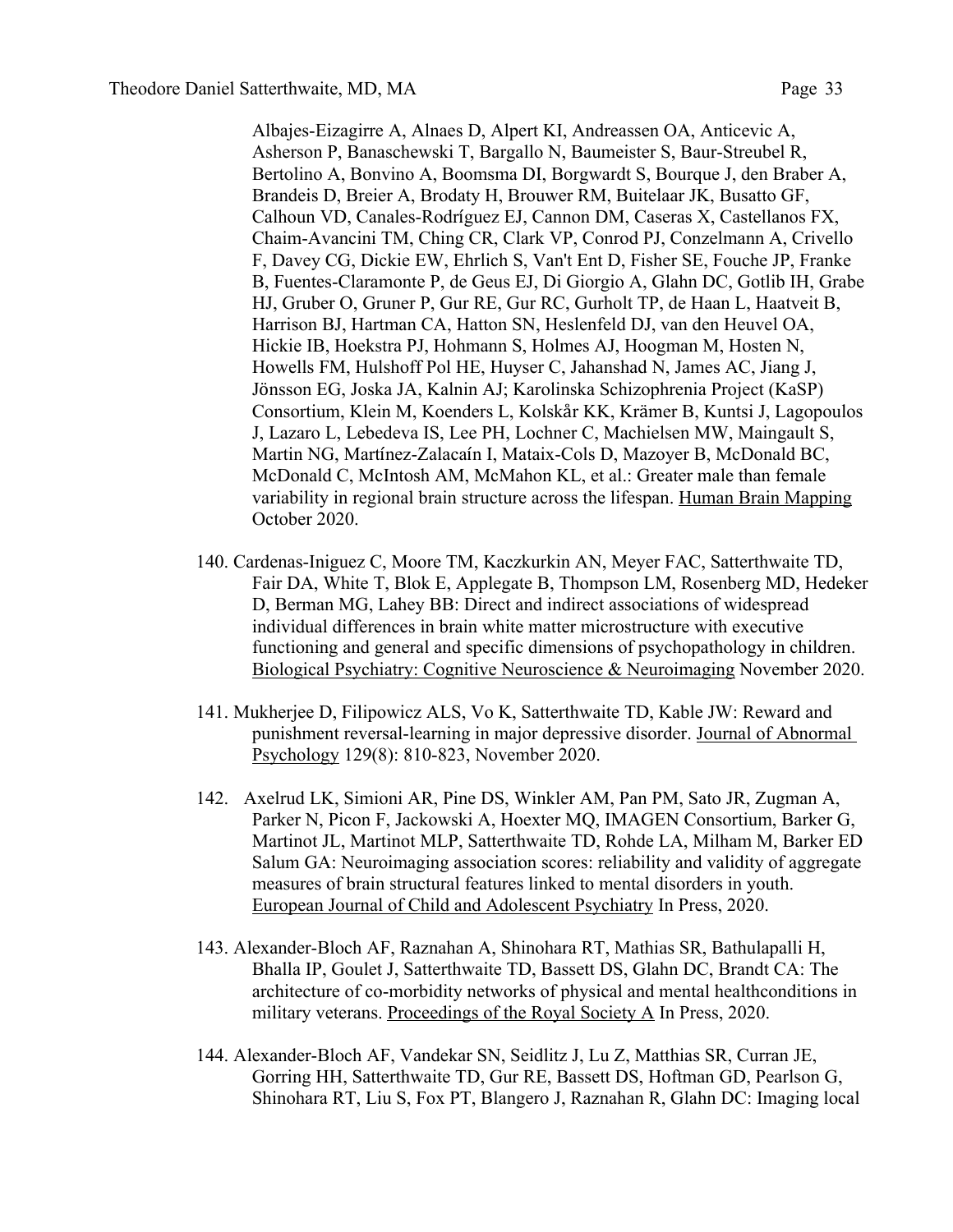genetic influences on cortical folding. Proceedings of the National Academy of Sciences of the United States of America In Press, 2020.

- 145. Baller EB, Kaczkurkin AN, Sotiras A, Adebimpe A, Bassett DS, Calkins ME, Chand G, Cui Z, Gur RE, Gur RC, Linn KA, Moore T, Roalf DR, Varol E, Wolf DH, Xia CH, Davitzikos C, Satterthewaite TD: Neurocognitive and functional heterogeneity in depressed youth. Neuropsychopharmacology 2020.
- 146. Barzilay R, Rosen AFGH, Moore TM, Roalf DR, Satterthwaite TD, Calkins ME, Ruparel K, Patrick A, Scott JC, Wolf DH, Gur RC, Gur RE: Structural Brain Patterns Associated with Traumatic Stress Resilience and Susceptibility to Mood and Anxiety Symptoms in Youths. Adversity and Resilience Science 1: 179-190, 2020.
- 147. Bashyam V, Erus G, Doshi J, Habes M, Srinivasan D, Mamourian L, Pomponio R, Hill M, Fan Y, Launer L, Master C, Maruff P, Zhou C, Nasralah I, Völzke H, Johnson SC, Fripp J, Koutsouleris N, Satterthwaite TD, Wolf DH, Gur RE, Gur RC, Morris J, Albert MS, Grabe HJ, Resnick S, Bryan N, Wolk DA, Shou H, Davatzikos C: MRI-based brain age and pathology estimation over the lifespan using a deep brain network derived from an international, multi-ethnic, diverse population of 11,729 individuals. Brain In Press, 2020.
- 148. Cardenas-Iniguez C, Moore TM, Kaczkurkin AN, Meyer FAC, Satterthwaite TD, Fair DA, White TJH, Blok E, Applegate B, Thompson LM, Rosenberg MD, Hedeker D, Berman MG, Lahey BB: Associations of widespread variations in white matter microstructure with executive functioning and general and specific dimensions of psychopathology in children. Biological Psychiatry: Cognitive Neuroscience and Neuroimaging 2020.
- 149. Chand GB, Dwyer DB, ERus G, Sotiras A, Varol E, Srinivasan D, Doshi J, Pomponio R, Pigoni A, Dazzan P, Kahn RS, Schnack HG, Zanetti MV, Meisenzahl E, Busatto GF, Crespo-Facorro, B, Pantelis C, Wood SJ, Zho C, Shinohara RT, Shou H, Fan Y, Gur RC, Gur RE, Satterthwaite TD, Koutsouleris N, Wolf DH, Davatzikos C: Two distinct neuroanatomical subtypes of schizophrenia revealed using machine learning. Brain In Press, 2020.
- 150. Cornblath EJ, Ashourvan A, Kim JZ Betzel RF Ciric R, Baum GL, Ruparel K, Moore TM, Gur RC, Gur RE, Shinohara RT, Roalf DR, Satterthwaite TD\*, Bassett TD\*: Temporal sequences of brain activity at rest are constrained by white matter structure and modulated by cognitive demands. Communications Biology In Press, 2020.
- 151. Cui Z, Li H, Xia C, Larsen B, Adebimpe A, Baum GL, Cieslak M, Gur RE, Gur RC, Moore TM, Oathes DJ, Alexander-Bloch A, Raznahan A, Roalf DR, Shinohara RT, Wolf DH, Davatzikos C, Bassett DS, Fair DA, Fan Y, Satterthwaite TD: Individual Variation in Functional Topography of Association Networks in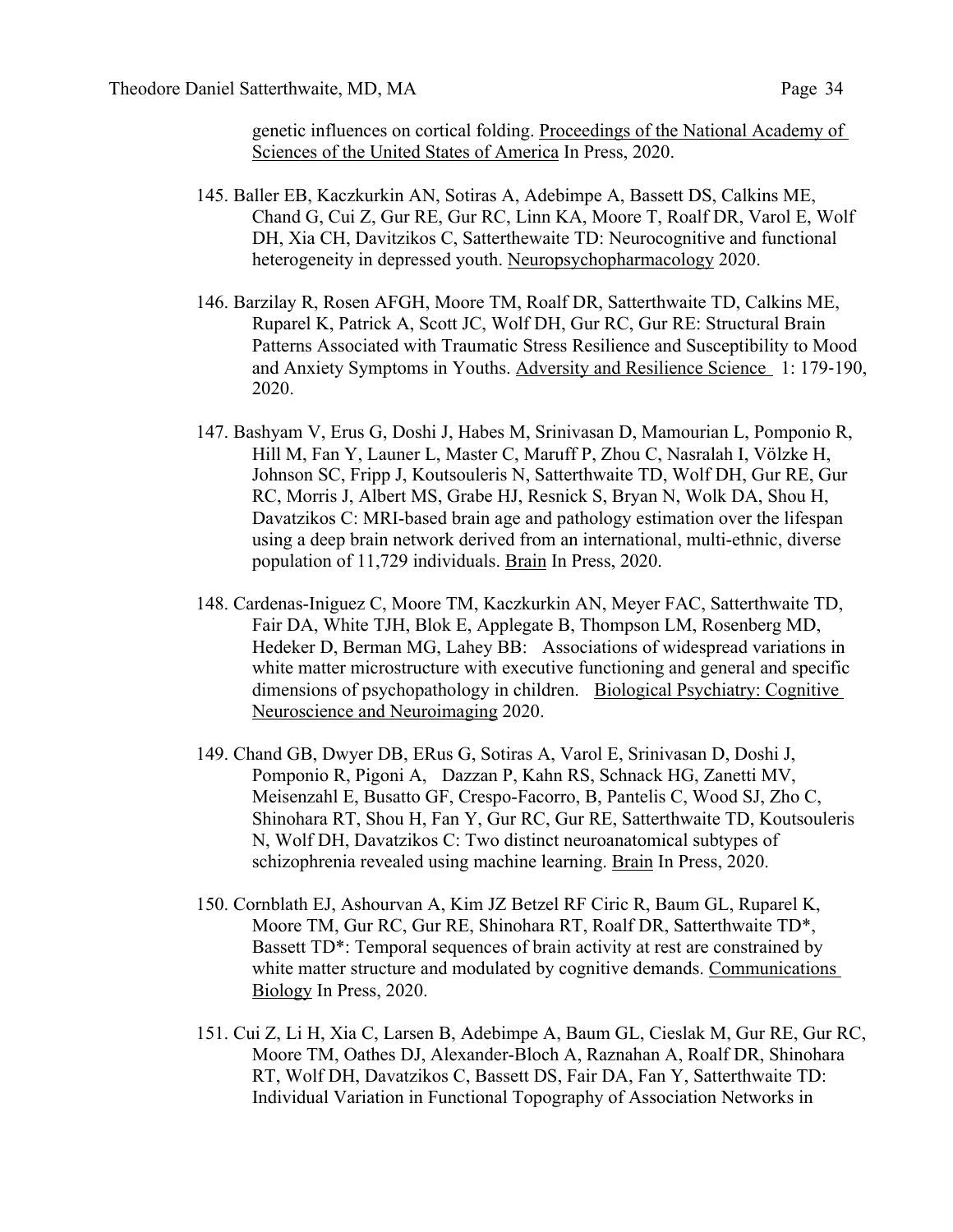Youth. Neuron In Press, 2020.

- 152. Cui Z, Stiso J, Baum GL, Kim JZ, Roalf DR, Betzel RF, Gu S, Lu Z, Xia CH, He X, Ciric R, Oathes DJ, Moore TM, Shinohara RT, Ruparel K, Davatzikos C, Pasqualetti F, Gur RE, Gur RC, Bassett DS, Satterthwaite TD: Optimization of energy state transition trajectory supports the development of executive function during youth. eLife In Press, 2020.
- 153. Dworkin JD, Linn KA, Satterthwaite TD, Bakshi R, Shinohara RT: A local group differences test for subject-level multivariate density neuroimaging outcomes. Biostatistics In Press, 2020.
- 154. Forde NJ, Jeyachandra J, Joseph M, Jacobs GR, Dickie E, Satterthwaite TD, Shinohara RT, Ameis SH, Voineskos AN: Sex differences in variability of brain structure across the lifespan. Cerebral Cortex In Press, 2020.
- 155. Forde NJ, Jeyachandra J, Joseph M, Jacobs GR, E Dickie E, Satterthwaite TD, Shinohara RT, Ameis SH, Voineskos AN: Sex differences in variability of brain structure across the lifespan Cerebral Cortex In Press, 2020.
- 156. Gur RC, Butler ER, Moore TM, Rosen AFG, Ruparel K, Satterthwaite TD, Roalf DR, Gennatas ED, Bilker WM, Shinohara RT, Port A, Elliott MA, Verma R, Davatzikos R, Wolf DH, Detre J, Gur RE: Structural and functional brain parameters related to cognitive performance across development: Replication and extension of the parieto-frontal integration theory in a single sample. Cerebral Cortex In Press, 2020.
- 157. Holleran L, Kelly S, Alloza C, Agartz I, Andreassen OA, Arango C, Banaj N, Calhoun V, Cannon D, Carr V, Corvin A, Glahn DC, Gur R, Hong E, Hschi C, Howells FM, James A, Janssen J, Kochunov P, Lawrie SM, Liu J, Martinez C, McDonald C, Morris D, Mothersill D, Pantellis C, Piras F, Potkin S, Rasser PE, Roalf D, Rowland L, Satterthwaite TD, Schall U, Spalletta G, Spaniel F, Stein DJ, Uhlmann A, Voineskos A, Zalesky A, Van Erp TG, Turner JA, Deary I, Thompson PM, Jahanshad N, Donohoe G: The relationship between white matter microstructure and general cognitive ability in patients with schizophrenia and healthy participants in the ENIGMA consortium. The American Journal of Psychiatry In Press, 2020.
- 158. Larsen B, Bourque J, Moore TM, Adebimpe A, Calkins ME, Elliott MA, Gur RC, Gur RE, Moberg P, Roalf DR, Ruparel R, Turetsky BI, Vandekar SN, Wolf DH, Shinohara RT, Satterthwaite TD: Longitudinal development of brain iron is linked to cognition in youth. Journal of Neuroscience In Press, 2020.
- 159. Neufeld NH, Kaczkurkin AN, Sotiras A, Mulsant BH, Dickie EW, Flint AJ, Meyers BS, Alexopolous GS, Rothschild AJ, Whyte EM, Mah L, Nierenberg J, Hoptman MJ, Davatzikos C, Satterthwaite TD, Voineskos AN: Structural brain networks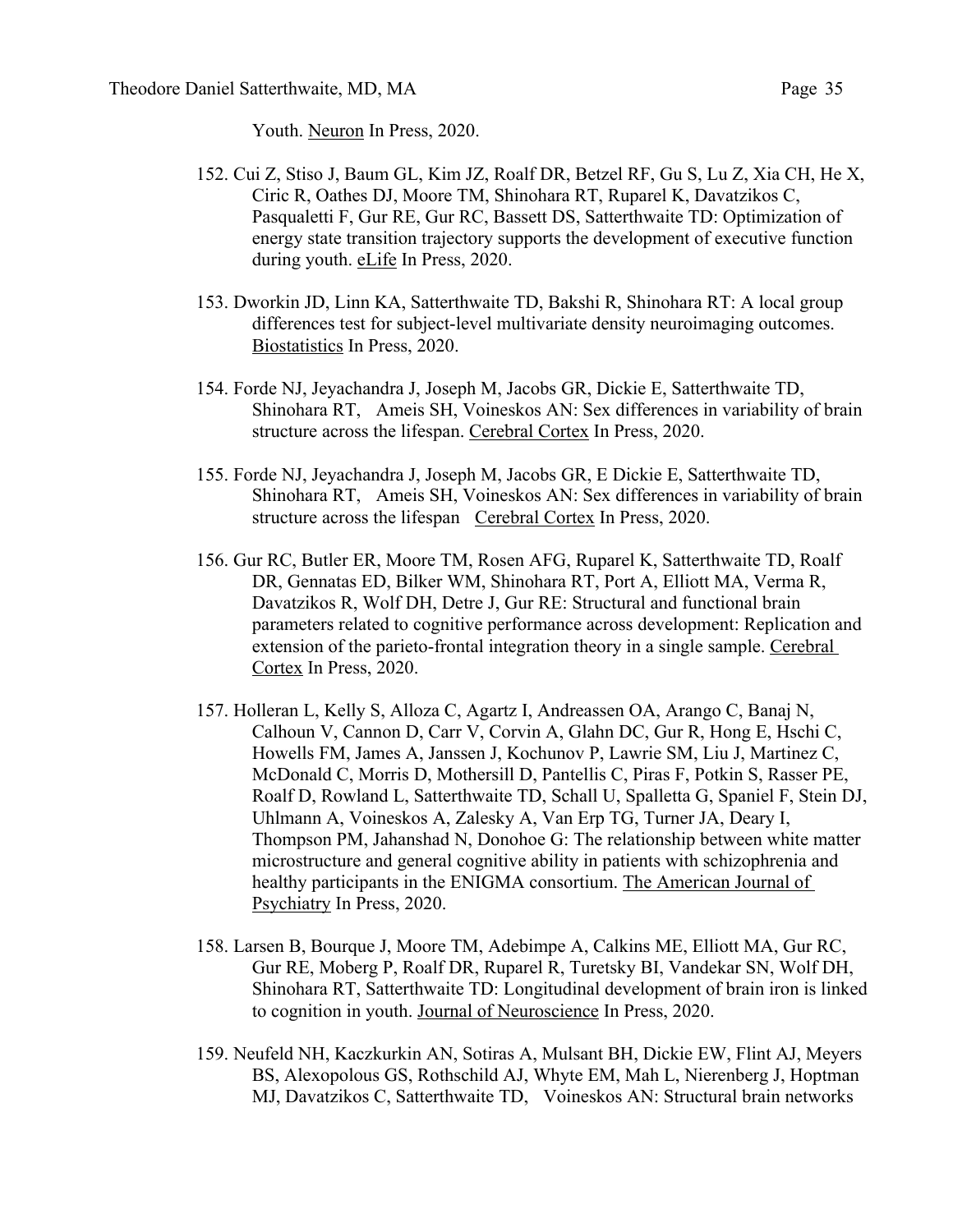in remitted psychotic depression. Neuropsychopharmacology In Press, 2020.

- 160. Pines AR, Cieslak M, Larsen B, Baum GL, Cook PA, Adebimpe A, Davila DG, Elliott MA, Jirsaire, Murtha K, Oathes DJ, Piiwaa K, Rosen AFG, Rush S, Shinohara RT, Bassett DS, Roalf DR, Satterthwaite TD: Leveraging multi-shell diffusion for studies of brain development in youth and young adulthood. Developmental Cognitive Neuroscience In Press, 2020.
- 161. Sahoo D, Satterthwaite TD, Davatazikos C: Hierarchical extraction of functional connectivity components in human brain using resting-state fMRI. IEEE Transactions on Medical Imaging 2020.
- 162. Sariyanidi E, Zampella CJ, Bartley KG, Herrington J, Satterthwaite TD, Schultz RT, Tunc B : Discovering Synchronized Subsets of Sequences: A Large Scale Solution. IEEE Conference on Computer Vision and Pattern Recognition In Press, 2020.
- 163. Sariyanidi E, Zampella CJ, Bartley KG, Herrington J, Satterthwaite TD, Schultz RT, Tunc B : Discovering Synchronized Subsets of Sequences: A Large Scale Solution. IEEE Conference on Computer Vision and Pattern Recognition In Press, 2020.
- 164. Shanmugan S, Cao W, Satterthwaite TD, Sammel MD, Ashourvan A, Bassett DS, Ruparel K, Gur RC, Epperson CN, Loughead J: Impact of childhood adversity on network reconfiguration dynamics during working memory in hypogonadal women. Psychoneuroendocrinology In Press, 2020.
- 165. Sydnor V, Larsen B, Kohler C, Crow A, Rush S, Calkins ME, Gur RC, Gur RE, Ruparel K, Kable J, Young J, Chawla S, Elliott M, Shinohara RT, Naga R, Reddy R, Wolf DH, Satterthwaite TD, Roalf DR: Diminished reward responsiveness is associated with lower reward network gluCEST: An ultra-high field glutamate imaging study Molecular Psychiatry In Press, 2020.
- 166. Truelove-Hill M, Erus G, Bashyam V, Varol E, Sako C, Gur RC, Gur RE, Koutsouleris N, Fan Y, Wolf DH, Satterthwaite TD, Davatzikos C: A multidimensional adolescent Brain Index reveals reproducible patterns of advanced and delayed development. Journal of Neuroscience In Press, 2020.
- 167. Wrobel J, Martin ML, Bakshi R, Calabresi PA, Elliot M, Roalf DR, Gur RC, Gur RE, Henry RG, Nair G, Oh J, Papinutto N, Pelletier D, Reich DS, Rooney W, Satterthwaite TD, Stern W, Prabhakaran KP, Sicotte N, Shinohar RT, Goldsmith J: Intensity warping for multisite MRI harmonization. NeuroImage In Press, 2020.
- 168. Xia CH, Ma Z, Cui Z, Bzdok D, Thirion B, Bassett DS, Satterthwaite TD, Shinohara RT, Witten D: Multi-scale network regression for brain-phenotype associations. Human Brain Mapping In Press, 2020.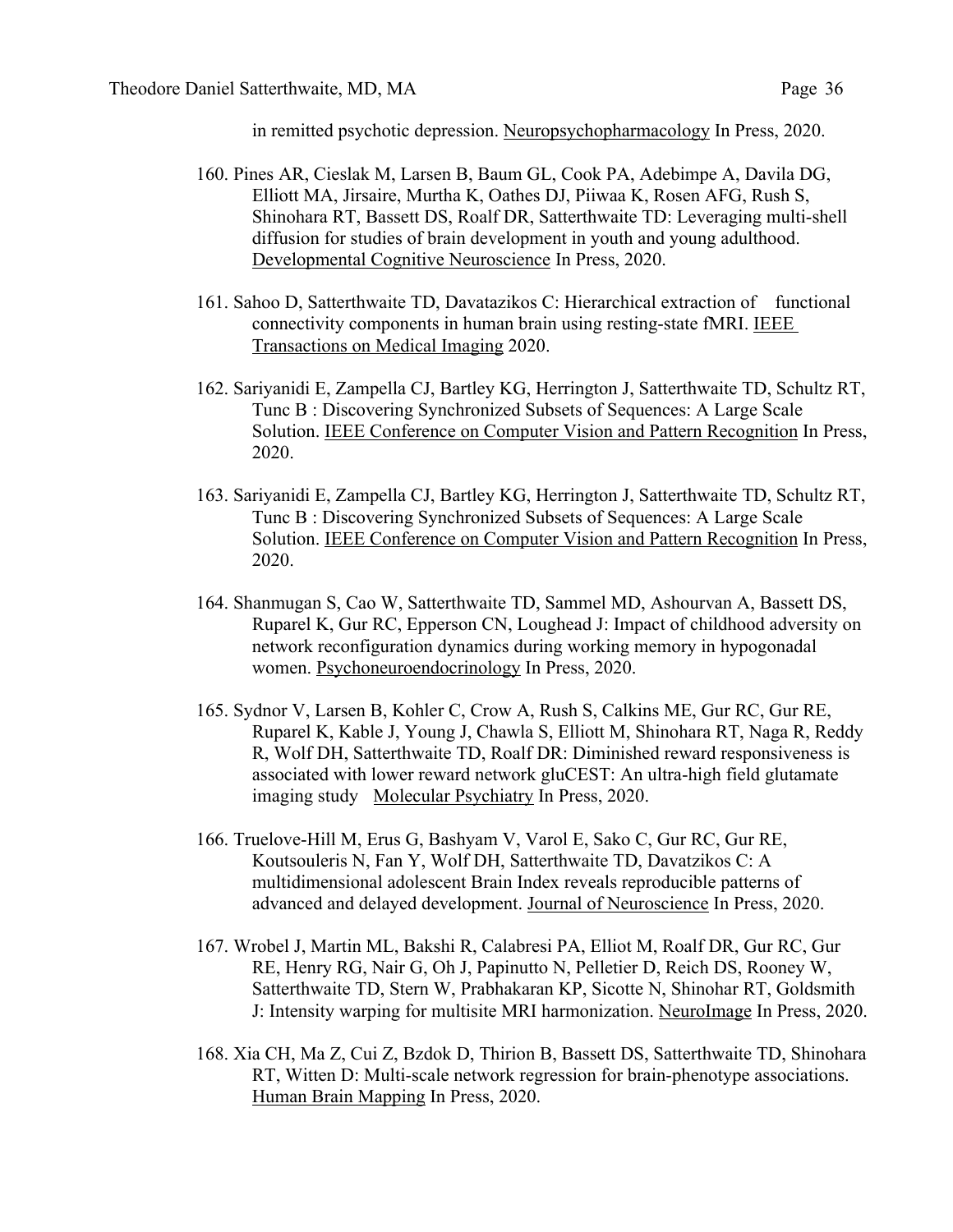- 169. Xu A, Larsen B, Baller EB, Scott JC, Sharma V, Adebimpe A, Basbaum AI, Dworkin RH, Edwards RR, Woolf CJ, Eickhoff SB, Eickhoff CR, Satterthwaite TD: Convergent neural representations of experimentally-induced acute pain in healthy volunteers: A large-scale fMRI meta-analysis. Neuroscience & Biobehavioral Reviews In Press, 2020.
- 170. Writing Committee for the Attention-Deficit/Hyperactivity Disorder; Autism Spectrum Disorder; Bipolar Disorder; Major Depressive Disorder; Obsessive-Compulsive Disorder; and Schizophrenia ENIGMA Working Groups, Patel Y, Parker N, Shin J, Howard D, French L, Thomopoulos SI, Pozzi E, Abe Y, Abé C, Anticevic A, Alda M, Aleman A, Alloza C, Alonso-Lana S, Ameis SH, Anagnostou E, McIntosh AA, Arango C, Arnold PD, Asherson P, Assogna F, Auzias G, Ayesa-Arriola R, Bakker G, Banaj N, Banaschewski T, Bandeira CE, Baranov A, Bargalló N, Bau CHD, Baumeister S, Baune BT, Bellgrove MA, Benedetti F, Bertolino A, Boedhoe PSW, Boks M, Bollettini I, Del Mar Bonnin C, Borgers T, Borgwardt S, Brandeis D, Brennan BP, Bruggemann JM, Bülow R, Busatto GF, Calderoni S, Calhoun VD, Calvo R, Canales-Rodríguez EJ, Cannon DM, Carr VJ, Cascella N, Cercignani M, Chaim-Avancini TM, Christakou A, Coghill D, Conzelmann A, Crespo-Facorro B, Cubillo AI, Cullen KR, Cupertino RB, Daly E, Dannlowski U, Davey CG, Denys D, Deruelle C, Di Giorgio A, Dickie EW, Dima D, Dohm K, Ehrlich S, Ely BA, Erwin-Grabner T, Ethofer T, Fair DA, Fallgatter AJ, Faraone SV, Fatjó-Vilas M, Fedor JM, Fitzgerald KD, Ford JM, Frodl T, Fu CHY, Fullerton JM, Gabel MC, Glahn DC, Roberts G, Gogberashvili T, Goikolea JM, Gotlib IH, Goya-Maldonado R, Grabe HJ, Green MJ, et al.: Virtual histology of cortical thickness and shared neurobiology in 6 psychiatric disorders. JAMA Psychiatry 78(1), January 2021.
- 171. Xu A, Larsen B, Henn A, Baller EB, Scott JC, Sharma V, Adebimpe A, Basbaum AI, Corder G, Dworkin RH, Edwards RR, Woolf CJ, Eickhoff SB, Eickhoff CR, Satterthwaite TD: Brain responses to noxious stimuli in patients with chronic pain: A systematic review and meta-analysis. JAMA Network Open 4(1), January 2021.
- 172. Frangou S, Modabbernia A, Williams SCR, Papachristou E, Doucet GE, Agartz I, Aghajani M, Akudjedu TN, Albajes-Eizagirre A, Alnaes D, Alpert KI, Andersson M, Andreasen NC, Andreassen OA, Asherson P, Banaschewski T, Bargallo N, Baumeister S, Baur-Streubel R, Bertolino A, Bonvino A, Boomsma DI, Borgwardt S, Bourque J, Brandeis D, Breier A, Brodaty H, Brouwer RM, Buitelaar JK, Busatto GF, Buckner RL, Calhoun V, Canales-Rodríguez EJ, Cannon DM, Caseras X, Castellanos FX, Cervenka S, Chaim-Avancini TM, Ching CRK, Chubar V, Clark VP, Conrod P, Conzelmann A, Crespo-Facorro B, Crivello F, Crone EA, Dale AM, Dannlowski U, Davey C, de Geus EJC, de Haan L, de Zubicaray GI, den Braber A, Dickie EW, Di Giorgio A, Doan NT, Dørum ES, Ehrlich S, Erk S, Espeseth T, Fatouros-Bergman H, Fisher SE, Fouche JP, Franke B, Frodl T, Fuentes-Claramonte P, Glahn DC, Gotlib IH, Grabe HJ,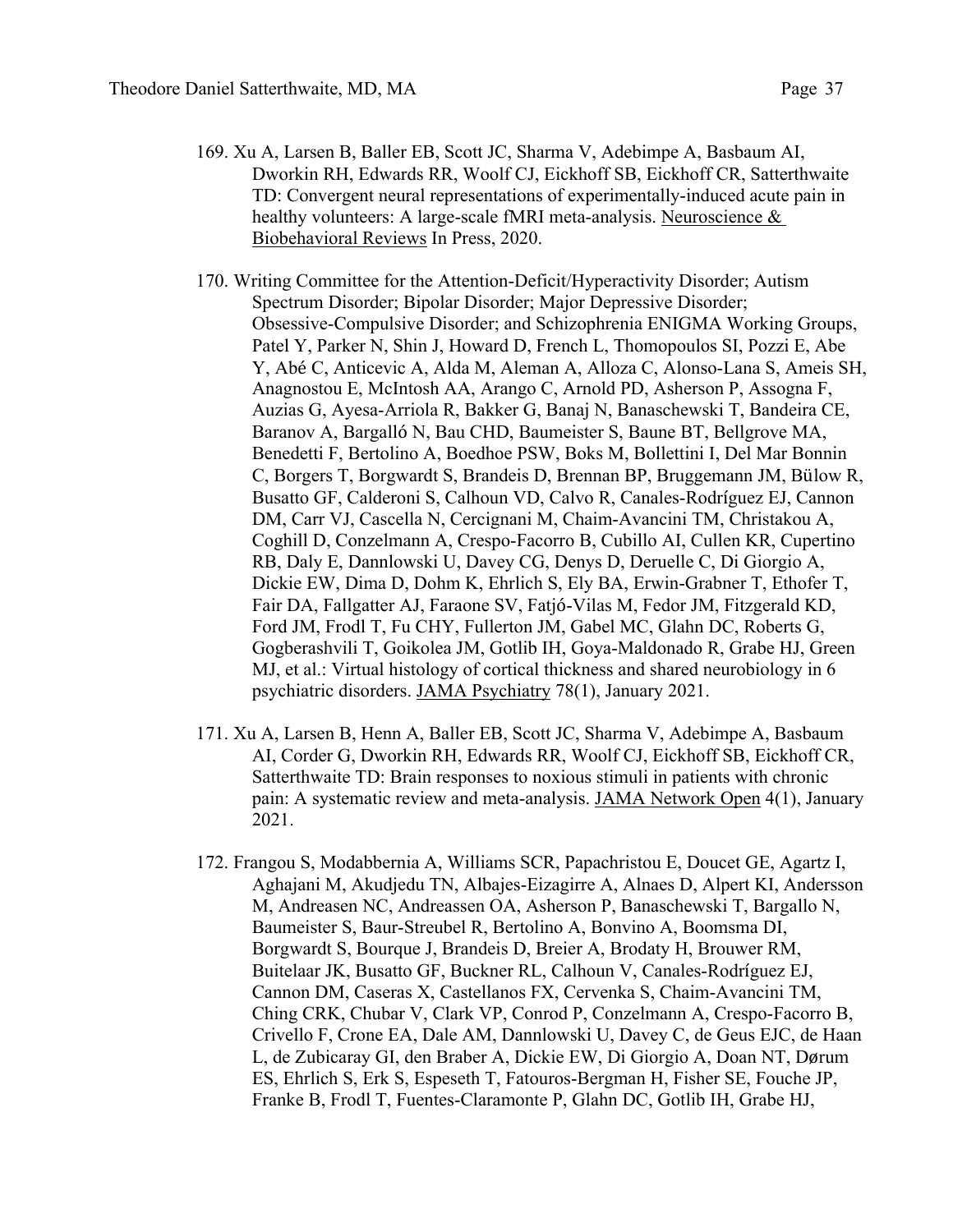Grimm O, Groenewold NA, Grotegerd D, Gruber O, Gruner P, Gur RE, Gur RC, Hahn T, Harrison BJ, Hartman CA, Hatton SN, Heinz A, Heslenfeld DJ, Hibar DP, Hickie IB, Ho BC, Hoekstra PJ, Hohmann S, Holmes AJ, Hoogman M, Hosten N, Howells FM, Hulshoff Pol HE, Huyser C, Jahanshad N, James A, Jernigan TL, Jiang J, Jönsson EG, Joska JA, Kahn R et al.: Cortical thickness across the lifespan: Data from 17,075 healthy individuals aged 3-90 $\hat{a} \in \mathcal{S}$  sypess. Human Brain Mapping Feb 2021.

- 173. Sahoo D, Satterthwaite TD, Davatzikos C: Hierarchical Extraction of Functional Connectivity Components in Human Brain Using Resting-State fMRI. IEEE Transactions in Medical Imaging 40(3), March 2021.
- 174. Nadig A, Seidlitz J, McDermott CL, Liu S, Bethlehem R, Moore TM, Mallard TT, Clasen LS, Blumenthal JD, Lalonde F, Gur RC, Gur RE, Bullmore ET, Satterthwaite TD, Raznahan A: Morphological integration of the human brain across adolescence and adulthood. Proceedings of the National Academy of Sciences 118(14), April 2021.
- 175. Parkes L, Moore TM, Calkins ME, Cook PA, Cieslak M, Roalf DR, Wolf DH, Gur RC, Gur RE, Satterthwaite TD\*, Bassett DS\*: Transdiagnostic dimensions of psychopathology explain individuals' unique deviations from normative neurodevelopment in brain structure. Translational Psychiatry 11(1), April 2021.
- 176. Tapera TM, Cieslak M, Bertolero M, Adebimpe A, Aguirre GK, Butler ER, Cook PA, Davila D, Elliott MA, Linguiti S, Murtha K, Tackett W, Detre JA, Satterthwaite TD: FlywheelTools: Data curation and manipulation on the Flywheel platform. Frontiers in Neuroinformatics June 2021.
- 177. Dworkin JD, Linn KA, Solomon AJ, Satterthwaite TD, Raznahan A, Bakshi R, Shinohara RT: A local group differences test for subject-level multivariate density neuroimaging outcomes. Biostatistics 22(3): 646-661, July 2021.
- 178. Bashyam VM, Doshi J, Erus G, Srinivasan D, Abdulkadir A, Singh A, Habes M, Fan Y, Masters CL, Maruff P, Zhuo C, Völzke H, Johnson SC, Fripp J, Koutsouleris N, Satterthwaite TD, Wolf DH, Gur RE, Gur RC, Morris JC, Albert MS, Grabe HJ, Resnick SM, Bryan NR, Wittfeld K, Bülow R, Wolk DA, Shou H, Nasrallah IM, Davatzikos C; iSTAGING and PHENOM consortia: Deep Generative Medical Image Harmonization for Improving Cross-Site Generalization in Deep Learning Predictors. Journal of Magnetic Resonance Imaging Sept 2021.
- 179. Parkes L, Moore TM, Calkins ME, Cieslak M, Roalf DR, Wolf DH, Gur RC, Gur RE, Satterthwaite TD, Bassett DS: Network controllability in transmodal cortex predicts positive psychosis spectrum symptoms. Biological Psychiatry. 2021 Sep 15;90(6):409-418. doi: 10.1016/j.biopsych.2021.03.016. Epub 2021 Mar 21. 90(6): 409-418, September 2021.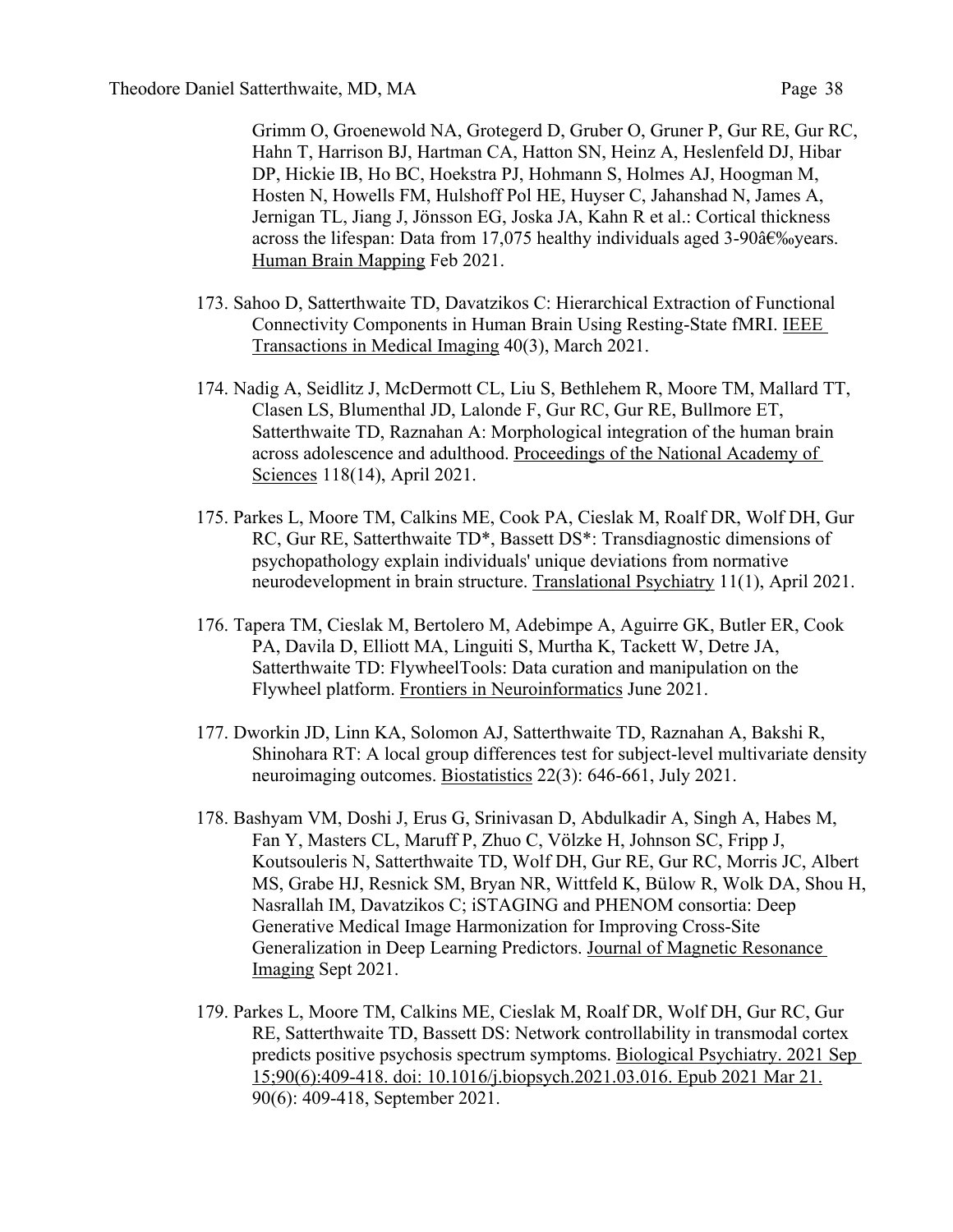- 180. Alexander-Bloch AF, Sood R, Shinohara RT, Moore TM, Calkins ME, Chertavian C, Wolf DH, Gur RC, Satterthwaite TD, Gur RE, Barzilay R: Connectome-wide functional connectivity abnormalities in youth with obsessive compulsive symptoms. Biological Psychiatry: Cognitive Neuroscience & Neuroimaging 2021.
- 181. Butler ER, Chen A, Ramadan R, Le TT, Ruparel K, Moore TM, Satterthwaite TD, Zhang F, Shou H, Gur RC, Nichols TE, Shinohara RT: Pitfalls in brain age analyses. Human Brain Mapping 42(13): 4092-4101, 2021.
- 182. Cieslak M, Cook PA, He X, Yeh FC, Dhollander T, Adebimpe A, Aguirre GK, Bassett DS, Betzel RF, Bourque J, Cabral LM, Davatzikos C, Detre JA, Earl E, Elliott MA, Fadnavis S, Fair DA, Foran W, Fotiadis P, Garyfallidis E, Giesbrecht B, Gur RC, Gur RE, Kelz MB, Keshavan A, Larsen BS, Luna B, Mackey AP, Milham MP, Oathes DJ, Perrone A, Pines AR, Roalf DR, Richie-Halford A, Rokem A, Sydnor VJ, Tapera TM, Tooley UA, Vettel JM, Yeatman JD, Grafton ST, Satterthwaite TD: QSIPrep: an integrative platform for preprocessing and reconstructing diffusion MRI data. Nature Methods 18(7): 775-778, 2021.
- 183. Dima D, Modabbernia A, Papachristou E, Doucet GE, Agartz I, Aghajani M, Akudjedu TN, Albajes-Eizagirre A, Alnaes D, Alpert KI, Andersson M, Andreasen NC, Andreassen OA, Asherson P, Banaschewski T, Bargallo N, Baumeister S, Baur-Streubel R, Bertolino A, Bonvino A, Boomsma DI, Borgwardt S, Bourque J, Brandeis D, Breier A, Brodaty H, Brouwer RM, Buitelaar JK, Busatto GF, Buckner RL, Calhoun V, Canales-Rodríguez EJ, Cannon DM, Caseras X, Castellanos FX, Cervenka S, Chaim-Avancini TM, Ching CRK, Chubar V, Clark VP, Conrod P, Conzelmann A, Crespo-Facorro B, Crivello F, Crone EA, Dannlowski U, Dale AM, Davey C, de Geus EJC, de Haan L, de Zubicaray GI, den Braber A, Dickie EW, Di Giorgio A, Doan NT, Dørum ES, Ehrlich S, Erk S, Espeseth T, Fatouros-Bergman H, Fisher SE, Fouche JP, Franke B, Frodl T, Fuentes-Claramonte P, Glahn DC, Gotlib IH, Grabe HJ, Grimm O, Groenewold NA, Grotegerd D, Gruber O, Gruner P, Gur RE, Gur RC, Hahn T, Harrison BJ, Hartman CA, Hatton SN, Heinz A, Heslenfeld DJ, Hibar DP, Hickie IB, Ho BC, Hoekstra PJ, Hohmann S, Holmes AJ, Hoogman M, Hosten N, Howells FM, Hulshoff Pol HE, Huyser C, Jahanshad N, James A, Jernigan TL, Jiang J, Jönsson EG, Joska JA, Kahn R, Kalnin A, et al.: Subcortical volumes across the lifespan: Data from 18,605 healthy individuals aged 3-90 years. Human Brain Mapping 2021.
- 184. Gutman BA, van Erp TGM, Alpert K, Ching CRK, Isaev D, Ragothaman A, Jahanshad N, Saremi A, Zavaliangos-Petropulu A, Glahn DC, Shen L, Cong S, Alnaes D, Andreassen OA, Doan NT, Westlye LT, Kochunov P, Satterthwaite TD, Wolf DH, Huang AJ, Kessler C, Weideman A, Nguyen D, Mueller BA, Faziola L, Potkin SG, Preda A, Mathalon DH, Bustillo J, Calhoun V, Ford JM, Walton E, Ehrlich S, Ducci G, Banaj N, Piras F, Piras F, Spalletta G, Canales-Rodríguez EJ, Fuentes-Claramonte P, Pomarol-Clotet E, Radua J,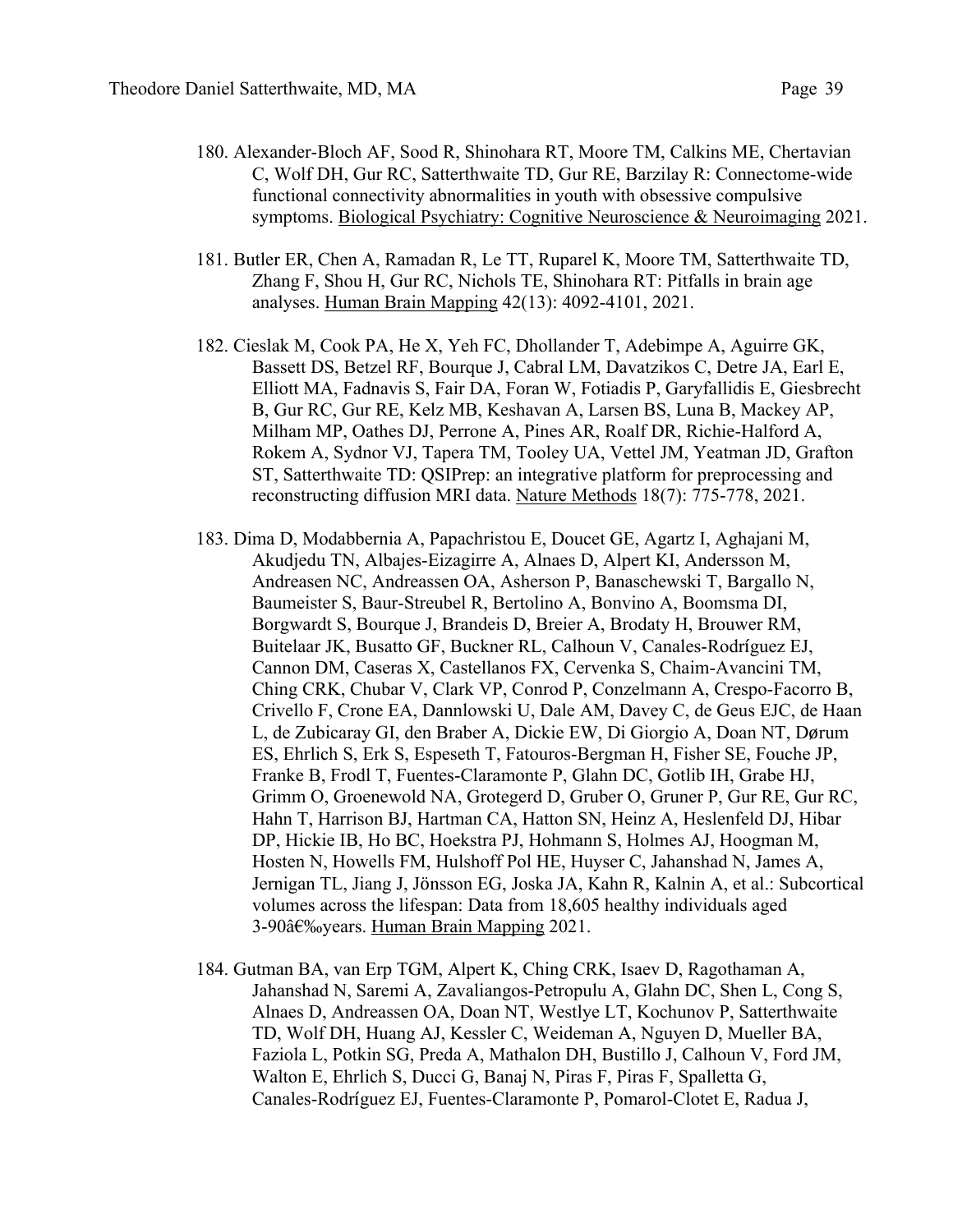Salvador R, Sarró S, Dickie EW, Voineskos A, Tordesillas-Gutiérrez D, Crespo-Facorro B, Setién-Suero E, van Son JM, Borgwardt S, Schönborn-Harrisberger F, Morris D, Donohoe G, Holleran L, Cannon D, McDonald C, Corvin A, Gill M, Filho GB, Rosa PGP, Serpa MH, Zanetti MV, Lebedeva I, Kaleda V, Tomyshev A, Crow T, James A, Cervenka S, Sellgren CM, Fatouros-Bergman H, Agartz I, Howells F, Stein DJ, Temmingh H, Uhlmann A, de Zubicaray GI, McMahon KL, Wright M, Cobia D, Csernansky JG, Thompson PM, Turner JA, Wang L: A meta-analysis of deep brain structural shape and asymmetry abnormalities in 2,833 individuals with schizophrenia compared with 3,929 healthy volunteers via the ENIGMA Consortium. Human Brain Mapping 2021.

- 185. Harrewijn A, Cardinale EM, Groenewold NA, Bas-Hoogendam JM, Aghajani M, Hilbert K, Cardoner N, Porta-Casteràs D, Gosnell S, Salas R, Jackowski AP, Pan PM, Salum GA, Blair KS, Blair JR, Hammoud MZ, Milad MR, Burkhouse KL, Phan KL, Schroeder HK, Strawn JR, Beesdo-Baum K, Jahanshad N, Thomopoulos SI, Buckner R, Nielsen JA, Smoller JW, Soares JC, Mwangi B, Wu MJ, Zunta-Soares GB, Assaf M, Diefenbach GJ, Brambilla P, Maggioni E, Hofmann D, Straube T, Andreescu C, Berta R, Tamburo E, Price RB, Manfro GG, Agosta F, Canu E, Cividini C, Filippi M, Kostić M, Munjiza Jovanovic A, Alberton BAV, Benson B, Freitag GF, Filippi CA, Gold AL, Leibenluft E, Ringlein GV, Werwath KE, Zwiebel H, Zugman A, Grabe HJ, Van der Auwera S, Wittfeld K, Völzke H, Bülow R, Balderston NL, Ernst M, Grillon C, Mujica-Parodi LR, van Nieuwenhuizen H, Critchley HD, Makovac E, Mancini M, Meeten F, Ottaviani C, Ball TM, Fonzo GA, Paulus MP, Stein MB, Gur RE, Gur RC, Kaczkurkin AN, Larsen B, Satterthwaite TD, Harper J, Myers M, Perino MT, Sylvester CM, Yu Q, Lueken U, Veltman DJ, Thompson PM, Stein DJ, Van der Wee NJA, Winkler AM, Pine DS: Cortical and subcortical brain structure in generalized anxiety disorder: findings from 28 research sites in the ENIGMA-Anxiety Working Group. Translational Psychiatry 11(1), 2021.
- 186. Warling A, McDermott CL, Liu S, Seidlitz J, Rodrigue AL, Nadig A, Gur RC, Gur RE, Roalf D, Moore TM, Glahn D, Satterthwaite TD, Bullmore ET, Raznahan A: Regional white matter scaling in the human brain. Journal of Neuroscience 41(33): 7015-7028, 2021.
- 187. Weinstein SM, Vandekar SN, Adebimpe A, Tapera TM, Robert-Fitzgerald T, Gur RC, Gur RE, Raznahan A, Satterthwaite TD, Alexander-Bloch AF, Shinohara RT: A simple permutation-based test of intermodal correspondence. Human Brain Mapping 2021.

Research Publications, peer-reviewed reviews:

1. Di Martino A, Fair DA, Kelly C, Satterthwaite TD, Castellanos FX, Thomason ME, Craddock RC, Luna B, Leventhal BL, Zuo X, Milham MP: Unraveling the miswired connectome: A developmental perspective. Neuron 83(6): 1335-53, Sep 2014.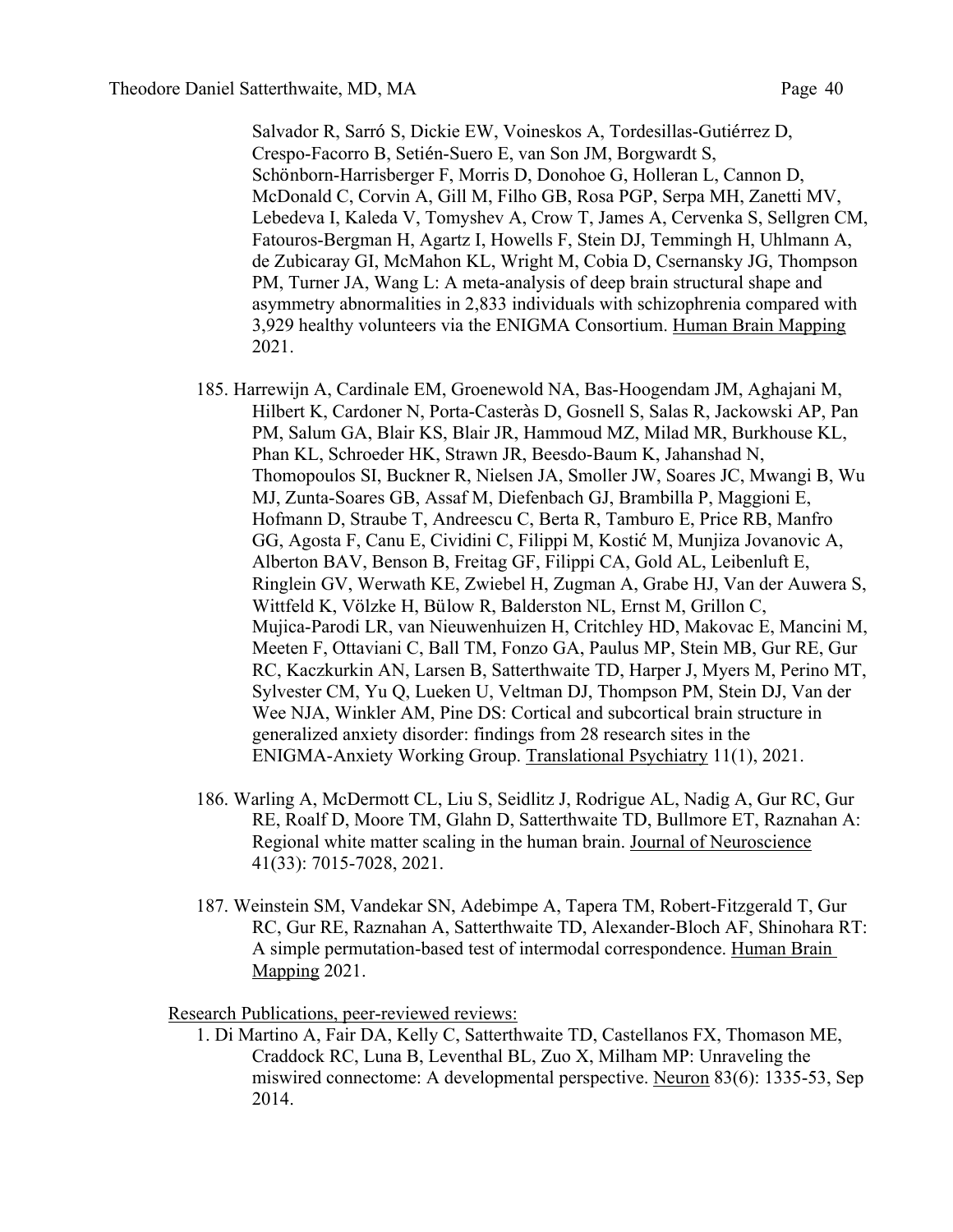- 2. Satterthwaite TD  $\&$  Baker JT: How can studies of resting-state functional connectivity help us understand psychosis as a disorder of brain development? Current Opinion in Neurobiology 30: 85-91, Feb 2015.
- 3. Shanmugan S & Satterthwaite TD: Neural markers of the development of executive function: Relevance for education. Current Opinion in Behavioral Sciences 10: 7-13, Aug 2016.
- 4. Romer D, Reyna VF, Satterthwaite TD: Beyond stereotypes of adolescent risk taking: Placing the adolescent brain in developmental context. Developmental Cognitive Neuroscience 27: 19-34, Oct 2017.
- 5. Bassett DS, Xia CH, Satterthwaite TD: Understanding the emergence of neuropsychiatric disorders with network neuroscience. Biological Psychiatry: Cognitive Neuroscience and Neuroimaging 3(9): 742-753, Sep 2018.
- 6. Kaczkurkin AN, Raznahan A, Satterthwaite TD: Sex differences in the developing brain: insights from multimodal neuroimaging. Neuropsychopharmacology Reviews 44(1): 71-85, Jan 2019 Notes: doi: 10.1038/s41386-018-0111-z. Epub 2018 Jun 6.
- 7. Lydon-Staley D, Barnett I, Satterthwaite TD, Bassett DS: Digital phenotyping for psychiatry: Accommodating data and theory with network science methodologies. Current Opinion in Biomedical Engineering 9: 8-13, March 2019.
- 8. Satterthwaite TD, Ciric R, Roalf DR, Davatzikos C, Bassett DS, Wolf DH: Motion artifact in studies of functional connectivity: Characteristics and mitigation strategies. Human Brain Mapping 40(7): 2033-2051, May 2019 Notes: doi: 10.1002/hbm.23665. Epub 2017 Nov 1.
- 9. Zugman A, Harrewijn A, Cardinale EM, Zwiebel H, Freitag GF, Werwath KE, Bas-Hoogendam JM, Groenewold NA, Aghajani M, Hilbert K, Cardoner N, Porta-Casteràs D, Gosnell S, Salas R, Blair KS, Blair JR, Hammoud MZ, Milad M, Burkhouse K, Phan KL, Schroeder HK, Strawn JR, Beesdo-Baum K, Thomopoulos SI, Grabe HJ, Van der Auwera S, Wittfeld K, Nielsen JA, Buckner R, Smoller JW, Mwangi B, Soares JC, Wu MJ, Zunta-Soares GB, Jackowski AP, Pan PM, Salum GA, Assaf M, Diefenbach GJ, Brambilla P, Maggioni E, Hofmann D, Straube T, Andreescu C, Berta R, Tamburo E, Price R, Manfro GG, Critchley HD, Makovac E, Mancini M, Meeten F, Ottaviani C, Agosta F, Canu E, Cividini C, Filippi M, Kostić M, Munjiza A, Filippi CA, Leibenluft E, Alberton BAV, Balderston NL, Ernst M, Grillon C, Mujica-Parodi LR, van Nieuwenhuizen H, Fonzo GA, Paulus MP, Stein MB, Gur RE, Gur RC, Kaczkurkin AN, Larsen B, Satterthwaite TD, Harper J, Myers M, Perino MT, Yu Q, Sylvester CM, Veltman DJ, Lueken U, Van der Wee NJA, Stein DJ, Jahanshad N, Thompson PM, Pine DS, Winkler AM.: Mega-analysis methods in ENIGMA: The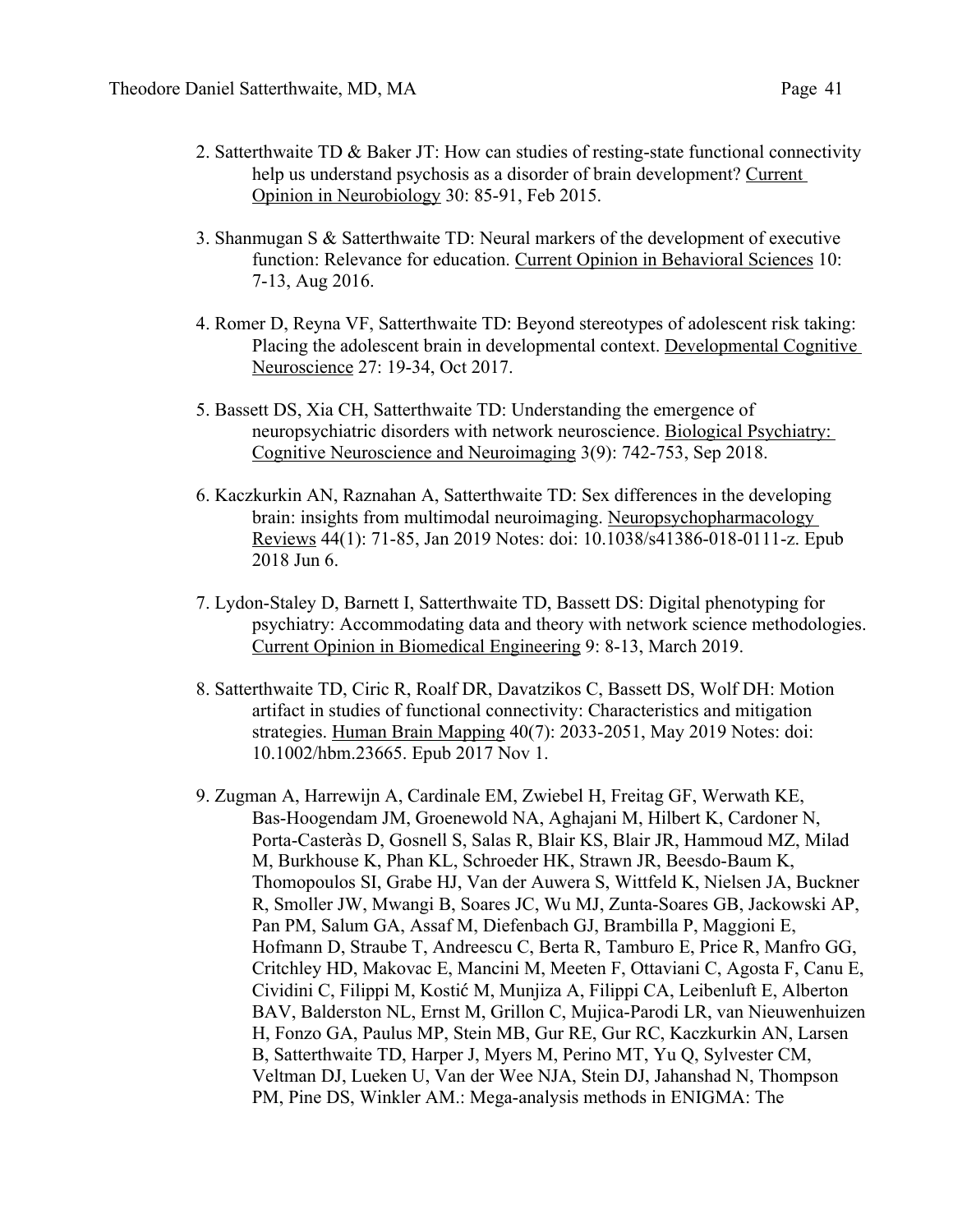experience of the generalized anxiety disorder working group. Human Brain Mapping June 2020.

- 10. Bas-Hoogendam JM, Groenewold NA, Aghajani M, Freitag GF, Harrewijn A, Hilbert K, Jahanshad N, Thomopoulos SI, Thompson PM, Veltman DJ, Winkler AM, Lueken U, Pine DS, van der Wee NJA, Stein DJ; ENIGMA-Anxiety Working Group.: ENIGMA-anxiety working group: Rationale for and organization of large-scale neuroimaging studies of anxiety disorders. Human Brain Mapping July 2020.
- 11. Ching CRK, Hibar DP, Gurholt TP, Nunes A, Thomopoulos SI, Abé C, Agartz I, Brouwer RM, Cannon DM, de Zwarte SMC, Eyler LT, Favre P, Hajek T, Haukvik UK, Houenou J, Landén M, Lett TA, McDonald C, Nabulsi L, Patel Y, Pauling ME, Paus T, Radua J, Soeiro-de-Souza MG, Tronchin G, van Haren NEM, Vieta E, Walter H, Zeng LL, Alda M, Almeida J, Alnaes D, Alonso-Lana S, Altimus C, Bauer M, Baune BT, Bearden CE, Bellani M, Benedetti F, Berk M, Bilderbeck AC, Blumberg HP, Bøen E, Bollettini I, Del Mar Bonnin C, Brambilla P, Canales-Rodríguez EJ, Caseras X, Dandash O, Dannlowski U, Delvecchio G, Díaz-Zuluaga AM, Dima D, Duchesnay É, Elvsåshagen T, Fears SC, Frangou S, Fullerton JM, Glahn DC, Goikolea JM, Green MJ, Grotegerd D, Gruber O, Haarman BCM, Henry C, Howells FM, Ives-Deliperi V, Jansen A, Kircher TTJ, Knöchel C, Kramer B, Lafer B, López-Jaramillo C, Machado-Vieira R, MacIntosh BJ, Melloni EMT, Mitchell PB, Nenadic I, Nery F, Nugent AC, Oertel V, Ophoff RA, Ota M, Overs BJ, Pham DL, Phillips ML, Pineda-Zapata JA, Poletti S, Polosan M, Pomarol-Clotet E, Pouchon A, Quidé Y, Rive MM, Roberts G, Ruhe HG, Salvador R, Sarró S, Satterthwaite TD, Schene AH, Sim K, et al.: What we learn about bipolar disorder from large-scale neuroimaging: Findings and future directions from the ENIGMA Bipolar Disorder Working Group. Human Brain Mapping July 2020.
- 12. Chen R, Cui Z, Capitao L, Wang G, Satterthwaite TD, Harmer C: Precision biomarkers for mood disorders based on brain imaging. BMJ 2020.
- 13. Kaczkurkin AN, Moore Tm, Sotiras A, Xia CH, Shinohara RT, Satterthwaite TD: Approaches to defining common and dissociable neurobiological deficits associated with psychopathology in youth. Biological Psychiatry In Press, 2020.
- 14. Kimmey BA, McCall NM, Wooldridge LM, Satterthwaite TD, Corder G: Engaging endogenous opioid circuits in pain affective processes. Journal of Neuroscience Research December 2020.
- 15. Parkes L, Satterthwaite TD, Bassett DS: Towards precise resting-state fMRI biomarkers in psychiatry: synthesizing developments in transdiagnostic research, dimensional models of psychopathology, and normative neurodevelopment. Current Opinion in Neurobiology 65: 120-128, December 2020.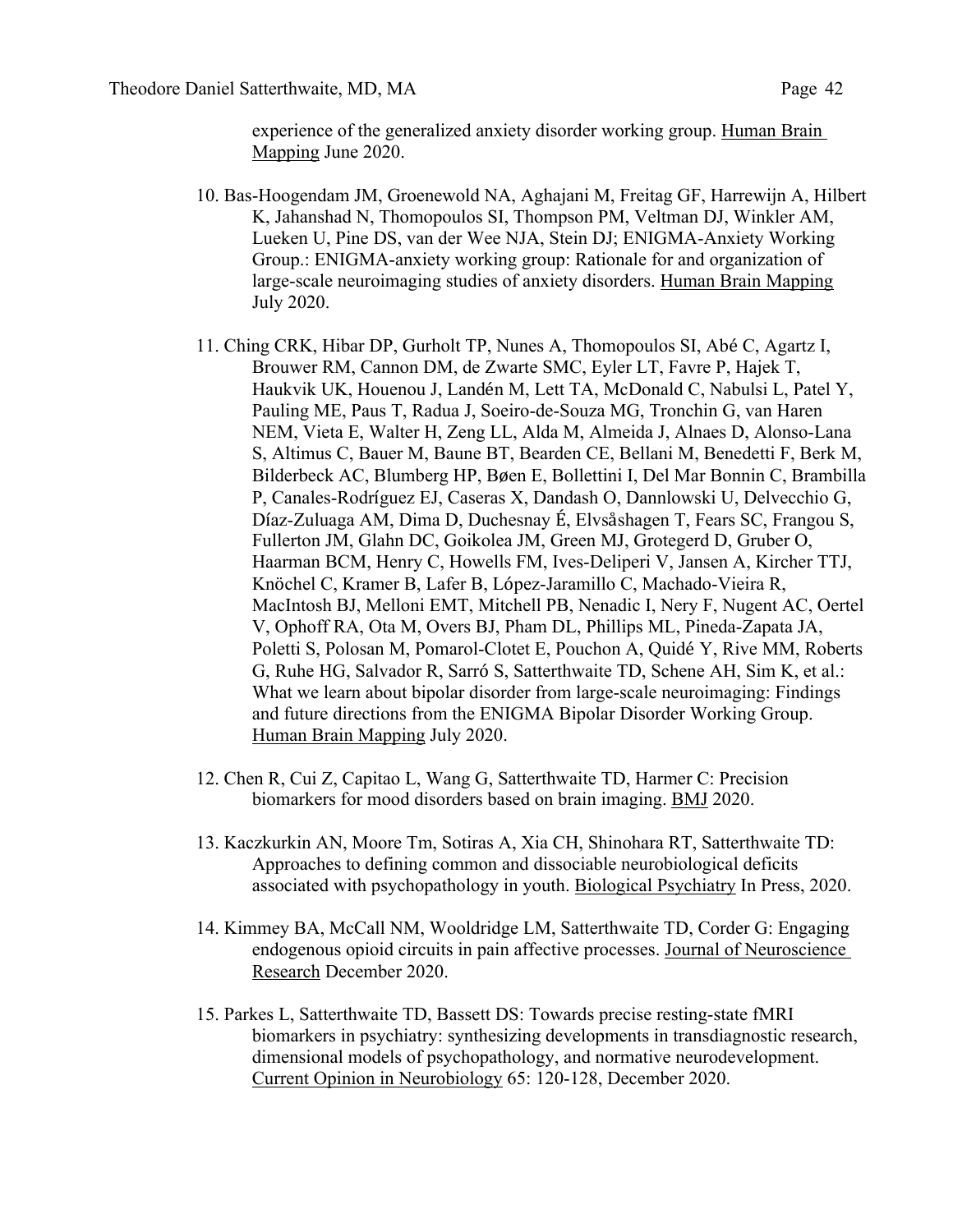- 16. Parkes L, Satterthwaite TD, Bassett DS: Towards precise resting-state fMRI biomarkers in psychiatry: synthesizing developments in transdiagnostic research, dimensional models of psychopathology, and normative neurodevelopment. Current Opinion in Neurobiology. 2020.
- 17. Satterthwaite TD, Feczko E, Kaczkurkin AN, Fair DA: Parsing psychiatric heterogeneity through common and unique circuit-level deficits. Biological Psychiatry In Press, 2020.
- 18. Wang H, Smallwood J, Mourao-Miranda J, Xia CH, Satterthwaite TD, Bassett DS, Bzdok D: Finding the needle in a high-dimensional haystack: Canonical correlation analysis for neuroscientists. NeuroImage In Press, 2020.
- 19. Oathes DJ, Balderston NL, Kording KP, DeLuisi JA, Perez GM, Medaglia JD, Fan Y, Duprat RJ, Satterthwaite TD, Sheline YI, Linn KA: Combining transcranial magnetic stimulation with functional magnetic resonance imaging for probing and modulating neural circuits relevant to affective disorders. Wiley Interdisciplinary Reviews Cognitive Science 2021.
- 20. Sydnor VJ, Larsen B, Bassett DS, Alexander-Bloch A, Fair DA, Liston C, Mackey AP, Milham MP, Pines A, Roalf DR, Seidlitz J, Xu T, Raznahan A, Satterthwaite TD: Neurodevelopment of the association cortices: Patterns, mechanisms, and implications for psychopathology. Neuron 109(18): 2820-2846, 2021.

Contributions to peer-reviewed research publications, participation cited but not by authorship:

- 1. Vincent JL, Snyder AZ, Fox MD, Shannon BJ, Andrews JR, Raichle ME, Buckner RL: Coherent spontaneous activity identifies a hippocampal-parietal memory network. Journal of Neurophysiology 96(6): 3517-31, Dec 2006.
- 2. Patel AX, Kundu P, Rubinov M, Jones PS, Vértes PE, Ersche KD, Suckling J, Bullmore ET: A wavelet method for modeling and despiking motion artifacts from resting-state fMRI time series. NeuroImage 95: 287-304, Jul 2014.
- 3. Kimmey B, McCall N, Wooldridge L, Satterthwaite TD, Corder G: Engaging endogenous opioid circuits in pain affective processes Journal of Neuroscience Research. 2020.

#### Research Publications, non-peer reviewed: [none]

### Abstracts (Last 3 years):

1. Scott JC, Rosen AFG, Moore TM, Roalf DR, Satterthwaite TD, Calkins ME, Ruparel K, Gur, RE, and Gur RC: Cannabis use in youth is associated with limited alterations in brain structure. International Neuropsychological Society Annual Conference, New York, New York Feb 2018.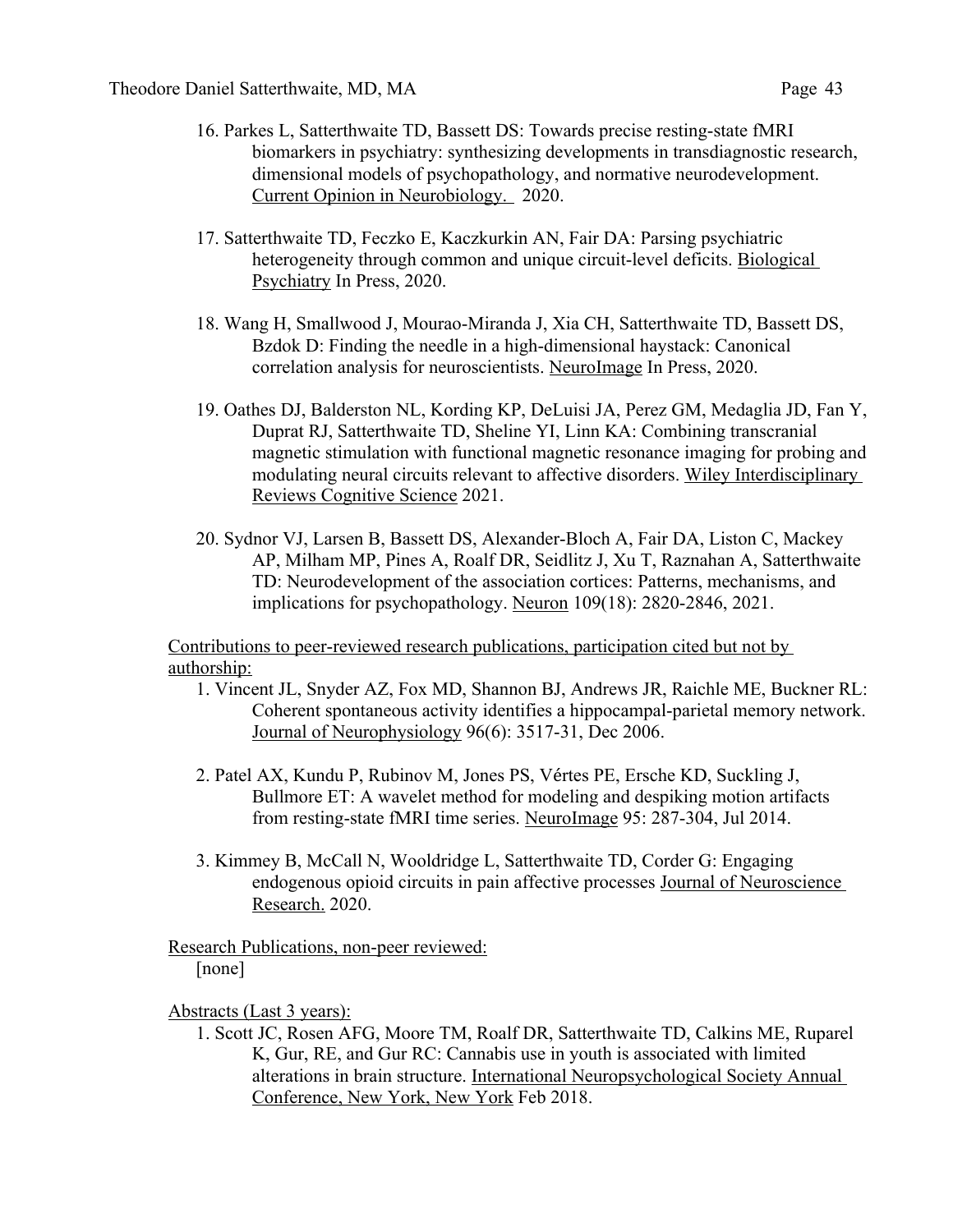- 2. Jirsaraie RJ, Rush S, Kaczkurkin AN, Rosen AFG, Sotiras A, Ciric R, Cook PA, Elliott MA, Roalf DR, Bassett DS, Shinohara RT, Leibenluft E, Davatzikos C, Wolf DH, Satterthwaite TD: Accelerated cortical thinning within structural brain networks is associated with irritability in youth. Society of Biological Psychiatry, New York, New York May 2018.
- 3. Lydon-Staley DM, Ciric R, Gur RC, Gur RE, Satterthwaite TD, Bassett DS: Evaluation of confound regression strategies for the mitigation of motion artifact in studies of dynamic resting state functional connectivity. Association for Psychological Science, San Francisco, California 13: 2801-2826, May 2018.
- 4. Sharma A, Kaczkurkin AN, Moore TM, Beard LM, Ciric R, Shankar S, Baldassano CF, Rush S, Harowitz J, Rosen AFG, Cook P, Shinohara RT, Davatzikos C, Wolf DH, Satterthwaite TD: Dimensions of anhedonia associate with cortical network alterations across psychiatric disorders. Society of Biological Psychiatry, New York, New York May 2018.
- 5. Gu S, Ciric R, Gur RE, Gur RC, Satterthwaite TD, Bassett DS: Unifying modular and core-periphery structure in functional brain networks. Organization for Human Brain Mapping, Singapore Jun 2018.
- 6. Kaczkurkin AN, Nassar R, Xia C, Sotiras A, Pehlivanova M, Moore TM, Garcia de La Garza A, Roalf DR, Rosen A, Lorch S, Ruparel K, Shinohara RT, Davatzikos C, Gur RC, Gur RE, Satterthwaite TD: Premature birth is associated with structural brain network abnormalities across development. Organization for Human Brain Mapping, Singapore Jun 2018.
- 7. Lydon-Staley DM, Ciric R, Gur RC, Gur RE, Satterthwaite TD, Bassett DS: Evaluation of confound regression strategies for the mitigation of motion artifact in studies of dynamic resting state functional connectivity. American Psychological Association, San Francisco, California Aug 2018.
- 8. Bertolero M, Baum G, Satterthwaite TD, Bassett DS: Brain connectivity is modularly represented in the genome. Cognitive and Computational Neuroscience, Philadelphia, Pennsylvania Sep 2018.
- 9. Cornblath E, Ciric R, Baum G, Ruparel K, Moore T, Gur RC, Gur RE, Roalf D, Satterthwaite TD, Bassett DS: Structural support for brain state transitions that contribute to working memory. Cognitive and Computational Neuroscience, Philadelphia, Pennsylvania Sep 2018.

Editorials, Reviews, Chapters, including participation in committee reports (print or other media):

1. Satterthwaite TD & Davatzikos C: Towards an individualized delineation of functional neuroanatomy. Neuron 87(3): 471-3, Aug 2015.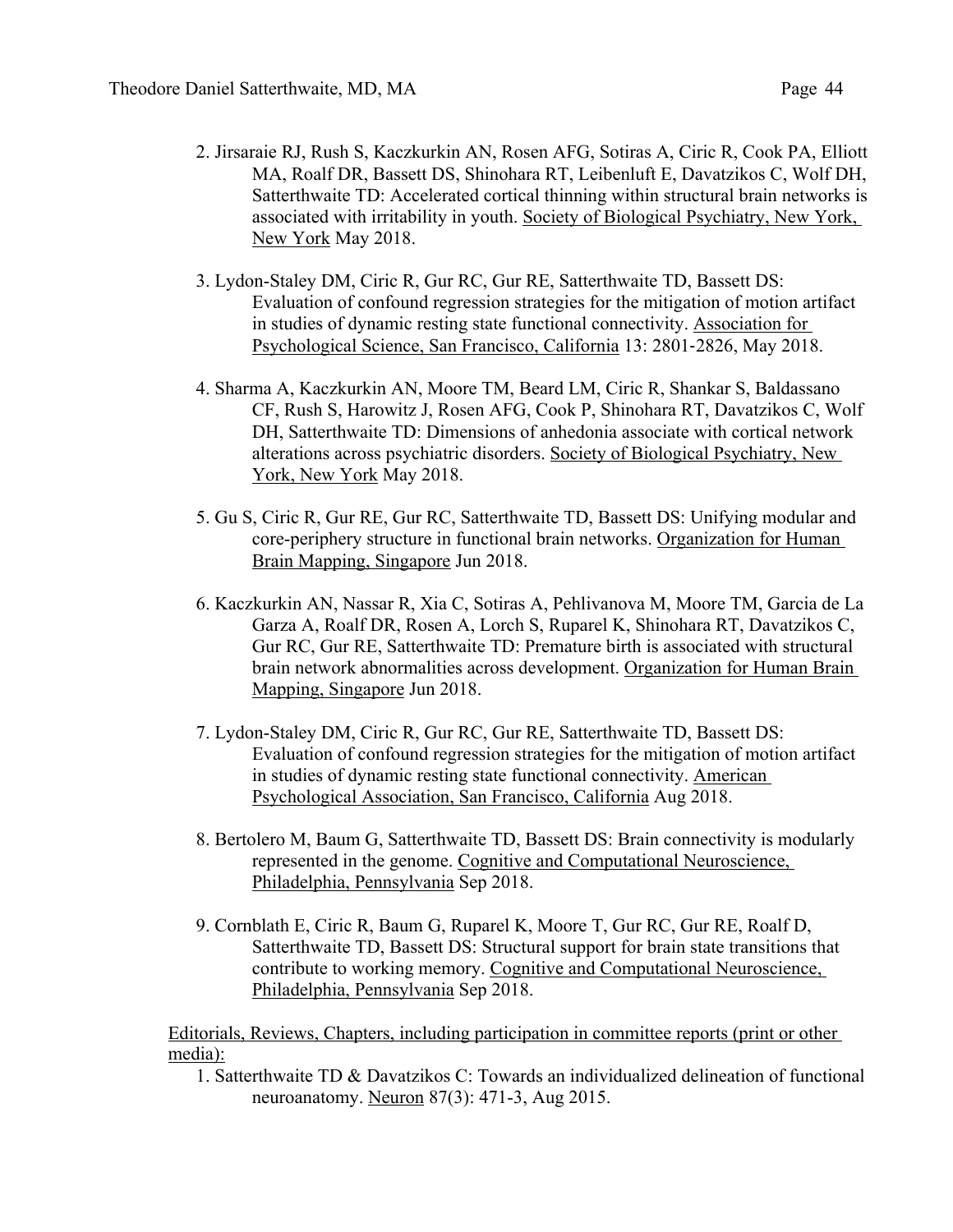- 2. Satterthwaite TD, Xia CH, Bassett DS: Personalized neuroscience: Common and individual-specific features in functional brain networks. Neuron 98(2): 243-44, Apr 2018.
- 3. National Academies of Sciences, Engineering, and Medicine: Brain Health Across the Life Span: Proceedings of a Workshop. The National Academies Press 2020.

#### Books:

[none]

Alternative Media:

1. Garcia de la Garza A, Vandekar S, Roalf DR, Ruparel K, Gur RC, Gur RE, Satterthwaite TD, Shinohara RT: Voxelwise analysis of NIfTI data. CRAN R package 2016.

Patents:

[none]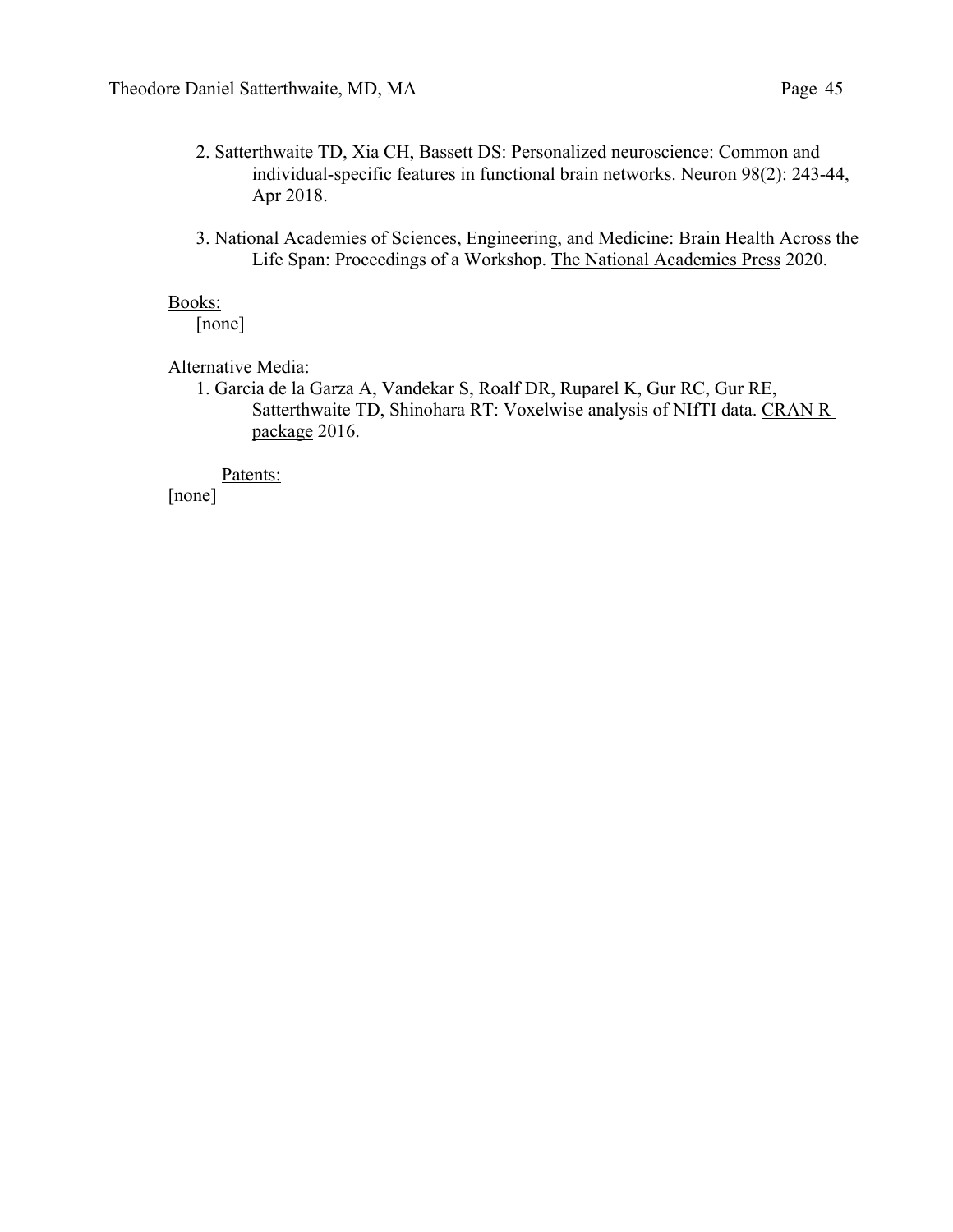#### **PAST GRANT SUPPORT**

| NAME: Theodore Daniel Satterthwaite, MD, MA                                                                                                                                                                                                                                                                                                              |                                                                                                            | DEPARTMENT: Psychiatry | DATE: 10/08/2021 |                                                                                                          |                                                                                                                                                       |                               |                           |
|----------------------------------------------------------------------------------------------------------------------------------------------------------------------------------------------------------------------------------------------------------------------------------------------------------------------------------------------------------|------------------------------------------------------------------------------------------------------------|------------------------|------------------|----------------------------------------------------------------------------------------------------------|-------------------------------------------------------------------------------------------------------------------------------------------------------|-------------------------------|---------------------------|
| Name of Grant                                                                                                                                                                                                                                                                                                                                            | Period of Award                                                                                            | Grant<br>Category*     | Role in Grant**  | % Effort                                                                                                 | <b>Funding Source</b>                                                                                                                                 | Current Annual<br>Direct Cost | Additional Comments***    |
| 1. - Reproducible informatics for 01/01/2020 -<br>diffusion and perfusion imaging                                                                                                                                                                                                                                                                        | 07/01/2020                                                                                                 | PG                     | PI               | $\boldsymbol{0}$                                                                                         | Center for Biomedical<br>Image Computing and<br>Analytics                                                                                             | \$30,000.00                   |                           |
| 2. R01MH113550S - Diversity<br>supplement to study the<br>development of networks<br>supporting executive function in<br>youth                                                                                                                                                                                                                           | $06/01/2019$ -<br>05/30/2020                                                                               | FG                     | PI               | $\theta$                                                                                                 | National Institute of<br>Mental Health                                                                                                                | \$50,000.00                   |                           |
| 3. - Reducing delay discounting<br>and selfishness with excitatory<br>transcranial magnetic stimulation<br>of the temporoparietal junction                                                                                                                                                                                                               | $04/01/2019$ -<br>06/30/2021                                                                               | PG                     | $Co-I$           | 5                                                                                                        | AE Foundation                                                                                                                                         | \$765,386.00                  |                           |
| 4. F31MH115709 - Mapping<br>normal developmental coupling<br>between structural and functional<br>brain networks and abnormalities<br>associated with psychosis                                                                                                                                                                                          | $07/01/2018$ -<br>11/30/2019                                                                               | <b>TG</b>              | Mentor           | $\boldsymbol{0}$                                                                                         | National Institute of<br>Mental Health                                                                                                                | \$37,670.00                   | Primary mentor            |
| 5. R01MH111886-02S1 -<br>Leveraging network control theory 05/17/2019<br>to explain individual differences to<br>non-invasive brain stimulation                                                                                                                                                                                                          | $05/18/2018$ -                                                                                             | $FG$                   | $Co-I$           |                                                                                                          | National Institute of<br>Mental Health                                                                                                                | \$90,913.00                   |                           |
| 6.26356 - Mapping the<br>development of anxiety In youth<br>using mobile technology,<br>multi-modal imaging, and<br>multivariate analytics                                                                                                                                                                                                               | $01/15/2018$ -<br>01/14/2021                                                                               | PG                     | Mentor           | $\theta$                                                                                                 | Brain & Behavior<br><b>Research Foundation</b>                                                                                                        | \$30,000.00                   | Primary mentor, no effort |
| 7. - Creating a scalable<br>infrastructure to accelerate clinical 12/31/2018<br>applications of functional<br>connectomics                                                                                                                                                                                                                               | $01/01/2018$ -                                                                                             | PG                     | PI               | $\mathbf{0}$                                                                                             | Center for Biomedical<br>Image Computing and<br>Analytics                                                                                             | \$30,000.00                   | Pilot grant, no effort    |
| 8. T32MH017168 - Training<br>Program in Behavioral and<br>Cognitive Neuroscience                                                                                                                                                                                                                                                                         | $07/01/2017$ -<br>06/30/2019                                                                               | <b>TG</b>              | Mentor           | $\mathbf{0}$                                                                                             | National Institute of<br>Mental Health                                                                                                                | \$223,500.00                  | Mentor, no effort         |
| 9. - Ultra-high field,<br>*For Grant Category, use code in bold from the following menu:<br>RO1<br>NIH RO1<br>NIH Program Project, Center or Core Grants<br>Federal Grants - Other (including other NIH grants<br>PP<br>FG<br>and grants from VA, NSF, Dept. of Energy, etc.)<br><b>FM</b><br>Fellowship (management)<br>projects specify whather DL co. | $07/01/2017$ -<br>der er project leader. Eer center, cere and training grapts, similarly specify your role | PG                     | PI               | $\theta$<br>CT<br>TG<br>IG<br><b>Clinical Trials</b><br><b>Training Grants</b><br>PG<br>$\circ$<br>Other | Institute for Translational \$50,000.00<br>Industrial Grants (including pharmaceutical)<br>Private Foundation Grants (including internal Penn grants) |                               | Pilot grant, no effort    |

\*\* For program projects, specify whether PI, co-leader or project leader. For center, core and training grants, similarly specify your role.<br>\*\*\* Include any additional, brief information. For clinical trials, for example,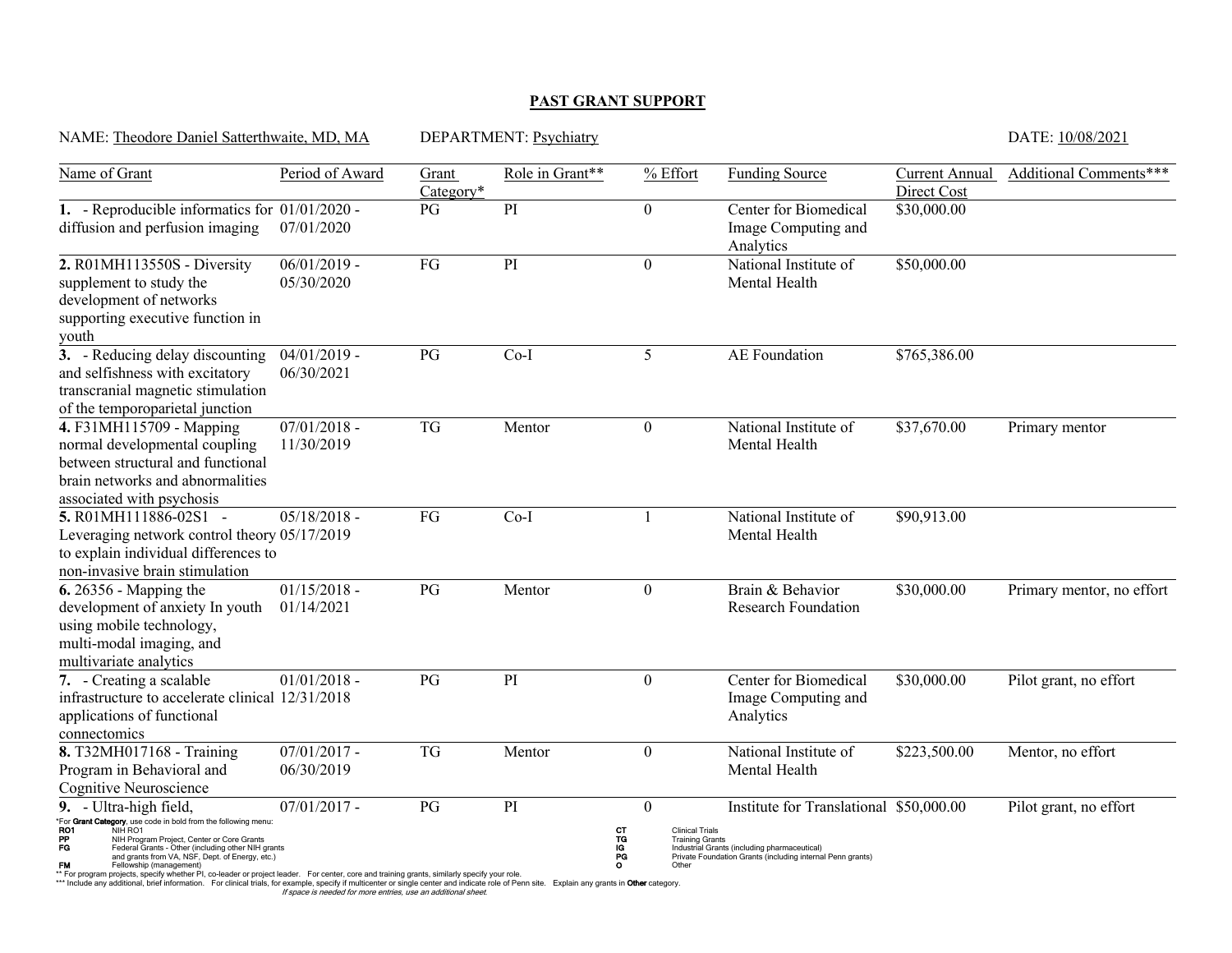| network-based imaging of                                                                                                                                                                                                                                                                                                                      | 06/30/2019     |     |        |                                    | Medicine and                                               |              |                               |
|-----------------------------------------------------------------------------------------------------------------------------------------------------------------------------------------------------------------------------------------------------------------------------------------------------------------------------------------------|----------------|-----|--------|------------------------------------|------------------------------------------------------------|--------------|-------------------------------|
| glutamatergic deficits in depressed                                                                                                                                                                                                                                                                                                           |                |     |        |                                    | Therapeutics                                               |              |                               |
| youth                                                                                                                                                                                                                                                                                                                                         |                |     |        |                                    |                                                            |              |                               |
| 10. R01MH107703-Supplement -                                                                                                                                                                                                                                                                                                                  | $06/01/2017$ - | FG  | PI     | $\boldsymbol{0}$                   | National Institute of                                      | \$58,140.00  |                               |
| Diversity supplement to study                                                                                                                                                                                                                                                                                                                 | 07/01/2018     |     |        |                                    | Mental Health                                              |              |                               |
| imaging markers of heterogeneity                                                                                                                                                                                                                                                                                                              |                |     |        |                                    |                                                            |              |                               |
| of irritability in youth                                                                                                                                                                                                                                                                                                                      |                |     |        |                                    |                                                            |              |                               |
| 11. - Investigating the impact of                                                                                                                                                                                                                                                                                                             | $04/01/2017$ - | PG  | PI     | $\mathbf{0}$                       | Penn/CHOP Microbiome \$50,000.00                           |              |                               |
| the microbiome on abnormalities                                                                                                                                                                                                                                                                                                               | 09/01/2018     |     |        |                                    | Center                                                     |              |                               |
| of brain development associated                                                                                                                                                                                                                                                                                                               |                |     |        |                                    |                                                            |              |                               |
| with irritability in youth                                                                                                                                                                                                                                                                                                                    |                |     |        |                                    |                                                            |              |                               |
| 12. BCS16-31550 - A mechanistic 08/01/2016 -                                                                                                                                                                                                                                                                                                  |                | FG  | $Co-I$ | 1                                  | National Science                                           | $\mathbf{0}$ |                               |
| model of cognitive control                                                                                                                                                                                                                                                                                                                    | 07/31/2019     |     |        |                                    | Foundation                                                 |              |                               |
| 13. R01EB022573 - Pattern                                                                                                                                                                                                                                                                                                                     | $07/01/2016$ - | RO1 | $Co-I$ | 9                                  | National Institute of                                      | \$328,704.00 |                               |
| analysis of fMRI via machine                                                                                                                                                                                                                                                                                                                  | 03/31/2021     |     |        |                                    | Biomedical Imaging and                                     |              |                               |
| learning and sparse models:                                                                                                                                                                                                                                                                                                                   |                |     |        |                                    | Bioengineering                                             |              |                               |
| Application to brain development                                                                                                                                                                                                                                                                                                              |                |     |        |                                    |                                                            |              |                               |
| 14. R21MH106799 - Evolution of 03/15/2016 -                                                                                                                                                                                                                                                                                                   |                | FG  | PI     | 8                                  | National Institute of                                      | \$173,123.00 | MPIs: Bassett (contact) &     |
| the linked architecture of network 02/28/2019                                                                                                                                                                                                                                                                                                 |                |     |        |                                    | Mental Health                                              |              | Satterthwaite                 |
| control and executive function In                                                                                                                                                                                                                                                                                                             |                |     |        |                                    |                                                            |              |                               |
| adolescence                                                                                                                                                                                                                                                                                                                                   |                |     |        |                                    |                                                            |              |                               |
| 15. R21MH106799-02S1 - Sex                                                                                                                                                                                                                                                                                                                    | $03/15/2016$ - | FG  | PI     |                                    | National Institute of                                      | \$45,000.00  |                               |
| differences in network control:                                                                                                                                                                                                                                                                                                               | 02/28/2019     |     |        |                                    | Mental Health                                              |              |                               |
| Administrative supplement                                                                                                                                                                                                                                                                                                                     |                |     |        |                                    |                                                            |              |                               |
| 16. R01MH107703 - Longitudinal 09/01/2015 -                                                                                                                                                                                                                                                                                                   |                | RO1 | PI     | 30                                 | National Institute of                                      | \$378,227.00 | <b>Biobehavioral Research</b> |
| multi-modal neuroimaging of                                                                                                                                                                                                                                                                                                                   | 05/31/2019     |     |        |                                    | Mental Health                                              |              | Award for Innovative          |
| irritability in youth                                                                                                                                                                                                                                                                                                                         |                |     |        |                                    |                                                            |              | New Scientists                |
|                                                                                                                                                                                                                                                                                                                                               |                |     |        |                                    |                                                            |              | (BRAINS).                     |
| 17. R01MH107235 - Multimodal                                                                                                                                                                                                                                                                                                                  | $08/01/2015$ - | RO1 | $Co-I$ | 20                                 | National Institute of                                      | \$338,486.00 |                               |
| brain maturation indices                                                                                                                                                                                                                                                                                                                      | 05/31/2018     |     |        |                                    | Mental Health                                              |              |                               |
| modulating psychopathology and                                                                                                                                                                                                                                                                                                                |                |     |        |                                    |                                                            |              |                               |
| neurocognition                                                                                                                                                                                                                                                                                                                                |                |     |        |                                    |                                                            |              |                               |
| 18. R01DA037289 - Multimodal                                                                                                                                                                                                                                                                                                                  | $02/01/2015$ - | RO1 | $Co-I$ | 10                                 | National Institute on Drug \$399,261.00                    |              |                               |
| imaging of progesterone /                                                                                                                                                                                                                                                                                                                     | 11/30/2019     |     |        |                                    | Abuse                                                      |              |                               |
| neurosteroid effects in nicotine                                                                                                                                                                                                                                                                                                              |                |     |        |                                    |                                                            |              |                               |
| addiction                                                                                                                                                                                                                                                                                                                                     |                |     |        |                                    |                                                            |              |                               |
| 19. NNX14AM81G -                                                                                                                                                                                                                                                                                                                              | $08/01/2014$ - | FG  | $Co-I$ | 10                                 | National Aeronautics and \$232,765.00                      |              |                               |
| Neurostructural, cognitive, and                                                                                                                                                                                                                                                                                                               | 07/31/2017     |     |        |                                    | Space Administration                                       |              |                               |
| physiologic changes during a                                                                                                                                                                                                                                                                                                                  |                |     |        |                                    |                                                            |              |                               |
| 1-year Antarctic winter-over                                                                                                                                                                                                                                                                                                                  |                |     |        |                                    |                                                            |              |                               |
| mission                                                                                                                                                                                                                                                                                                                                       |                |     |        |                                    |                                                            |              |                               |
| 20. - Flexible nonlinear modeling $06/01/2014$ -<br>"For Grant Category, use code in bold from the following menu:                                                                                                                                                                                                                            |                | PG  | PI     | $\theta$                           | Center for Biomedical                                      | \$50,000.00  |                               |
| RO1<br>NIH RO1                                                                                                                                                                                                                                                                                                                                |                |     |        | <b>Clinical Trials</b><br>CТ       |                                                            |              |                               |
| PP<br>NIH Program Project, Center or Core Grants<br>FG<br>Federal Grants - Other (including other NIH grants                                                                                                                                                                                                                                  |                |     |        | TG<br><b>Training Grants</b><br>lG | Industrial Grants (including pharmaceutical)               |              |                               |
| and grants from VA, NSF, Dept. of Energy, etc.)<br><b>FM</b><br>Fellowship (management)                                                                                                                                                                                                                                                       |                |     |        | PG<br>$\circ$<br>Other             | Private Foundation Grants (including internal Penn grants) |              |                               |
| ** For program projects, specify whether PI, co-leader or project leader. For center, core and training grants, similarly specify your role.<br>*** Include any additional, brief information. For clinical trials, for example, specify if multicenter or single center and indicate role of Penn site. Explain any grants in Other category |                |     |        |                                    |                                                            |              |                               |

de any additional, brief information. For clinical trials, for example, specify if multicenter or single center and indicate role of Penn site. Explain any grants in **Other** category.<br>In any additional, brief information. If space is needed for more entries, use an additional sheet.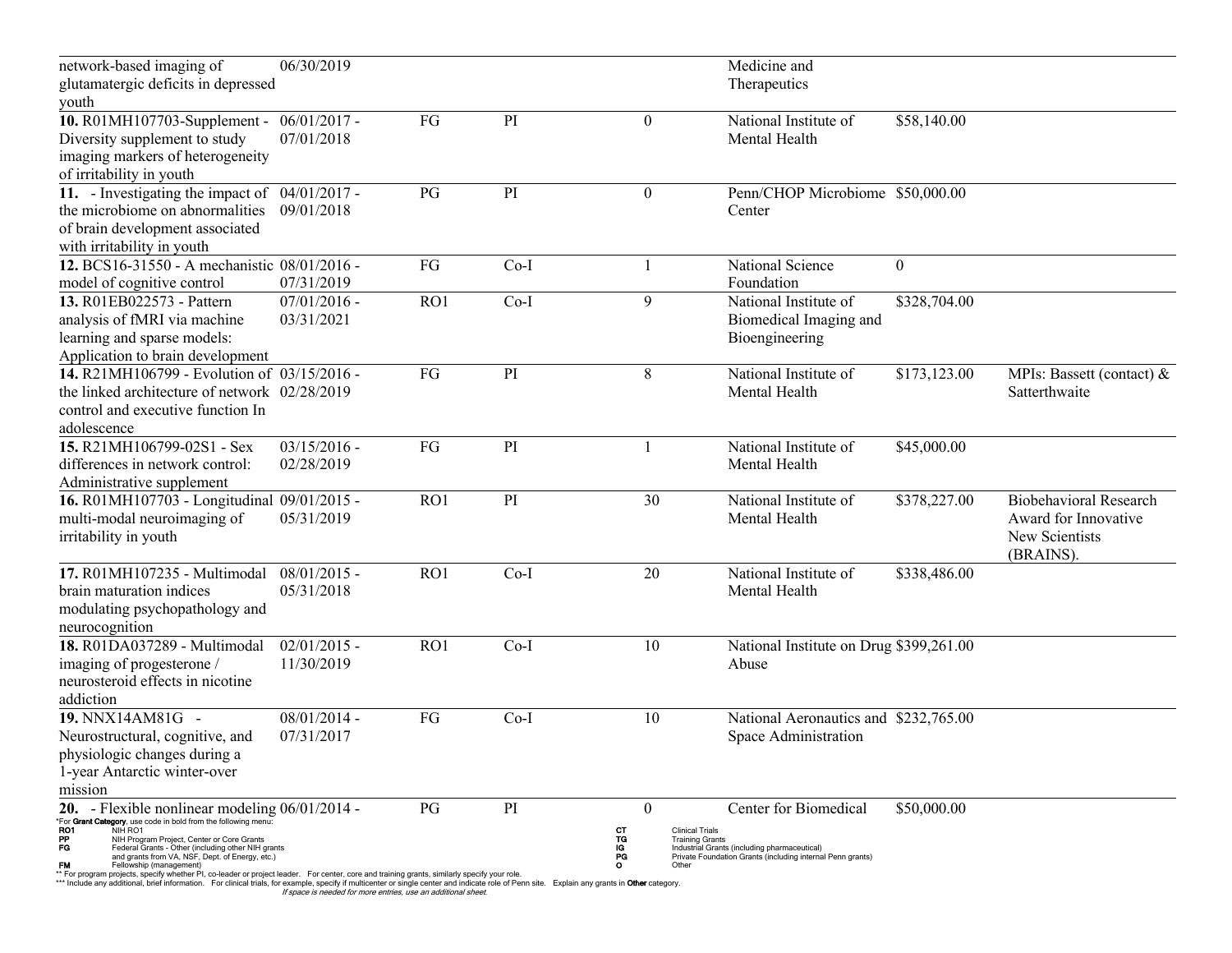| of normal and abnormal                        | 06/01/2015     |     |        |          | Image Computing and                     |              |
|-----------------------------------------------|----------------|-----|--------|----------|-----------------------------------------|--------------|
| neurodevelopment in adolescence               |                |     |        |          | Analytics                               |              |
| 21. - Resolving multidimensional 04/01/2014 - |                | PG  | PI     | $\theta$ | Institute for Translational \$50,000.00 |              |
| trajectories of brain network                 | 04/01/2015     |     |        |          | Medicine and                            |              |
| architecture                                  |                |     |        |          | Therapeutics                            |              |
| 22. R01MH101111 - Quantitative 04/01/2013 -   |                | RO1 | $Co-I$ | 8        | National Institute of                   | $\mathbf{0}$ |
| behavioral and imaging                        | 03/31/2018     |     |        |          | Mental Health                           |              |
| phenotypes of amotivation In                  |                |     |        |          |                                         |              |
| schizophrenia                                 |                |     |        |          |                                         |              |
| 23. K23MH098130 -                             | $07/07/2012 -$ | FG  | PI     | 75       | National Institute of                   | \$180,000.00 |
| Neuroimaging of dimensional                   | 04/30/2016     |     |        |          | Mental Health                           |              |
| reward dysfunction In adolescence             |                |     |        |          |                                         |              |
| 24. 17308 - Neuroimaging of                   | $07/15/2011$ - | PG  | PI     | 10       | National Alliance for                   | \$30,000.00  |
| reward systems in bipolar                     | 07/14/2014     |     |        |          | Research on                             |              |
| depression                                    |                |     |        |          | Schizophrenia and                       |              |
|                                               |                |     |        |          | Depression                              |              |
| 25. - Common and divergent                    | $07/01/2011$ - | PG  | $Co-I$ | $\theta$ | UPenn Collaborative                     | \$50,000.00  |
| mechanisms of anhedonia across                | 07/01/2013     |     |        |          | Neuroscience Center                     |              |
| psychiatric disorders                         |                |     |        |          |                                         |              |
| 26. - Lilly psychiatric research              | $07/01/2010$ - | PG  | PI     | $\theta$ | American Psychiatric                    | \$45,000.00  |
| fellowship                                    | 05/31/2012     |     |        |          | Association                             |              |
| 27. - APIRE/Janssen resident                  | $10/01/2009$ - | PG  | PI     | $\theta$ | American Psychiatric                    | \$2,500.00   |
| psychiatric research scholars                 | 04/30/2012     |     |        |          | Association                             |              |
| program                                       |                |     |        |          |                                         |              |

"For **Grant Category**, use code in bold from the following menu:<br> **RO1** NH RO1 NH RO T Clinical Trails<br>
Fraching Grants For Chinagement of Creating other NH grants<br>
Fraching Grants of Trailing Grants<br>
Fraching Grants for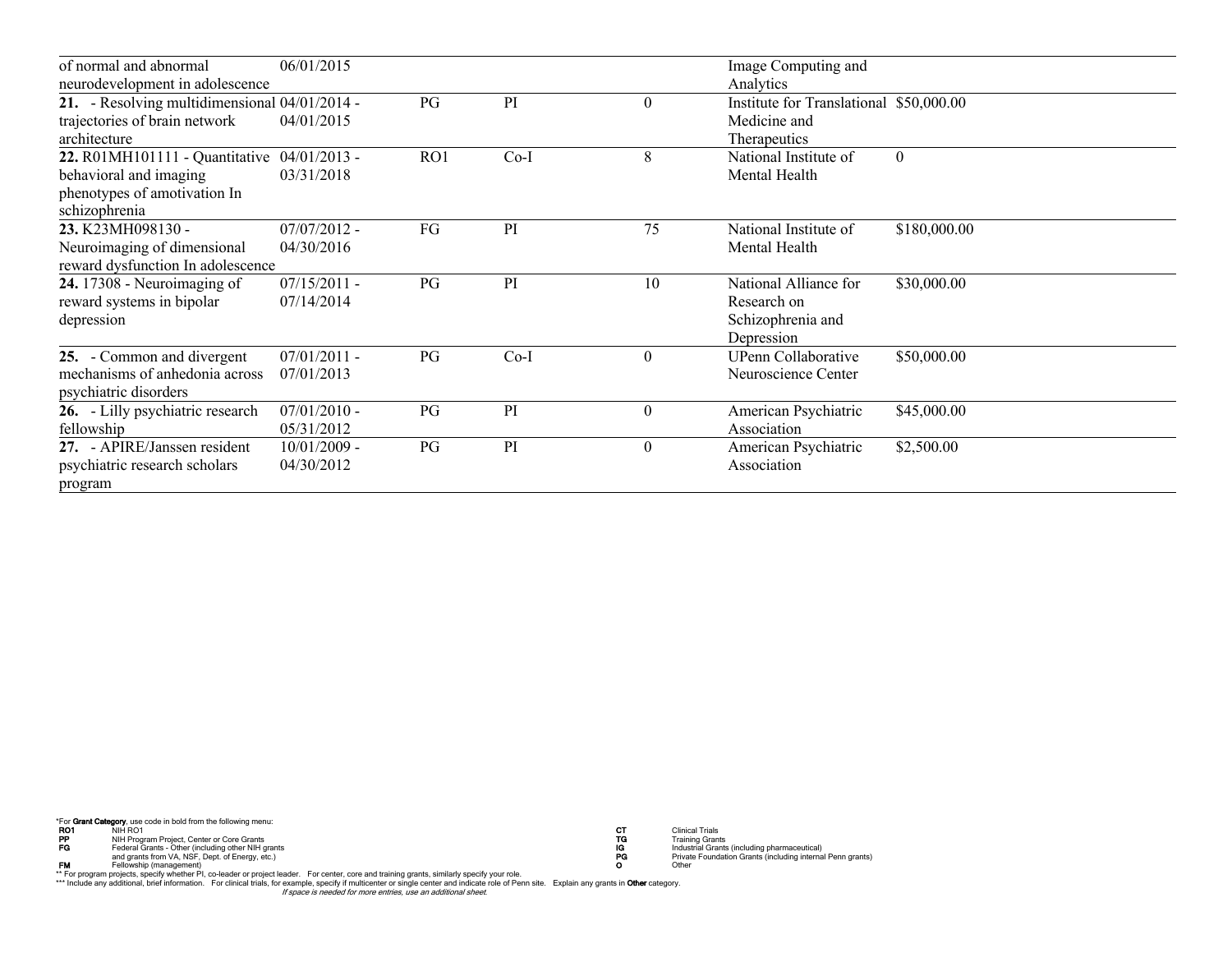#### **CURRENT GRANT SUPPORT**

| NAME: Theodore Daniel Satterthwaite, MD, MA                                                                                                                                                                                                                                                                                                                |                                                                                                            |                    | DEPARTMENT: Psychiatry |                                                                                                                |                                                                                                                                     |                               | DATE: 10/08/2021                                                         |
|------------------------------------------------------------------------------------------------------------------------------------------------------------------------------------------------------------------------------------------------------------------------------------------------------------------------------------------------------------|------------------------------------------------------------------------------------------------------------|--------------------|------------------------|----------------------------------------------------------------------------------------------------------------|-------------------------------------------------------------------------------------------------------------------------------------|-------------------------------|--------------------------------------------------------------------------|
| Name of Grant                                                                                                                                                                                                                                                                                                                                              | Period of Award                                                                                            | Grant<br>Category* | Role in Grant**        | % Effort                                                                                                       | <b>Funding Source</b>                                                                                                               | Current Annual<br>Direct Cost | Additional Comments***                                                   |
| 1. R01EB031284 - Infant atlas of<br>brain perfusion                                                                                                                                                                                                                                                                                                        | $09/20/2021$ -<br>06/30/2025                                                                               | RO1                | $Co-I$                 | $\overline{2}$                                                                                                 | National Institute of<br>Biomedical Imaging and<br>Bioengineering                                                                   | \$434,402.00                  |                                                                          |
| 2. K99MH127296 - Discovering<br>prognostic neuroimaging<br>biomarkers of the psychosis<br>spectrum using network control<br>theory                                                                                                                                                                                                                         | $09/01/2021$ -<br>08/31/2023                                                                               | FG                 | Mentor                 | $\theta$                                                                                                       | National Institute of<br>Mental Health                                                                                              | \$101,646.00                  |                                                                          |
| $3.$ R01MH126699 - A<br>community-driven development of 07/31/2023<br>the brain imaging data standard<br>(BIDS) to describe macroscopic<br>brain connections                                                                                                                                                                                               | $08/06/2021$ -                                                                                             | RO1                | $Co-I$                 |                                                                                                                | National Institute of<br>Mental Health                                                                                              | \$227,950.00                  |                                                                          |
| 4.2R01EB022573 - Personalized<br>functional network modeling to<br>characterize and predict<br>psychopathology in youth                                                                                                                                                                                                                                    | $08/02/2021$ -<br>04/30/2025                                                                               | RO1                | PI                     | 20                                                                                                             | National Institute of<br>Biomedical Imaging and<br>Bioengineering                                                                   | \$655,383.00                  |                                                                          |
| 5. RF1MH121867 - NIPreps:<br>Integrating neuroimaging<br>preprocessing workflows across<br>modalities, populations, and<br>species                                                                                                                                                                                                                         | $07/19/2021 -$<br>07/18/2024                                                                               | RO1                | <b>MPI</b>             | 3                                                                                                              | National Institute of<br>Mental health                                                                                              | \$481,917.00                  | MPIs: Esteban, Milham,<br>Poldrack (contact),<br>Rokem, & Satterthwaite  |
| 6. R37MH125829 - Precision<br>mapping of individualized<br>executive networks in youth                                                                                                                                                                                                                                                                     | $07/01/2021$ -<br>04/30/2026                                                                               | RO1                | PI                     | 20                                                                                                             | National Institute of<br>Mental Health                                                                                              | \$818,531.00                  | MPIs: Fair (contact) &<br>Satterthwaite; selected for<br>NIH MERIT award |
| $\overline{7.}$ - Normative modeling of<br>network control deficits in<br>psychosis                                                                                                                                                                                                                                                                        | $07/01/2021$ -<br>06/30/2023                                                                               | PG                 | Mentor                 | $\theta$                                                                                                       | <b>Brain and Behavior</b><br><b>Research Foundation</b>                                                                             | \$30,000.00                   |                                                                          |
| 8. U01DA055365 - Healthy brain<br>and child development national<br>consortium                                                                                                                                                                                                                                                                             | $06/30/2021$ -<br>06/30/2026                                                                               | FG                 | $Co-I$                 | $\overline{2}$                                                                                                 | National Institute of Drug \$616,086.00<br>Abuse                                                                                    |                               |                                                                          |
| 9. F31MH123063 - Personalized<br>mapping of affective instability                                                                                                                                                                                                                                                                                          | $06/16/2021$ -<br>06/16/2024                                                                               | FG                 | Mentor                 | $\mathbf{0}$                                                                                                   | National Institute of<br>Mental Health                                                                                              | \$45,520.00                   | Mentor                                                                   |
| 10. F31MH126569 - Brain<br>*For Crant Category, use code in bold from the following menu:<br>RO1<br>NIH RO1<br>PP<br>FG<br>NIH Program Project, Center or Core Grants<br>Federal Grants - Other (including other NIH grants<br>and grants from VA, NSF, Dept. of Energy, etc.)<br><b>FM</b><br>Fellowship (management)<br>projects specify whather DI colu | $04/01/2021$ -<br>der er project leader. Eer center, cere and training grapts, similarly specify your role | FG                 | Mentor                 | $\mathbf{0}$<br><b>CT<br/>PG</b><br>PG<br><b>Clinical Trials</b><br><b>Training Grants</b><br>$\circ$<br>Other | National Institute of<br>Industrial Grants (including pharmaceutical)<br>Private Foundation Grants (including internal Penn grants) | \$46,036.00                   | Mentor                                                                   |

\*\* For program projects, specify whether PI, co-leader or project leader. For center, core and training grants, similarly specify your role.<br>\*\*\* Include any additional, brief information. For clinical trials, for example,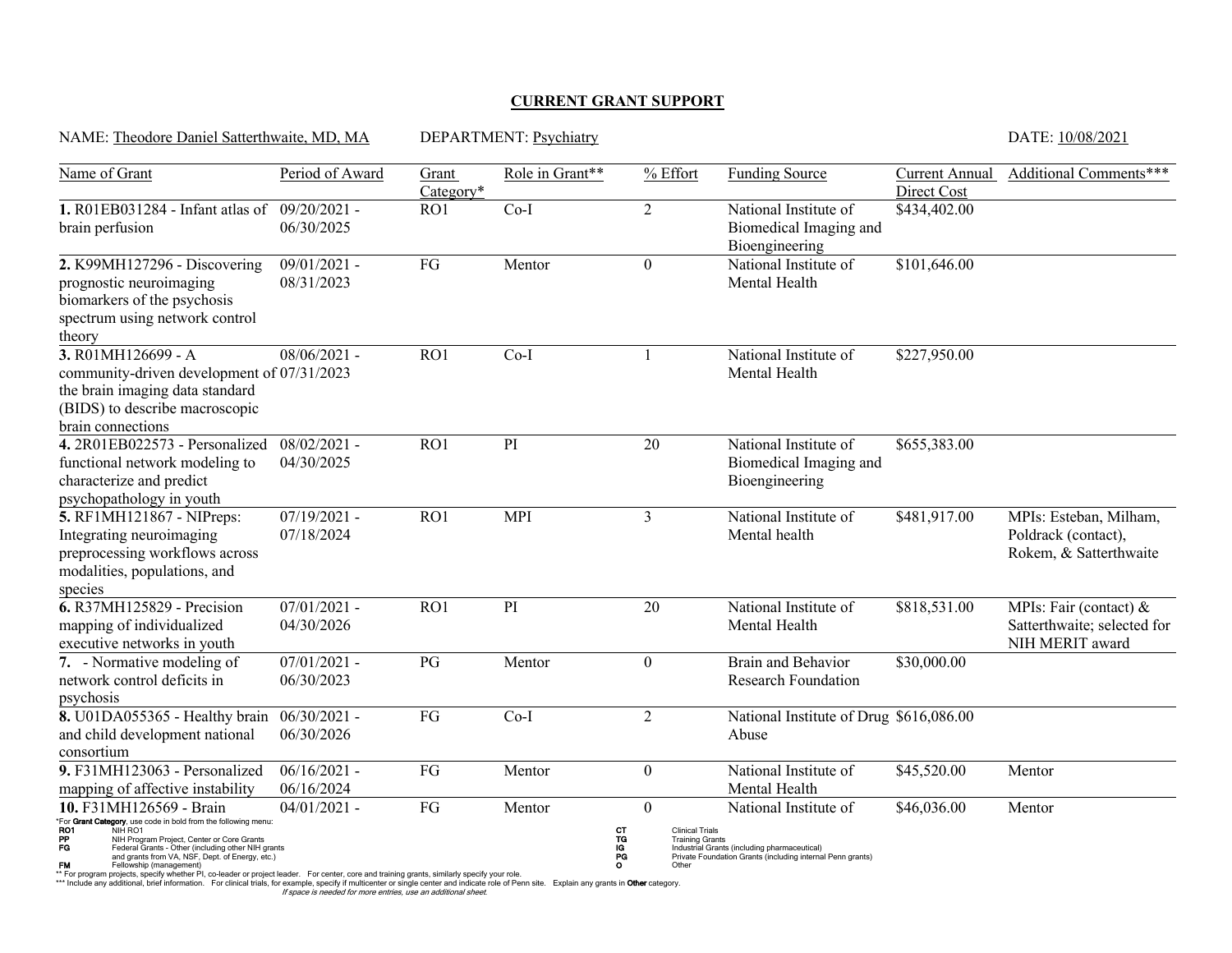| network maturation and executive 04/01/2023                                                                                                                                      |                |              |        |                                                              | Mental Health                                                                                              |                |                                |
|----------------------------------------------------------------------------------------------------------------------------------------------------------------------------------|----------------|--------------|--------|--------------------------------------------------------------|------------------------------------------------------------------------------------------------------------|----------------|--------------------------------|
| dysfunction spanning diagnostic                                                                                                                                                  |                |              |        |                                                              |                                                                                                            |                |                                |
| categories of psychopathology                                                                                                                                                    |                |              |        |                                                              |                                                                                                            |                |                                |
| 11. - Personalized mapping of                                                                                                                                                    | $01/01/2021$ - | PG           | PI     |                                                              | <b>AE</b> Foundation                                                                                       | \$209,997.00   |                                |
| control network abnormalities                                                                                                                                                    | 12/30/2023     |              |        |                                                              |                                                                                                            |                |                                |
| associated with borderline                                                                                                                                                       |                |              |        |                                                              |                                                                                                            |                |                                |
| spectrum symptoms in youth                                                                                                                                                       |                |              |        |                                                              |                                                                                                            |                |                                |
| 12. - Delineating the Functional                                                                                                                                                 | $09/01/2020$ - | ${\rm FG}$   | Mentor | $\boldsymbol{0}$                                             | National Science                                                                                           | \$46,000.00    |                                |
| and Cognitive Consequences of                                                                                                                                                    | 08/31/2023     |              |        |                                                              | Foundation                                                                                                 |                |                                |
| Inter-Individual Differences in                                                                                                                                                  |                |              |        |                                                              |                                                                                                            |                |                                |
| Brain Network Topography with                                                                                                                                                    |                |              |        |                                                              |                                                                                                            |                |                                |
| <b>Concurrent TMS-fMRI</b>                                                                                                                                                       |                |              |        |                                                              |                                                                                                            |                |                                |
| 13. - Sex differences in functional09/01/2020 -                                                                                                                                  |                | FG           | Mentor | $\boldsymbol{0}$                                             | National Institute of                                                                                      | $\overline{0}$ |                                |
| network topography and                                                                                                                                                           | 08/31/2022     |              |        |                                                              | Mental Health                                                                                              |                |                                |
| externalizing symptoms                                                                                                                                                           |                |              |        |                                                              |                                                                                                            |                |                                |
| 14. R01MH120482 -                                                                                                                                                                | $07/01/2019$ - | RO1          | PI     | 10                                                           | National Institute of                                                                                      | \$499,500.00   | MPIs: Satterthwaite            |
| Reproducible imaging-based brain 06/30/2024                                                                                                                                      |                |              |        |                                                              | Mental Health                                                                                              |                | (contact) & Milham.            |
| growth charts for psychiatry                                                                                                                                                     |                |              |        |                                                              |                                                                                                            |                |                                |
| 15. NSF GRFP - Neuroimaging the 05/01/2019 -                                                                                                                                     |                | FG           | Mentor | $\boldsymbol{0}$                                             | National Science                                                                                           | \$48,833.00    | Primary mentor for NSF         |
| gut-brain axis: Development of                                                                                                                                                   | 04/30/2022     |              |        |                                                              | Foundation                                                                                                 |                | Graduate Research              |
| executive functioning in                                                                                                                                                         |                |              |        |                                                              |                                                                                                            |                | Fellowship                     |
| adolescence                                                                                                                                                                      |                |              |        |                                                              |                                                                                                            |                |                                |
| 16. RF1MH116920 - Network                                                                                                                                                        | $09/01/2018$ - | RO1          | PI     | 15                                                           | National Institute of                                                                                      | \$499,691.00   | <b>BRAIN</b> Initiative award. |
| control and functional context:                                                                                                                                                  | 08/31/2022     |              |        |                                                              | Mental Health                                                                                              |                | MPIs: Oathes (contact) /       |
| Mechanisms for TMS response                                                                                                                                                      |                |              |        |                                                              |                                                                                                            |                | Bassett / Satterthwaite        |
| 17. K99MH117274 - Delineating                                                                                                                                                    | $07/01/2018$ - | FG           | Mentor | $\boldsymbol{0}$                                             | National Institute of                                                                                      | \$102,275.00   | Primary mentor for K99         |
| neurobiological heterogeneity in                                                                                                                                                 | 06/30/2023     |              |        |                                                              | Mental Health                                                                                              |                | phase, no effort               |
| internalizing symptoms using                                                                                                                                                     |                |              |        |                                                              |                                                                                                            |                |                                |
| machine learning and deep                                                                                                                                                        |                |              |        |                                                              |                                                                                                            |                |                                |
| phenotyping                                                                                                                                                                      |                |              |        |                                                              |                                                                                                            |                |                                |
| 18. T32NS105607 - Graduate                                                                                                                                                       | $07/01/2018$ - | <b>TG</b>    | Mentor | $\boldsymbol{0}$                                             | National Institutes of                                                                                     | \$571,391.00   | Mentor, no effort              |
| training in neuroscience                                                                                                                                                         | 06/30/2023     |              |        |                                                              | Health                                                                                                     |                |                                |
| 19. CHIR396349 - Dynamic                                                                                                                                                         | $07/01/2018$ - | $\mathbf{O}$ | Mentor | $\bf{0}$                                                     | Canadian Institute of                                                                                      | \$54,835.00    | Primary mentor, no effort      |
| phenotyping of pathologic mood                                                                                                                                                   | 06/30/2022     |              |        |                                                              | Health Research                                                                                            |                |                                |
| instability across affective                                                                                                                                                     |                |              |        |                                                              |                                                                                                            |                |                                |
| disorders                                                                                                                                                                        |                |              |        |                                                              |                                                                                                            |                |                                |
| 20. R01MH113550 - Longitudinal 06/01/2018 -                                                                                                                                      |                | RO1          | PI     | 20                                                           | National Institute of                                                                                      | \$499,745.00   | MPIs: Satterthwaite            |
| mapping of network development 05/31/2023                                                                                                                                        |                |              |        |                                                              | Mental Health                                                                                              |                | (contact) & Bassett            |
| underlying executive dysfunction                                                                                                                                                 |                |              |        |                                                              |                                                                                                            |                |                                |
| in adolescence                                                                                                                                                                   |                |              |        |                                                              |                                                                                                            |                |                                |
| 21. R01MH113565 - Adolescent                                                                                                                                                     | $04/01/2018$ - | RO1          | $Co-I$ | 5                                                            | National Institute of                                                                                      | \$393,239.00   |                                |
| neurodevelopment and impaired                                                                                                                                                    | 03/31/2023     |              |        |                                                              | Mental Health                                                                                              |                |                                |
| For Grant Category, use code in bold from the following menu:                                                                                                                    |                |              |        |                                                              |                                                                                                            |                |                                |
| RO1<br>NIH RO1<br>PP<br>NIH Program Project, Center or Core Grants                                                                                                               |                |              |        | CТ<br><b>Clinical Trials</b><br>TG<br><b>Training Grants</b> |                                                                                                            |                |                                |
| FG<br>Federal Grants - Other (including other NIH grants<br>and grants from VA, NSF, Dept. of Energy, etc.)                                                                      |                |              |        | IG<br>PG<br>O                                                | Industrial Grants (including pharmaceutical)<br>Private Foundation Grants (including internal Penn grants) |                |                                |
| <b>FM</b><br>Fellowship (management)<br>For program projects, specify whether PI, co-leader or project leader. For center, core and training grants, similarly specify your role |                |              |        | Other                                                        |                                                                                                            |                |                                |

\*\* For program projects, specify whether PI, co-leader or project leader. For center, core and training grants, similarly specify your role.<br>\*\*\* Include any additional, brief information. For clinical trials, for example,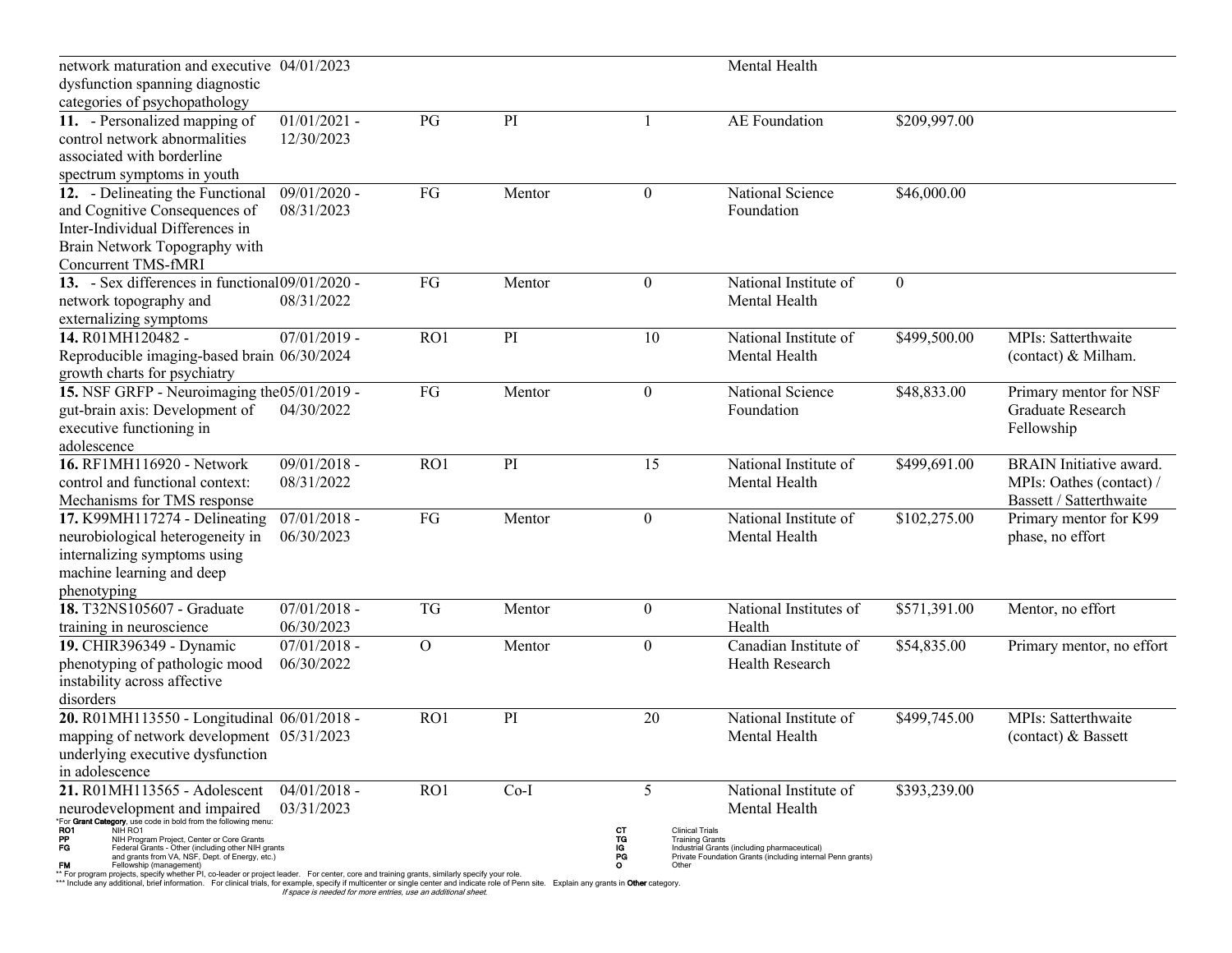| intrinsic motivation in psychosis |                |           |        |    |                                |                |                           |
|-----------------------------------|----------------|-----------|--------|----|--------------------------------|----------------|---------------------------|
| risk                              |                |           |        |    |                                |                |                           |
| 22. - Systematic evaluation of    | $02/25/2018 -$ | FG        | PI     | Τ. | Food and Drug                  | \$128,247.00   | Funded at 15% effort,     |
| neuroimaging as a biomarker for   | 02/24/2022     |           |        |    | Administration /               |                | reduced to 2\%.           |
| pain                              |                |           |        |    | <b>ACTTION</b>                 |                |                           |
| 23. - Mapping affective           | $01/02/2018$ - | PG        | PI     |    | AE Foundation Research         | \$108,000.00   | Funded at 20% effort,     |
| instability in youth using mobile | 01/01/2022     |           |        |    |                                |                | reduced to $1\%$          |
| phenotyping and multi-modal       |                |           |        |    |                                |                |                           |
| neuroimaging                      |                |           |        |    |                                |                |                           |
| 24. R01MH11207 - Mapping          | $09/19/2017$ - | RO1       | $Co-I$ | q  | National Institute of          | \$426,782.00   |                           |
| heterogeneity of neuroanatomical  | 06/30/2021     |           |        |    | Mental Health                  |                |                           |
| imaging signatures of psychosis   |                |           |        |    |                                |                |                           |
| via pattern analysis              |                |           |        |    |                                |                |                           |
| 25. R01MH112847 - Inter-modal     | $05/10/2017$ - | RO1       | PI     | 20 | National Institute of          | \$275,581.00   | MPIs: Shinohara (contact) |
| coupling image analytics          | 03/31/2022     |           |        |    | Mental Health                  |                | & Satterthwaite.          |
| 26. S10OD023495 - Biomedical      | $04/01/2017$ - | <b>PP</b> | $Co-I$ | 0  | Office of Research             | \$1,945,817.00 | Infrastructure grant, no  |
| image computing and informatics   | 03/31/2022     |           |        |    | <b>Infrastructure Programs</b> |                | effort.                   |
| cluster                           |                |           |        |    |                                |                |                           |

"For **Grant Category**, use code in bold from the following menu:<br> **RO1** NH RO1 NH RO T Clinical Trails<br>
Fraching Grants For Chinagement of Creating other NH grants<br>
Fraching Grants of Trailing Grants<br>
Fraching Grants for